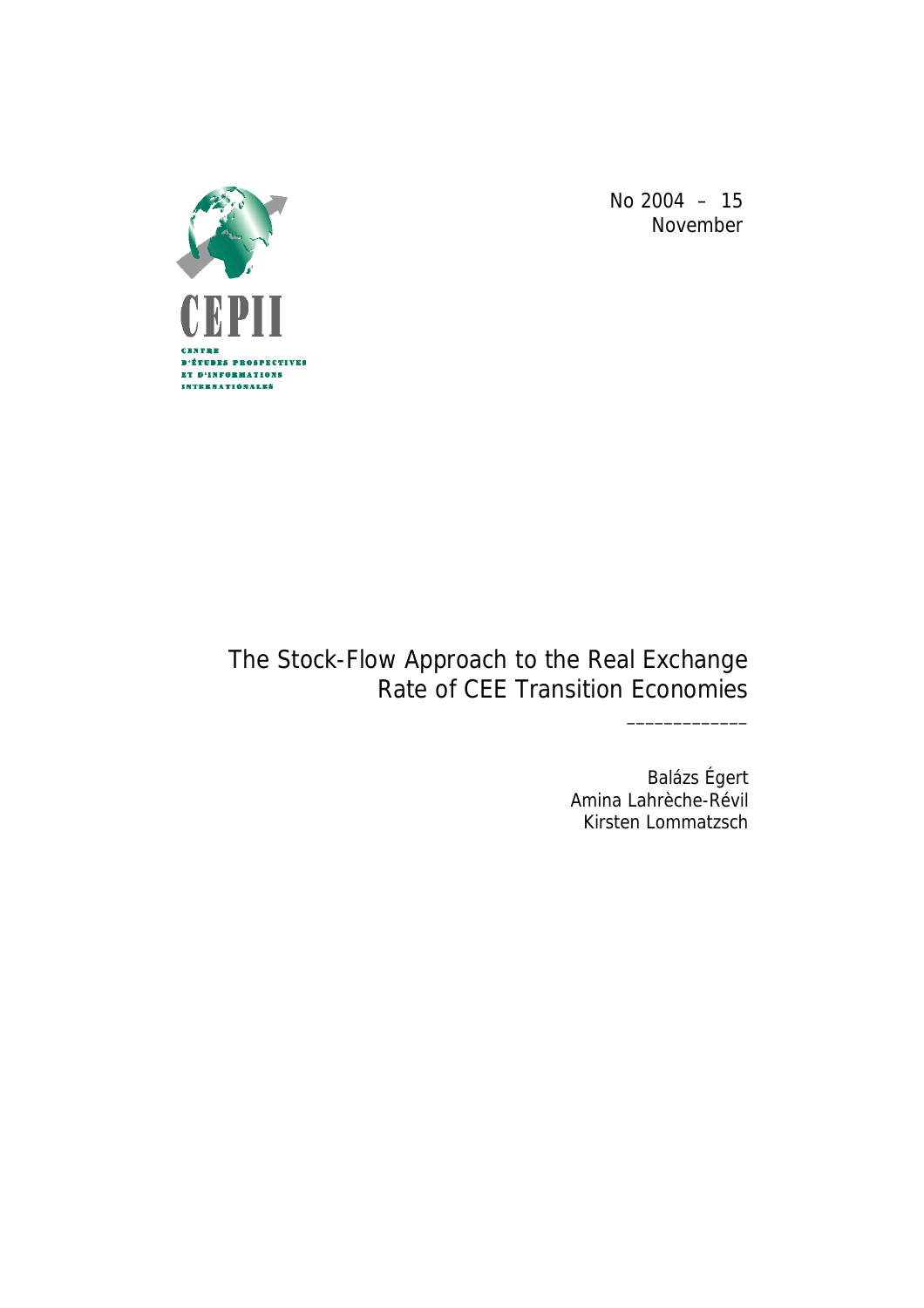Balázs Égert Amina Lahrèche-Révil Kirsten Lommatzsch

\_\_\_\_\_\_\_\_\_\_\_\_\_

No 2004 – 15 November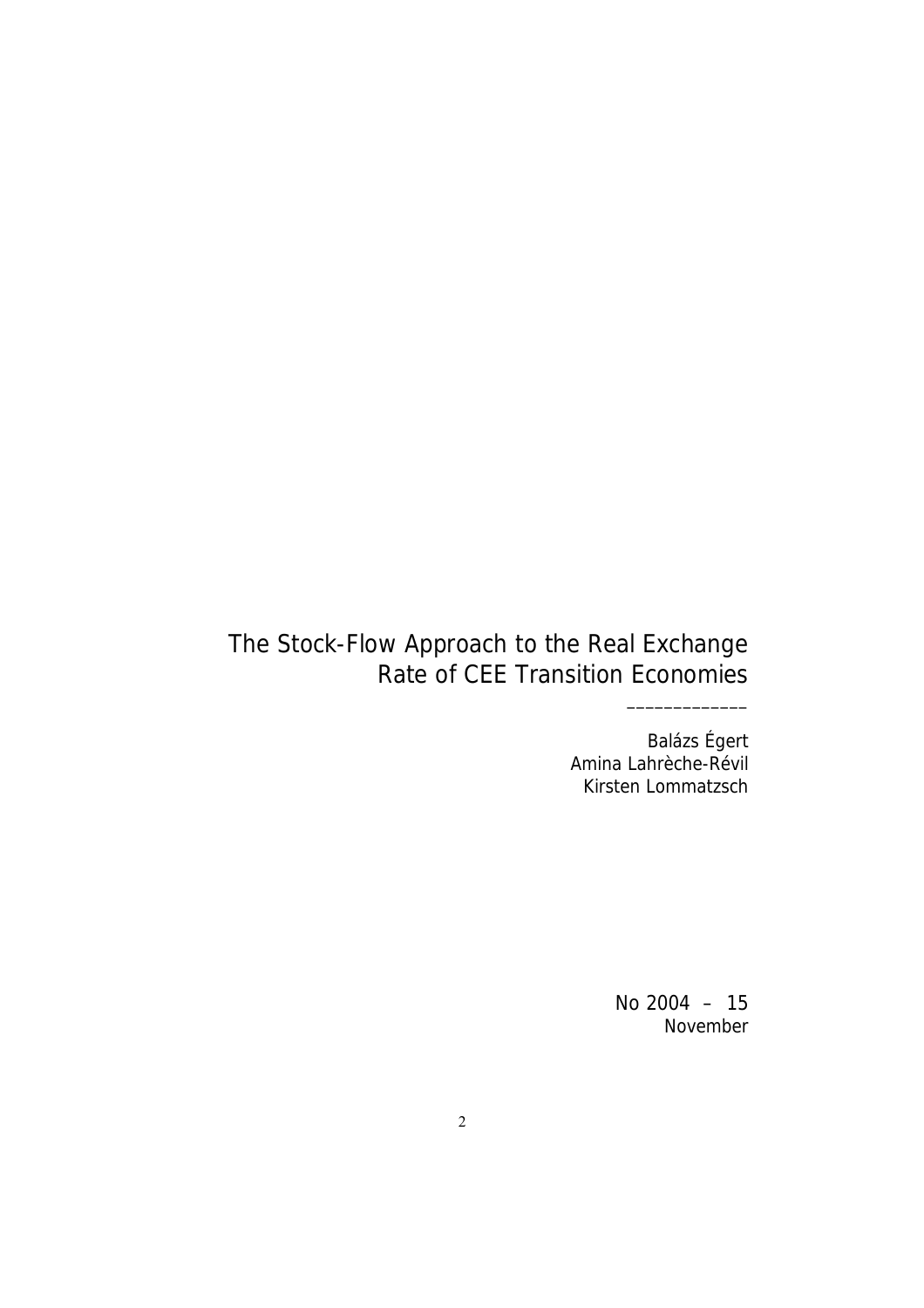## **TABLE OF CONTENTS**

| 2.           |  |
|--------------|--|
| 3.           |  |
| $\mathbf{4}$ |  |
| 5.           |  |
|              |  |
|              |  |
|              |  |
|              |  |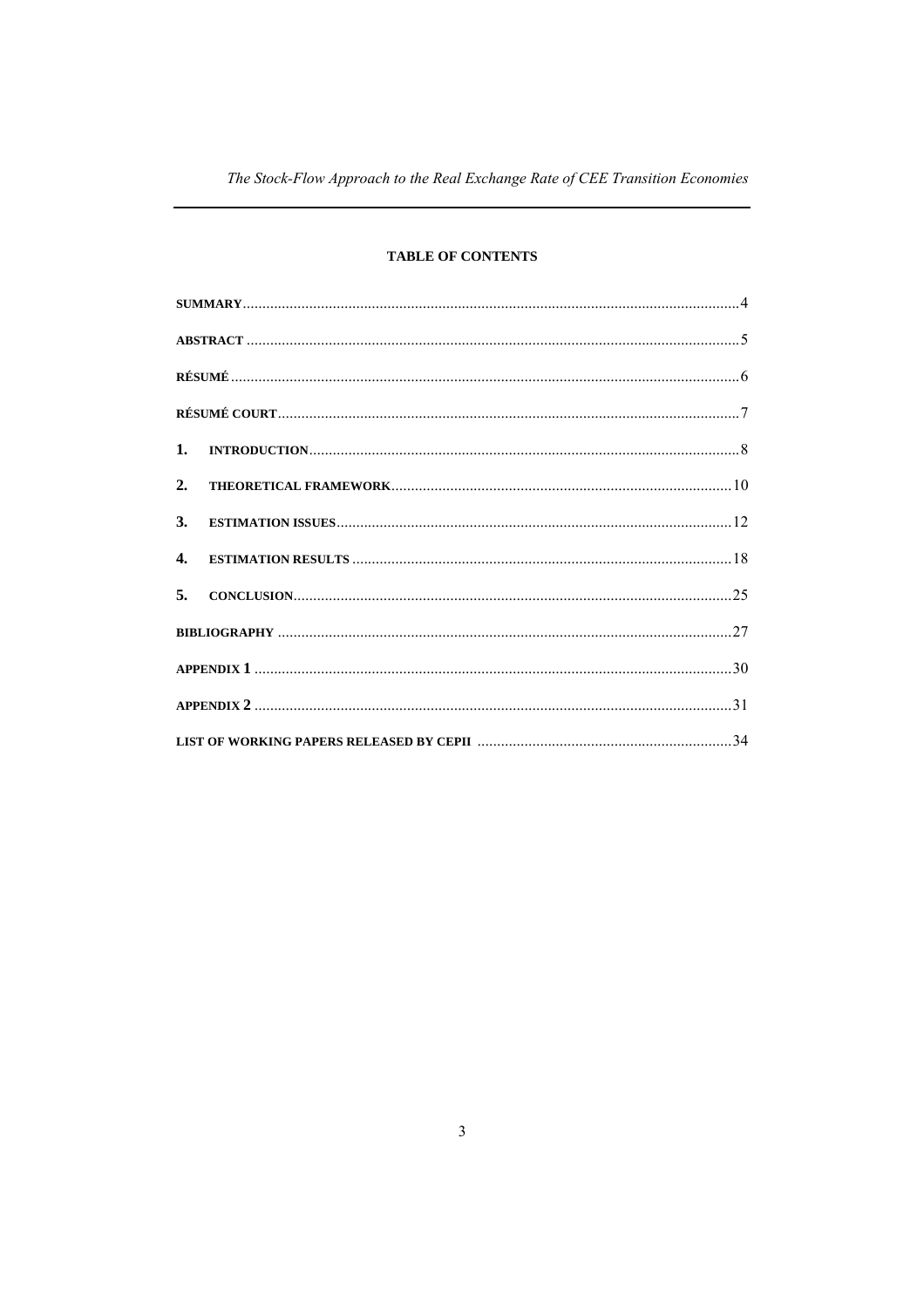## **THE STOCK-FLOW APPROACH TO THE REAL EXCHANGE RATE OF CEE TRANSITION ECONOMIES**

#### **SUMMARY**

Transition economies in Central and Eastern Europe have experienced a rather substantial real appreciation of their currencies in the past decade. This appreciation is often related to the Balassa-Samuelson effect of rising prices of non-tradable goods during the catching-up, although its importance for the price level convergence of transition economies has been questioned lately. Macro-economic models and reduced-form equations have also been used for assessing determinants of the real exchange rate. In addition to productivity, they consider a wide range of other determinants, such as foreign debt or net foreign assets, terms of trade, government debt and regulated prices.

In this study, we use the stock-flow approach to the equilibrium exchange rate proposed by Alberola et al. (1999, 2002) to determine long-term factors driving the real exchange. In view of the large current account deficits that most of the transition countries of Central and Eastern Europe have been experiencing, the question of the impact of net foreign assets on the real exchange rate and external equilibrium is indeed highly relevant. We also follow Aglietta et al. (1998) by taking into account the impact of non-price competitiveness on equilibrium real exchange rate developments.

Firstly, we show that the normally positive relationship between net foreign asset accumulation and real exchange rate appreciation is not a general feature of small open economies. Using panel cointegration techniques, and splitting our sample into smaller and more homogeneous sub-samples, we show that an improving net foreign asset position does correspond to a real exchange rate appreciation for a group of small and open OECD countries. By contrast, a decrease in net foreign assets is found to be systematically linked to a real appreciation of the exchange rate for different groups of transition economies. We suggest that the systematically different sign of net foreign assets may be related to the time period studied, i.e. the distinction between the medium run and the long run. The 30-year period for the OECD countries may be viewed as the long term, whereas the slightly more than 10-year period for the transition economies can be considered as the medium run, i.e. convergence towards a long-term level. According to the model, in the long run, net foreign assets are assumed to have reached their desired level. Therefore, an increase in net foreign assets implies an appreciation of the real exchange rate because higher net foreign assets mean higher inflows of income. However, the medium run is characterised by the adjustment of net foreign assets to their desired level. If countries desire a negative stock of net foreign assets (which seems to be the case in the transition economies), they run current account deficits and record a real appreciation of the exchange rate.

Secondly, the sources of CPI-based real exchange rate appreciation differ between groups of countries. Real exchange rates in OECD countries are found to behave in line with predictions of the new open macro-economy models, implying that the B-S effect causes the real exchange rate to appreciate whilst productivity gains in the open sector result in a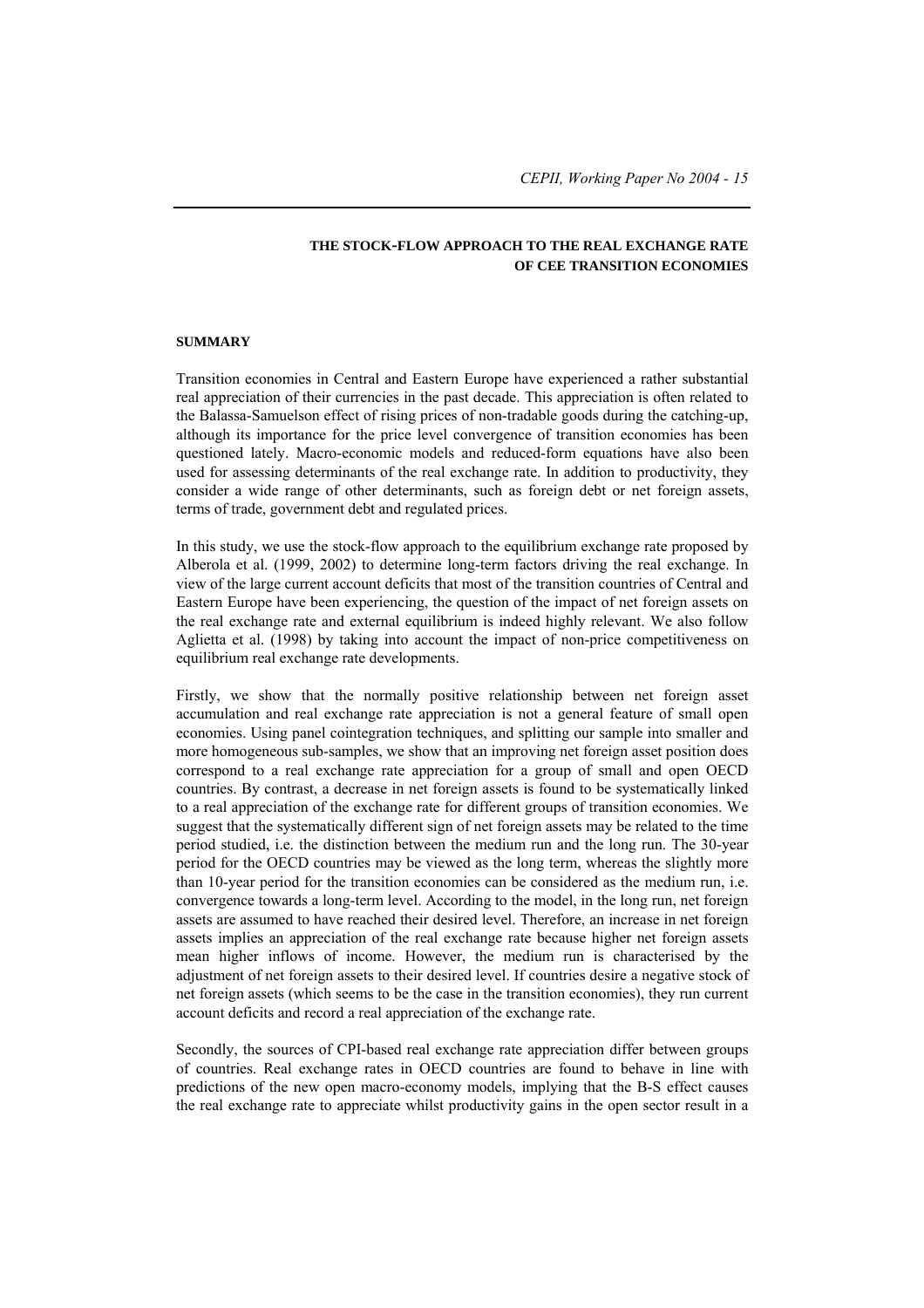depreciation of the open sector's real exchange rate. In contrast to this stand our findings for transition economies, where the real exchange rate appreciates not only because of B-S factors but also because of the appreciation of the open sector driven by improving nonprice-competitiveness.

Thirdly, our results indicate that the CPI-to-PPI ratio is an imperfect proxy for relative prices when measuring the B-S effect because this ratio not only reflects the relative price of market-based non-tradable goods but also a number of other factors. Moreover, it is not appropriate to use the CPI-to-PPI ratio (and relative prices in general) as a proxy for relative productivity in transition economies because it cannot fully convey the effect of productivity gains to the real exchange rate, i.e. the appreciation of the real exchange rate of the open sector.

Finally, we show that sizeable differences exist between in-sample (transition economies and all countries put together) and out-of-sample (OECD countries), as regards the sign and the size of the estimated coefficients. This suggests that both measures offer complementary information on equilibrium exchange rates. Equilibrium rates derived from the panel of OECD countries give an insight on the long run for the transition economies, but may be less easily interpreted for policy purposes.

The paper is organised as follows: Section 2 presents the theoretical framework. Section 3 describes the data and the estimation methods. Estimation results are then presented in Section 4. Finally, Section 5 concludes.

#### **ABSTRACT**

This paper investigates the determinants of equilibrium real exchange rates for the new EU member states and candidate countries, relying on an asset model inspired by Aglietta et al. (1998) and Alberola et al. (1999, 2002). The impact of productivity gains on both the Balassa-Samuelson effect and the behaviour of the tradable real exchange rate is especially assessed. Subdividing the panel into sub-panels, we show that the B-S effect is a common feature to all economies, but that the tradable price-based real appreciation is a distinct feature of transition and emerging economies. We also show that in transition countries, a decrease in net foreign assets leads to an appreciation of the real exchange rate, instead of the depreciation predicted by theory. Comparing in-sample and out-of-sample estimates (in terms of the country coverage) of equilibrium exchange rates shows that these measures can yield different results, and could therefore be considered as complementary tools in judging misalignments.

*J.E.L. classification*: C15, E31, F31, O11, P17 Keywords: real equilibrium exchange rate, EU enlargement, Balassa-Samuelson effect, productivity, net foreign assets, out-of sample panel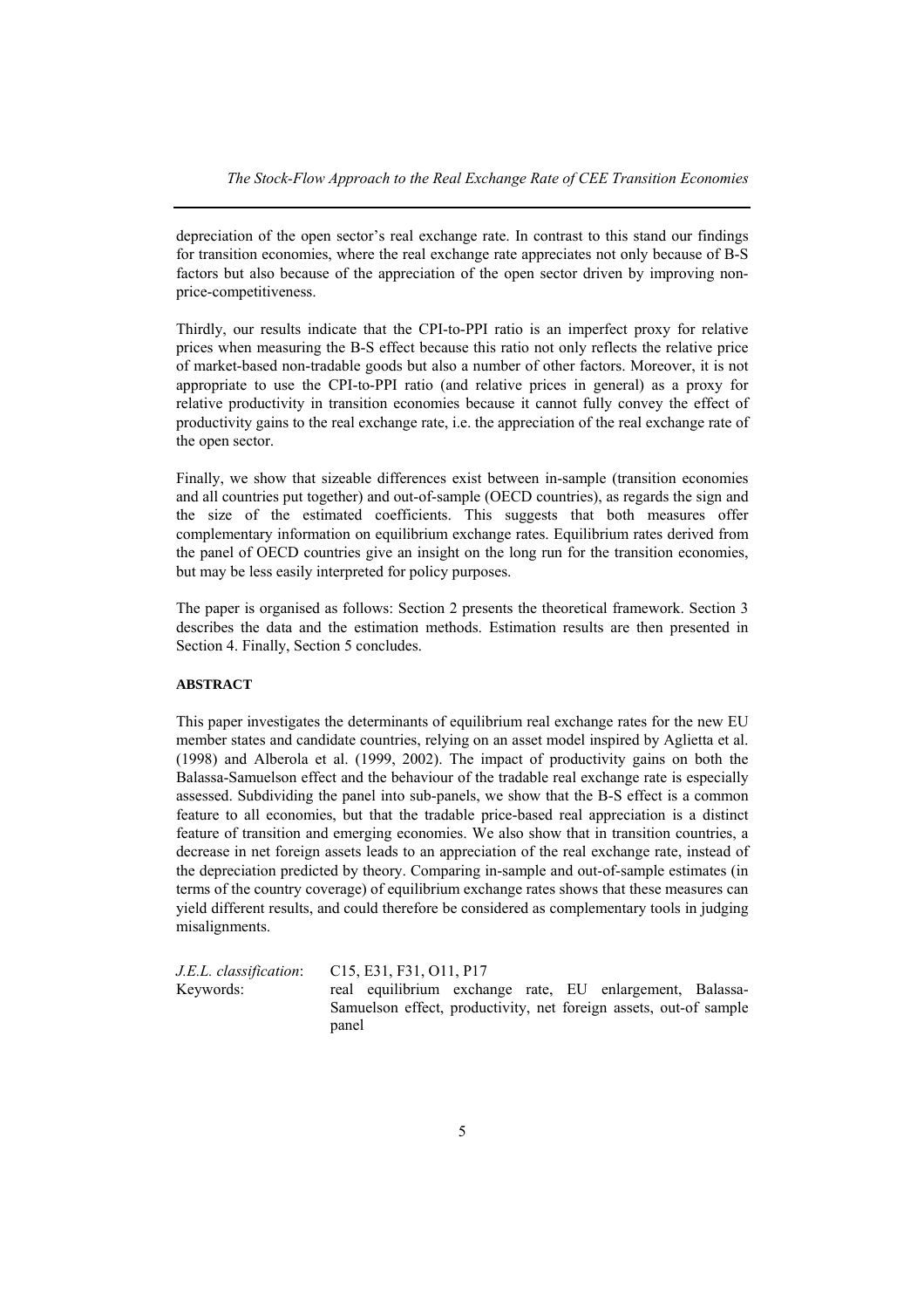## **L'APPROCHE STOCK-FLUX DU TAUX DE CHANGE REEL DANS LES ECONOMIES EN TRANSITION D'EUROPE CENTRALE ET ORIENTALE**

#### **RÉSUMÉ**

Les économies en transition d'Europe centrale et orientale ont subi une appréciation relativement forte de leur monnaie au cours de la décennie passée. Elle est souvent reliée à l'effet Balassa-Samuelson (BS), qui rend compte de l'augmentation du prix relatif des biens non-échangeables au cours du processus de rattrapage. Les modèles macro-économiques et les équations de forme réduite ont également été utilisés pour rendre compte des déterminants du taux de change réel. Ils tiennent compte, outre de la productivité, d'un ensemble de déterminants, tels que la dette extérieure ou les actifs extérieurs nets, les termes de l'échange, la dette publique et les prix réglementés.

On utilise ici l'approche stock-flux du taux de change réel d'équilibre proposée par Alberola et al. (1999, 2002) pour analyser les facteurs de long terme déterminant le taux de change réel. Compte tenu des forts déficits courants que connaissent la plupart des pays en transition d'Europe centrale et orientale, la question de l'impact de la position extérieure nette sur le taux de change réel d'équilibre est effectivement importante. Comme Aglietta et al. (1998), on tient compte de l'impact de la compétitivité hors-prix sur le comportement du taux de change réel d'équilibre.

On montre d'abord que la relation entre position extérieure nette et appréciation réelle du change, normalement positive, n'est pas une caractéristique générale des petites économies ouvertes. A l'aide des techniques de cointégration de panel, et en subdivisant l'échantillon de pays en sous-échantillons plus homogènes, on montre que l'amélioration de la position extérieure nette conduit bien à une appréciation réelle dans les petites économies ouvertes de l'OCDE. Au contraire, dans différents sous-échantillons de pays en transition, c'est la dégradation de la position extérieure nette qui est systématiquement associée à une appréciation réelle. On suggère que la différence de signe sur le coefficient estimé pourraît être liée à la période de temps étudiée, c'est-à-dire à la présence différenciée de dynamiques de long et de moyen terme. La période de 30 ans utilisée pour les pays de l'OCDE peut être considérée comme du long terme, tandis que la décennie disponible dans le cas des pays en transition peut être considérée comme rendant compte du moyen terme.

Selon le modèle, à long terme, les actifs extérieurs nets sont réputés avoir atteint leur niveau désiré. Par conséquent, une amélioration de la position extérieure nette conduit à une appréciation du taux de change réel, car elle implique une hausse des entrées de revenus. Cependant, le moyen terme est caractérisé par l'ajustement des actifs extérieurs nets à leur niveau désiré. Si les pays désirent un stock d'actifs extérieurs nets négatifs (ce qui semble être le cas dans les économies en transition), ils enregistrent des déficits courants et une appréciation réelle.

Deuxièmement, les sources d'appréciation du taux de change réel défini par les prix à la consommation diffèrent selon les groupes de pays. Les taux de change réels dans les pays de l'OCDE se comportent en conformité avec les modèles de la nouvelle macro-économie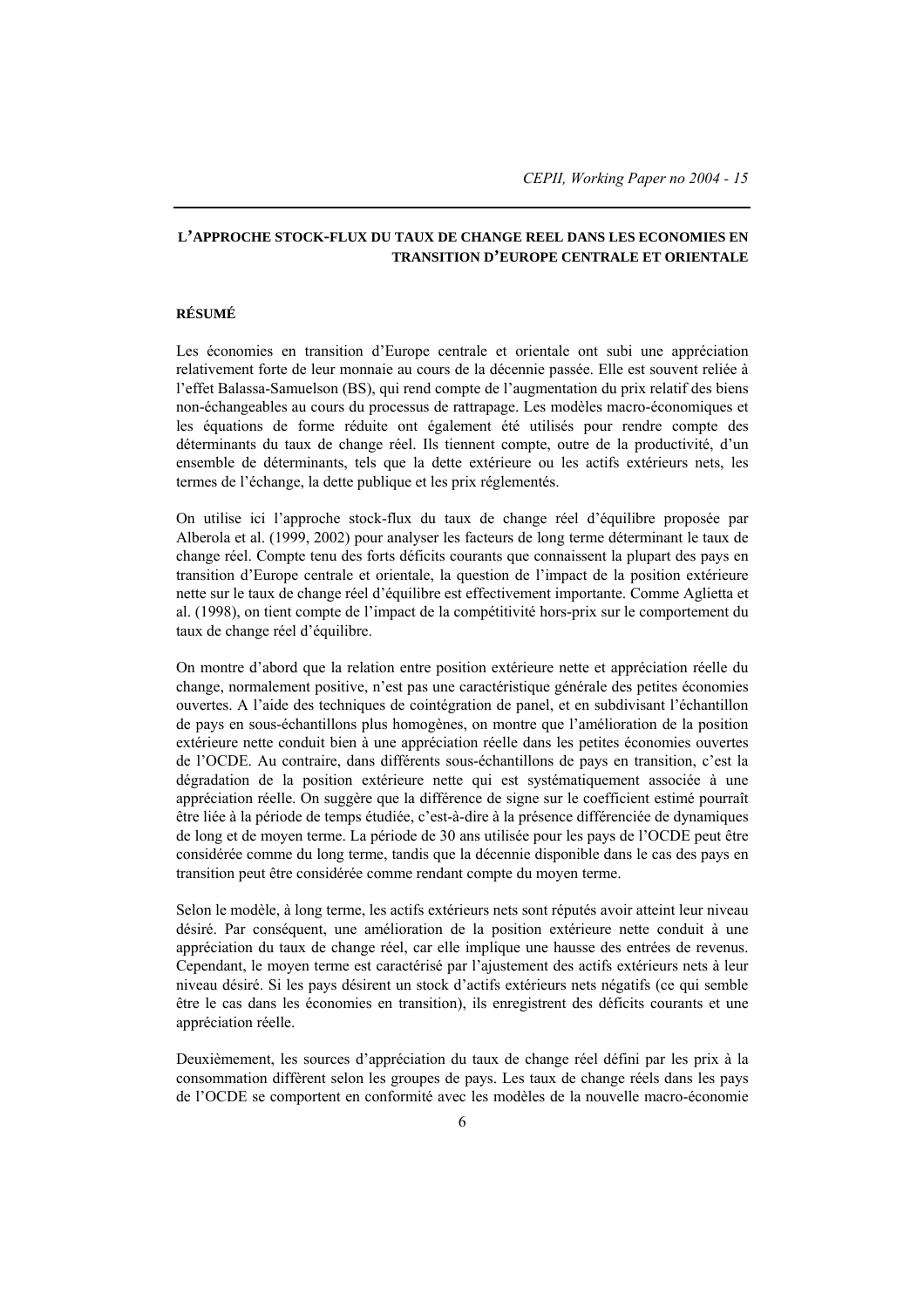ouverte : l'effet BS conduit à une appréciation du taux de change réel, tandis que les gains de productivité dans le secteur exposé résultent dans la dépréciation prix relatif des biens échangeables. Les résultats obtenus sur les économies en transition contrastent avec cette interprétation, puisque le taux de change réel s'y apprécie non seulement en raison de l'effet BS, mais également en raison de l'appréciation dans le secteur exposé, lié à l'amélioration de la compétitivité hors-prix.

Troisièmement, il apparaît que le ratio de l'indice des prix à la consommation et de l'indice des prix à la production (IPC/IPP) est une approximation imparfaite des prix relatifs lorsqu'on l'utilise pour mesurer l'effet BS, car il ne rend pas compte uniquement du prix relatif des biens non-échangeables. En outre, il ne paraît pas approprié d'utiliser le ratio IPC/IPP (et les prix relatifs d'une manière générale) comme approximation de la productivité relative dans les économies en transition, car cette mesure ne peut rendre parfaitement compte de l'impact des gains de productivité sur le taux de change réel, c'està-dire de l'appréciation du taux de change réel du secteur exposé.

Enfin, on montre qu'il existe des différences significatives entre les estimations *in-sample* (où l'on considère les économies en transition avec tous les pays de l'échantillon) et les estimations *out-of-sample* (menées sur les seuls pays de l'OCDE) pour ce qui concerne le signe et la taille des coefficients estimés. Ceci suggère que les deux mesures fournissent des informations complémentaires sur les taux de change d'équilibre. Les taux de change qui sont dérivés de l'échantillon de pays de l'OCDE donnent un aperçu du long terme pour les économies en transition, mais sont moins faciles d'interprétation pour les objectifs de politique économique.

Après une introduction (section 1), cet article présente le cadre théorique d'analyse (section 2). La section 3 décrit les données et les méthodes d'estimation. Les résultats sont présentés dans la section 4, et la section 5 conclut.

## **RÉSUMÉ COURT**

On étudie les déterminants du taux de change réel d'équilibre pour les nouveaux états membres et les nouveaux candidats de l'Union européenne, à partir d'un modèle d'actif inspiré de ceux d'Aglietta et al. (1998) et Alberola et al. (1999, 2002). L'analyse se concentre en particulier sur la mesure de l'effet Balassa-Samuelson (BS) par les gains de productivité et le comportement du taux de change réel du secteur échangeable. En scindant l'échantillon en sous-groupes, on montre que l'effet BS est une caractéristique commune à tous les pays, mais que les prix du secteur échangeable présentent une dynamique particulière dans les pays émergents et en transition. On montre également que dans les économies en transition, une réduction de la position extérieure nette entraîne une appréciation du taux de change réel, contrairement à ce que prédirait la théorie. La comparaison d'estimations *in* et *out-of-sample* (en termes de couverture géographique) du taux de change d'équilibre réel montre que ces mesures peuvent produire des résultats différents, et qu'elle peuvent être considérées comme des instruments complémentaire d'évaluation des distorsions de change.

*J.E.L.:* C15, E31, F31, O11, P17 Mots-clés: taux de change réel d'équilibre, élargissement, effet Balassa-Samuelson, productivité, actifs extérieurs nets, analyse de panel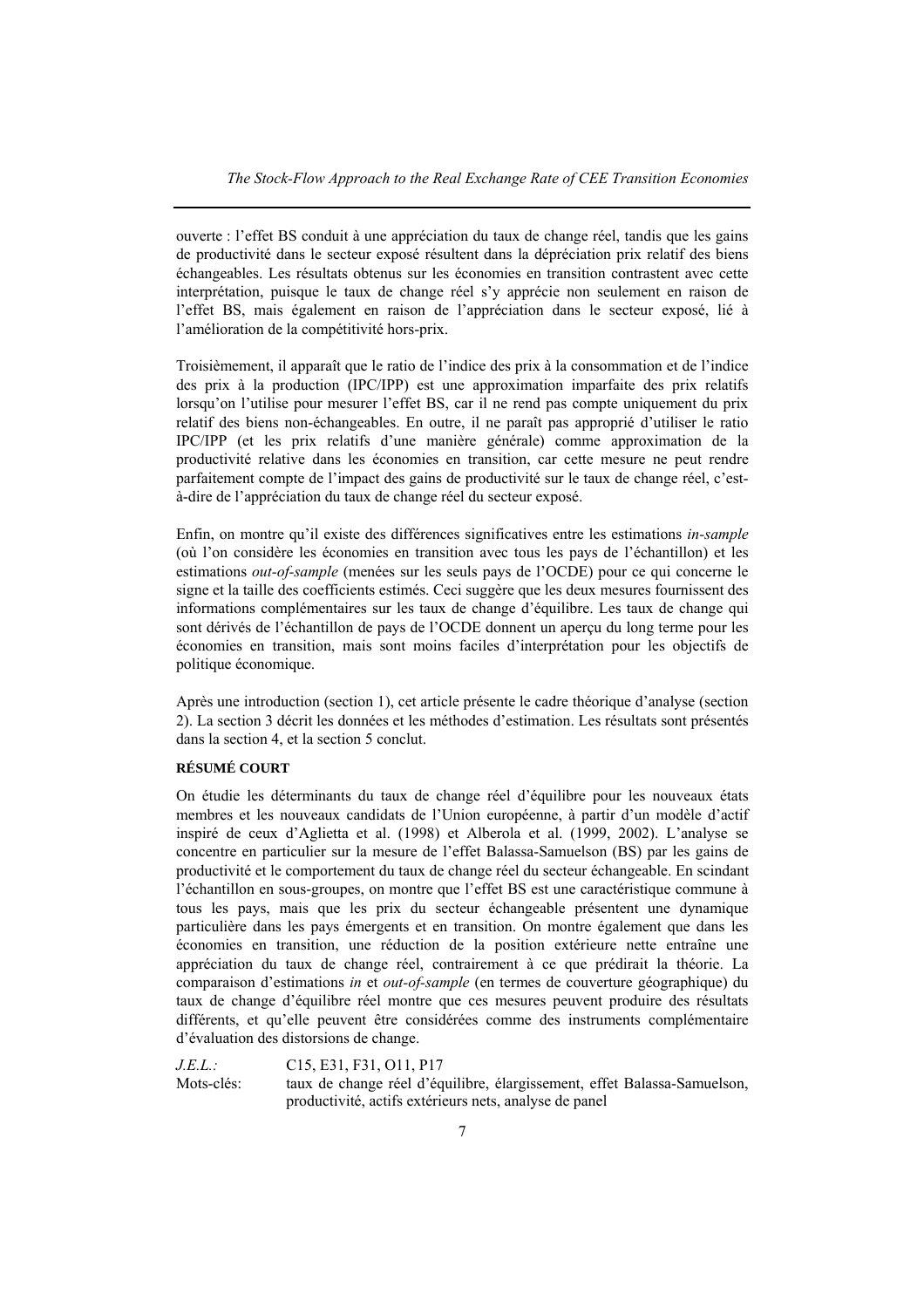## **THE STOCK-FLOW APPROACH TO THE REAL EXCHANGE RATE OF CEE TRANSITION ECONOMIES**

*Balázs Égert\** #  *Amina Lahrèche-Révil\*\*Kirsten Lommatzsch\*\*\**

## **1. INTRODUCTION**

Transition economies in Central and Eastern Europe have experienced a rather substantial real appreciation of their currencies, which could make meeting the nominal convergence criteria difficult. This sizeable real appreciation is often related to the Balassa-Samuelson effect of rising prices of non-tradable goods during the catching-up process (e.g. Halpern and Wyplosz, 2001, Backé et al., 2002), although its importance for the price level convergence of transition economies has been questioned lately (Coricelli and Jazbec, 2004; Égert, 2002, Égert et al., 2003, Mihajlek and Klau, 2004). Macro-economic models and reduced-form equations have also been used for assessing determinants of the real exchange rate. In addition to productivity, they consider a wide range of other determinants, such as foreign debt or net foreign assets, terms of trade, government debt and regulated prices (e.g. Csajbók, 2003 ; Alberola, 2003 ; Rawdanowicz, 2003 ; Égert and Lommatzsch, 2004).

A major problem for assessing the factors driving equilibrium rates for transition countries is the lack of long time series providing sufficient numbers of observation for econometric testing. Time series estimations may not be robust enough to establish reliably long-term determinants of the real exchange rate. Therefore, panel estimations have gained popularity (Kim and Korhonen, 2002 ; Crespo-Cuaresma et al., 2003). However, a question arises as to whether it is more appropriate to make use of out-of-sample or in-sample estimations.<sup>1</sup> Maeso-Fernandez et al. (2004) argue that out-of-sample panel estimates may be superior to in-sample panel estimates for transition economies because in the presence of initial undervaluation, in-sample panels produce biased estimates. However, while such an approach attempts to correct the constant term, it cannot, by nature, account for possible

<sup>\*</sup> Oesterreichische Nationalbank; MODEM, University of Paris X-Nanterre and the William Davidson Institute. Balazs.Egert@oenb.at; begert@u-paris10.fr

<sup>\*\*</sup> CEPII; lahreche@cepii.fr

<sup>\*\*\*</sup> DIW-Berlin; klommatzsch@diw.de

We would like to thank Jarko Fidrmuc, László Halpern, and participants of seminars held at CEPII, at MODEM, University of Paris X-Nanterre, at the European Department of the IMF, at the Bank of Slovenia and participants of the Accession Countries Conference held at the European University Institute, for helpful comments and suggestions. All remaining errors are ours.

The views expressed in the paper do not necessarily reflect the position of the Oesterreichische Nationalbank or the European System of Central Banks (ESCB).

<sup>1</sup> In-sample and out-of-sample estimates are defined here in terms of country coverage. Namely, out-ofsample measures of the equilibrium exchange rate for a given country are based on exchange-rate equations estimated on a sample where from this country is excluded. Conversely, in-sample measures are derived from equations estimated on a geographical sample including the country of interest.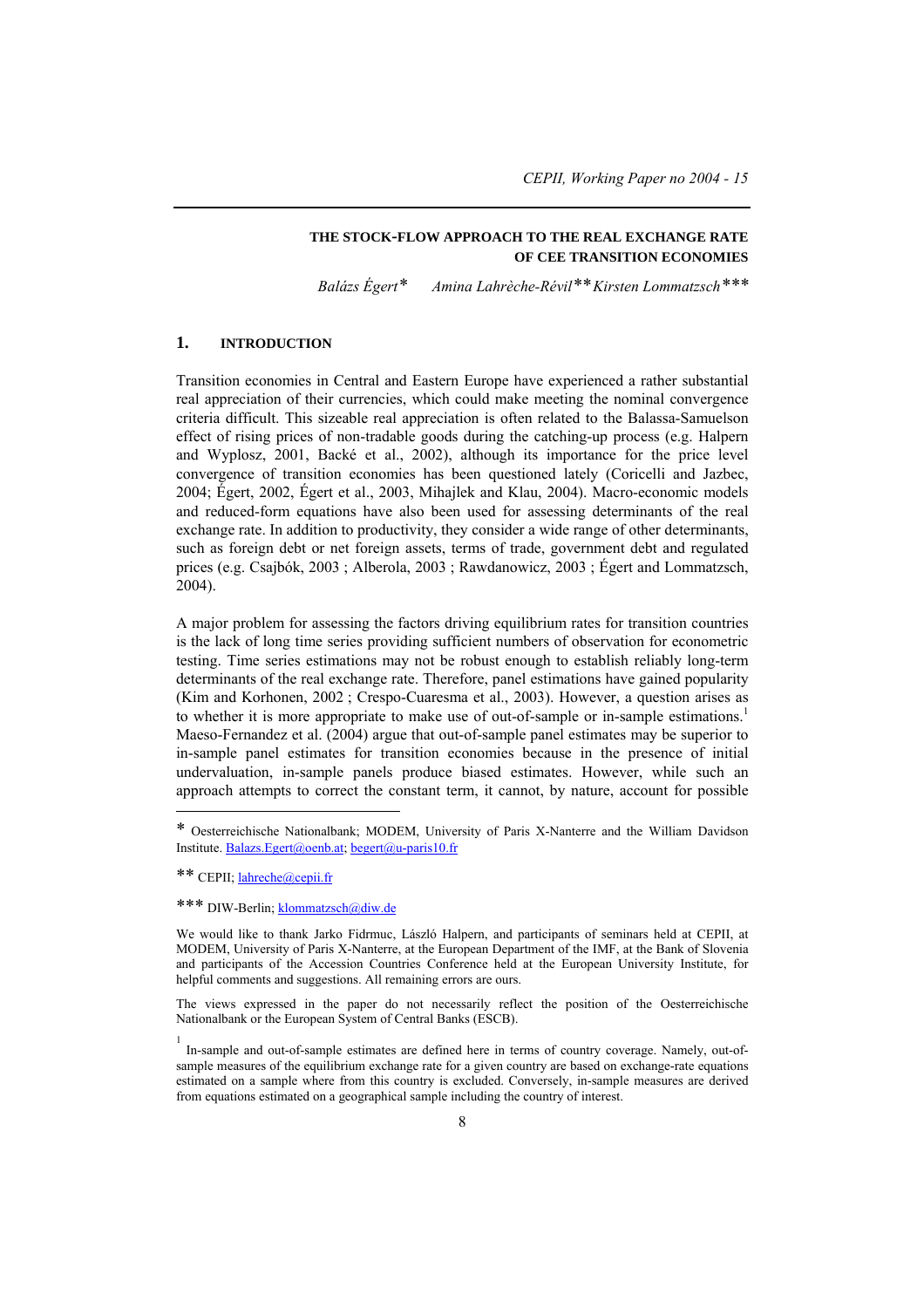*parameter* differences between transition countries and the more developed countries, e.g. in the OECD, regarding net foreign assets and productivity. Such differences are yet likely: the catching-up process may, at an early stage, justify an increase in foreign liabilities because foreign savings are needed for the growth potential to materialise; rapid changes in supply capacities and technology may imply that productivity impacts on the real exchange rate through different channels than in industrialised countries operating at the technological frontier.

In this paper, we make a further step in comparing panel estimates from out-of sample and in-sample estimates. As a background, we use the stock-flow approach as set out in e.g. Faruqee (1995), Aglietta et al. (1998) and Alberola et al. (1999, 2002). In this approach, the equilibrium real exchange rate is determined by the stock and flow of assets between countries. Any country has a desired stock of net foreign assets which it aims to achieve in the long run. The equilibrium real exchange rate prevails at a current account position consistent with the income flows from the desired stock of foreign assets. In view of the large current account deficits that most of the transition countries<sup>2</sup> of Central and Eastern Europe have been experiencing, the question of the impact of net foreign assets on the real exchange rate and external equilibrium is highly relevant. An increase in net foreign liabilities is often found to lead to an appreciation of the equilibrium real exchange rate of the transition countries. This is in contrast to what theory would suggest, i.e. a rise in net foreign liabilities should cause the real exchange rate to depreciate. The solution to this conundrum seems to be linked to different time horizons and the movement towards the desired level of foreign assets or liabilities.

Besides net foreign assets, we also consider labour productivity. The productivity variable is usually interpreted with reference to the Balassa-Samuelson (B-S) effect, which causes the real exchange rate to appreciate via an increase in the relative price of non-tradable goods. However, we also view productivity as channelling changes in the tradable pricebased real exchange. This is the case in transition economies because industrial productivity gains do not only reflect the cost-competitiveness of the countries, but also quality improvements – i.e. non-price competitiveness – . Therefore, productivity improvements are expected to lead to an appreciation of the real exchange rate. Using medium-size panels for different groups of countries: (1) small, open OECD countries (2) emerging economies of Asia and the Americas (3) transition countries from Central and Eastern Europe (4) all countries put together, we show that transition and emerging market economies do experience a tradable price-based appreciation, which is not the case in the more developed OECD countries. The use of different proxies for productivity allows us to show that the CPI-to-PPI ratio so often used in the literature as a proxy for relative productivity vehicles other type of information as well, and is an imperfect substitute for the Balassa-Samuelson effect.

 $2$  The term "transition economy" is used throughout the paper instead of "new EU member state" (Czech Republic, Estonia, Hungary, Latvia, Lithuania, Poland, Slovakia and Slovenia) or "candidate country" (Bulgaria, Croatia and Romania) because for most of the period used for the estimations, the countries from Central and Eastern Europe can be viewed as transition economies.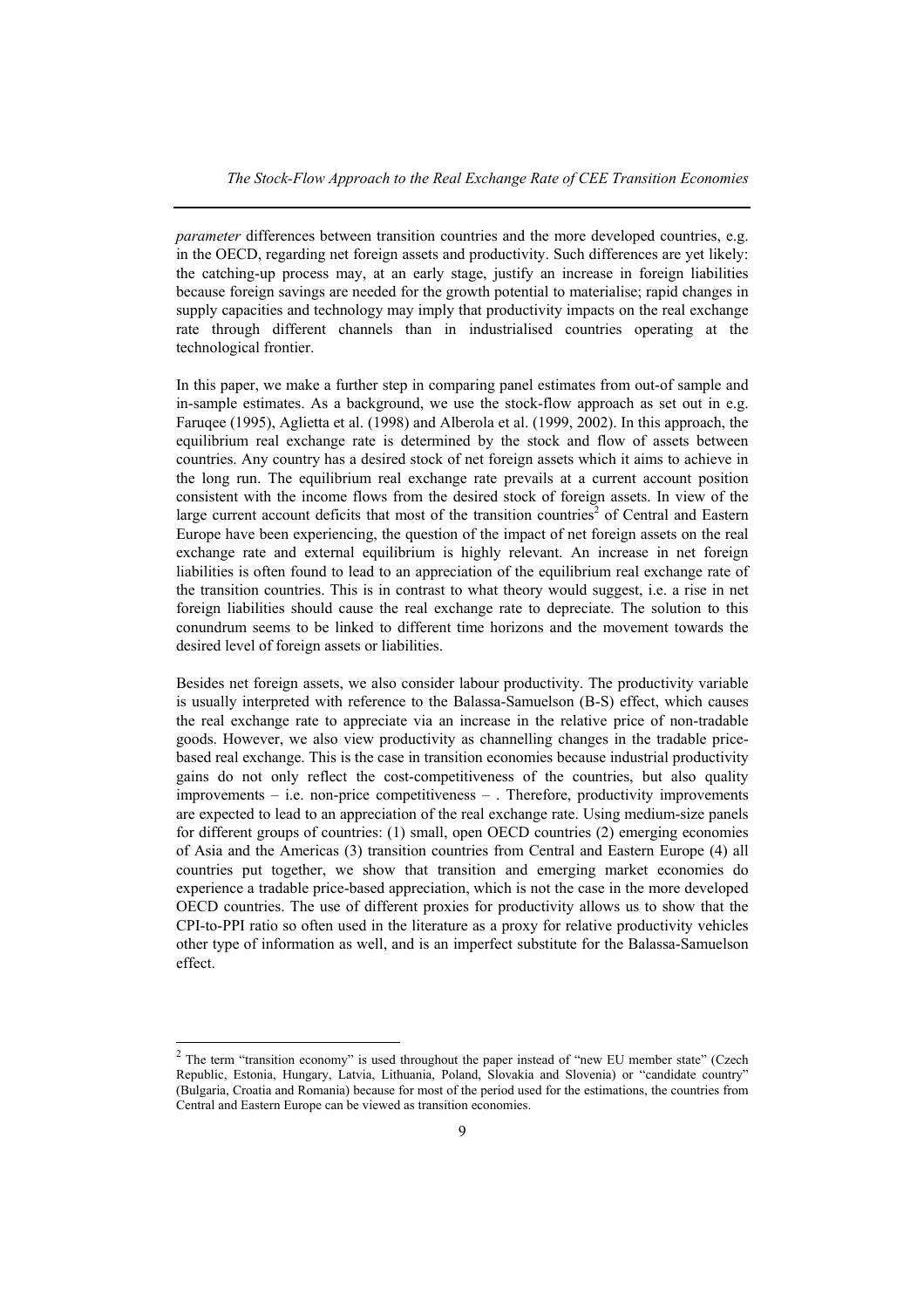The paper is organised as follows: Section 2 presents the theoretical framework. Section 3 describes the data and the estimation methods. Estimation results are then presented in Section 4. Finally, Section 5 concludes.

### **2. THEORETICAL FRAMEWORK**

#### *Real Exchange Rate Decomposition*

Decomposing the real exchange rate allows separating competitiveness from relative price issues, as all prices need not affect the ability of a country to sell goods or services abroad.

Considering the consumer price index (CPI) composed of tradable and non-tradable goods with  $\alpha$  and  $(1-\alpha)$  being the respective share of tradable and non-tradable goods in the CPI, the real exchange rate  $(q)^3$  can be split into two components: (1) the real exchange rate of the open sector,  $p<sup>T</sup>$  being the price index of tradable goods, and (2) the ratio of domestic to foreign relative price of non-tradable goods,  $p<sup>NT</sup>$  (which came to be known as the internal real exchange rate) as shown below (all variables are transformed into logs):

$$
q = e + p^{*T} - p^{T} - \left( \underbrace{\left( (1 - \alpha) \overbrace{\left( p^{NT} - p^{T} \right)}_{\text{real exchange rate}} - \left( 1 - \alpha^{*} \overbrace{\left( p^{*NT} - p^{T} \right)}_{\text{non-tradable sector}} - \left( 1 - \alpha^{*} \overbrace{\left( p^{*NT} - p^{T} \right)}_{\text{non-tradable goods}} \right) \right) \right)
$$
 (1)

This decomposition allows to separate the factors that influence the real exchange rate of the open sector (and hence the current account via the trade balance), from the ones that are related to the price developments in the non-tradable sector.

According to asset models of the real exchange rate<sup>4</sup>, the current account is driven, in the long run, by the adjustment of net foreign assets towards their desired position. The equilibrium real exchange rate of the open sector is affected by this adjustment, and can thus deviate from the purchasing power parity (PPP). On the opposite, the relative price of non-tradable goods need not affect international competitiveness, and hence the current account position and changes in net foreign assets<sup>5</sup>.

*The Real Exchange Rate of the Open Sector*

 $3 q = e + p^* - p$  where *e* and *p* are the nominal exchange rate and the overall price index. The asterisk denotes the foreign country. Note also that the exchange rate is defined as units of domestic currency per one unit of foreign currency. Thus, an increase (decrease) in the exchange rate denote a depreciation (appreciation).

<sup>&</sup>lt;sup>4</sup> Frenkel and Mussa (1985), Faruqee (1995), Aglietta et al. (1997), Alberola et al. (1999) and Lane and Milesi-Ferretti (2002).

 $<sup>5</sup>$  It need not, but it can, if non-tradables are inputs for the production of tradables, and their increase implies</sup> cost pressure on the tradable goods prices.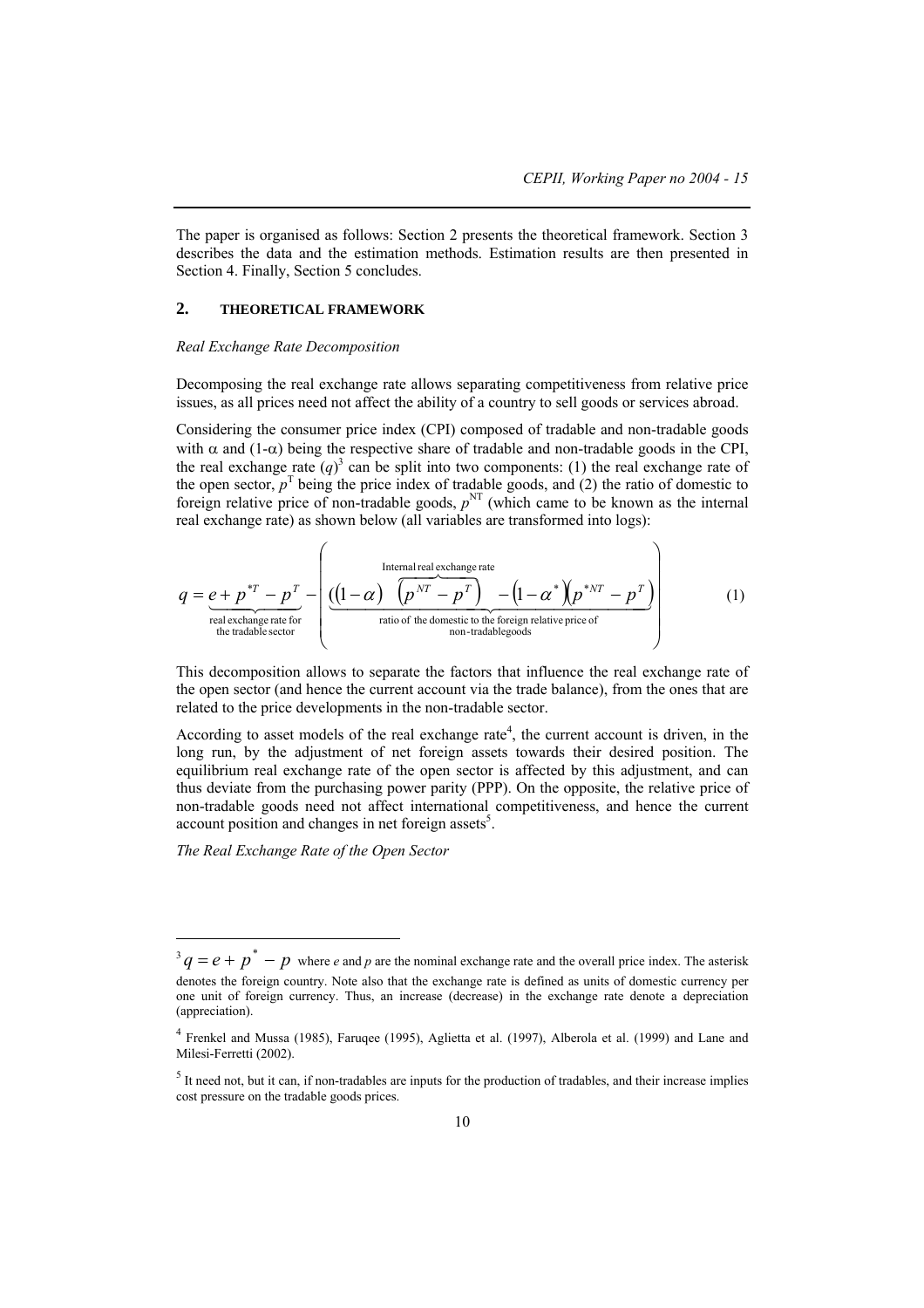The theoretical motivation of our empirical analysis draws on the model developed by Alberola et al. (1999, 2002). The equilibrium real exchange rate is defined as the real exchange rate that leads simultaneously to internal and external balances.

Internal balance is reached when the domestic goods market clears (non-inflationary level of employment, i.e. output near to its potential level). Hence, it conveys both a Balassa-Samuelson (B-S) effect (the relative price of non-tradable goods increases when productivity rises faster in the tradable sector than in the non-tradable sector) and a demand effect.

External balance refers to current account sustainability, which implies that, in the long run, the current account is balanced and net foreign assets have converged to their steady state. The long-run equilibrium real exchange rate secures the trade balance deficit (surplus) to correspond to the income payments received (made) by the country. In the medium term, external balance is characterised by the convergence of net foreign assets towards their desired level, i.e. current account deficits or surpluses are connected with desired capital flows. Following Frenkel and Mussa (1985), the medium-run adjustment can be defined as the convergence of net foreign assets towards their desired level and as the difference between short and long-run interest rates.

This model leads to the following testable equation, where the real effective exchange rate (*q*) is determined jointly by the dual productivity differential (*prod*) 6 and net foreign asset (*nfa*)

$$
q = f(prod, nfa) \tag{2}
$$

In such a framework, external equilibrium only relies on price-competitiveness, as net foreign asset developments feed back into the real exchange rate to achieve the desired current account position. However, current account developments do not only depend on price-competitiveness. This is especially the case in emerging markets, which experience an upgrading in the quality of specialisation, but also in developed economies, where product differentiation leads the price-elasticity of demand for tradable goods to decrease. This issue is explicitly taken into account in the theoretical model developed by Aglietta et al. (1998), drawing on Faruqee (1995).

In Aglietta et al (1998), the external equilibrium depends both on the net foreign asset position and non-price competitiveness (*npc*), the underlying assumption being that an improvement in non-price competitiveness allows for an appreciation of the real exchange rate for a given current account position. Consistently with other theoretical models, the internal equilibrium is determined by a Balassa-Samuelson effect. The resulting reduced real exchange rate equation is the following:

$$
q = f\left(p\right) \left(p\right) \left(p\right) \left(p\right) \tag{2'}
$$

6 The dual productivity differential is defined as:  $(prod^{T} - prod^{NT}) - (prod^{T*} - prod^{NT*})$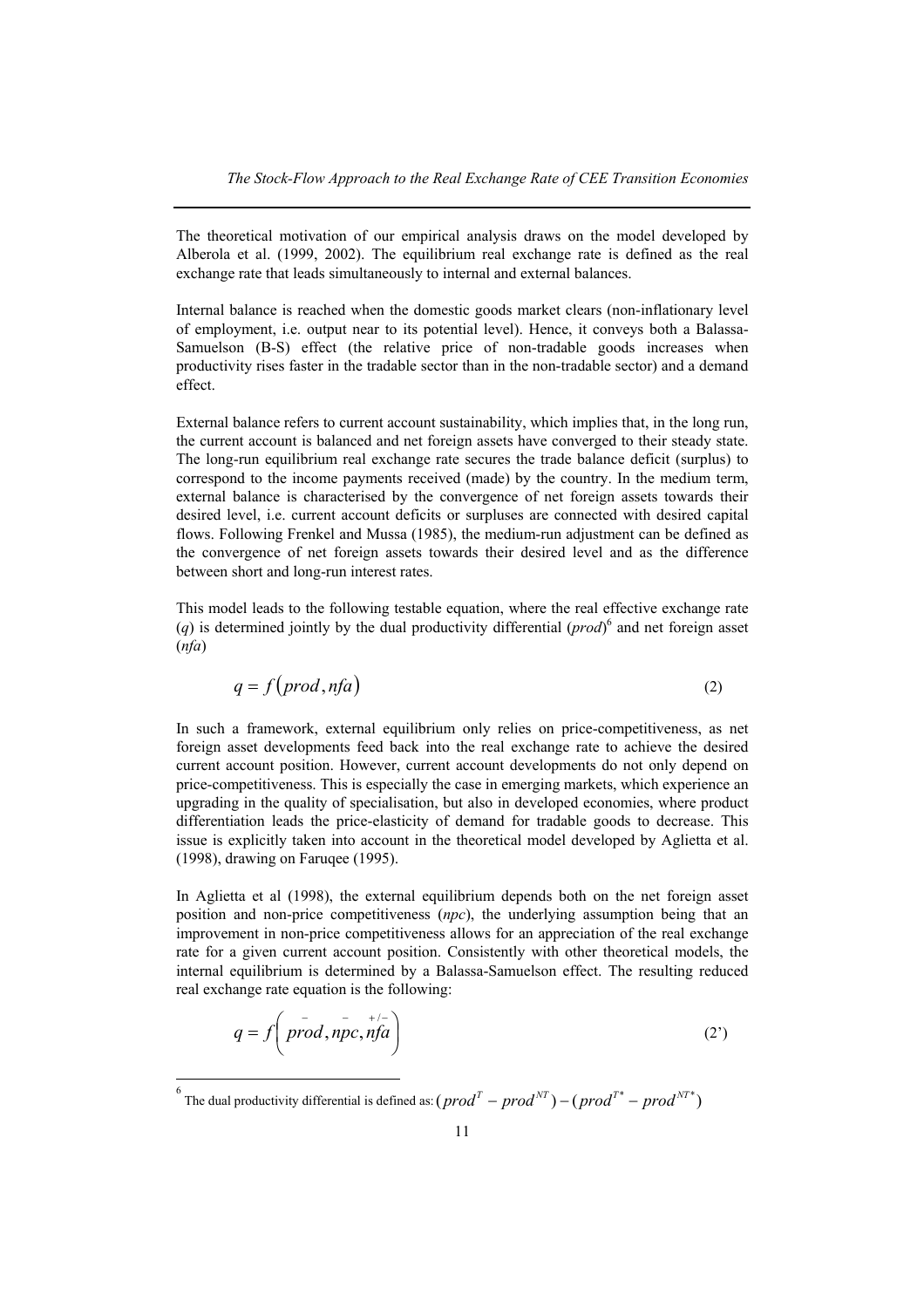This model of stock-flow adjustment suggests a long-term relationship between the real exchange rate and net foreign assets on the one hand, and determinants of the trade account on the other. An increase in non-price competitiveness and in relative productivity leads to an appreciation of the equilibrium real exchange rate. The sign on net foreign assets is, however, not clear-cut. If the desired stock of net foreign assets is negative (because the higher expected growth or returns in the domestic economy make the use of foreign savings desirable), the economy will be moving to a desired foreign debt position, which, in turn, implies current account deficits and a real appreciation of the exchange rate (hence, a positive relationship between *nfa* and *q*). Therefore, the effect of income payments for the foreign debt (requiring a real depreciation when *nfa* falls) may dominate the exchange rate determination only at a later point when the desired level of foreign debt or negative foreign assets is achieved (negative relationship between *nfa* and *q*).

## **3. ESTIMATION ISSUES**

l

## **3.1 Measuring Non-Price-Competitiveness**

Aglietta and others (1998) measure non-price competitiveness by means of the R&D expenditure. This proxy does not seem to fit well non-price competitiveness developments in transition economies, where technology is mostly imported from abroad via massive foreign direct investment  $(FDI)^7$ , which is in turn reflected in huge productivity advances in the industrial sector. This last feature gives support to the use of average industrial labour poductivity as a proxy for non-price competitiveness. The catching-up process entails a shift towards the supply of goods of higher quality and value-added and better reputation. If labour productivity is associated with quality improvements, or a better product differentiation, the relative price of tradable goods can increase, because demand becomes less price-elastic<sup>8</sup>. While quality improvement is present in all economies, in transition economies, this process seems to be more pronounced and can even lead to real appreciation, as put forward in Égert and Lommatzsch (2004).

The approximation of quality and technology changes by average productivity may however apply only to transition countries. The fact that an increase in productivity in the open sector may be linked to a real appreciation of the open sector's real exchange rate in transition economies is in sharp contrast with predictions of models within the New Open Economy Macroeconomics (NOEM) framework. In these models, an increase in productivity leads to a depreciation of the real exchange rate of the open sector because of a decrease in the prices of tradables relative to those in the foreign economy (Beningo and Thoenisssen, 2003, MacDonald and Ricci, 2002 and Világi, 2004).

When assessing the behaviour of the real exchange rate based on a broad measure of prices such as the CPI, productivity can also account for the B-S effect: an increase in the dual productivity differential leads to an appreciation of the internal real exchange rate and

<sup>&</sup>lt;sup>7</sup> R&D is chiefly produced in the origin countries of the multinational firms which have been investing in the transition countries.

 $8$  The new theory of international trade also accounts for such a possibility. According to Krugman (1989), growth may be associated with an increase in the variety of tradable goods produced in the domestic economy. The resulting decrease in the relative price elasticity of demand for exports allows for an appreciation of the real exchange rate of the tradable goods.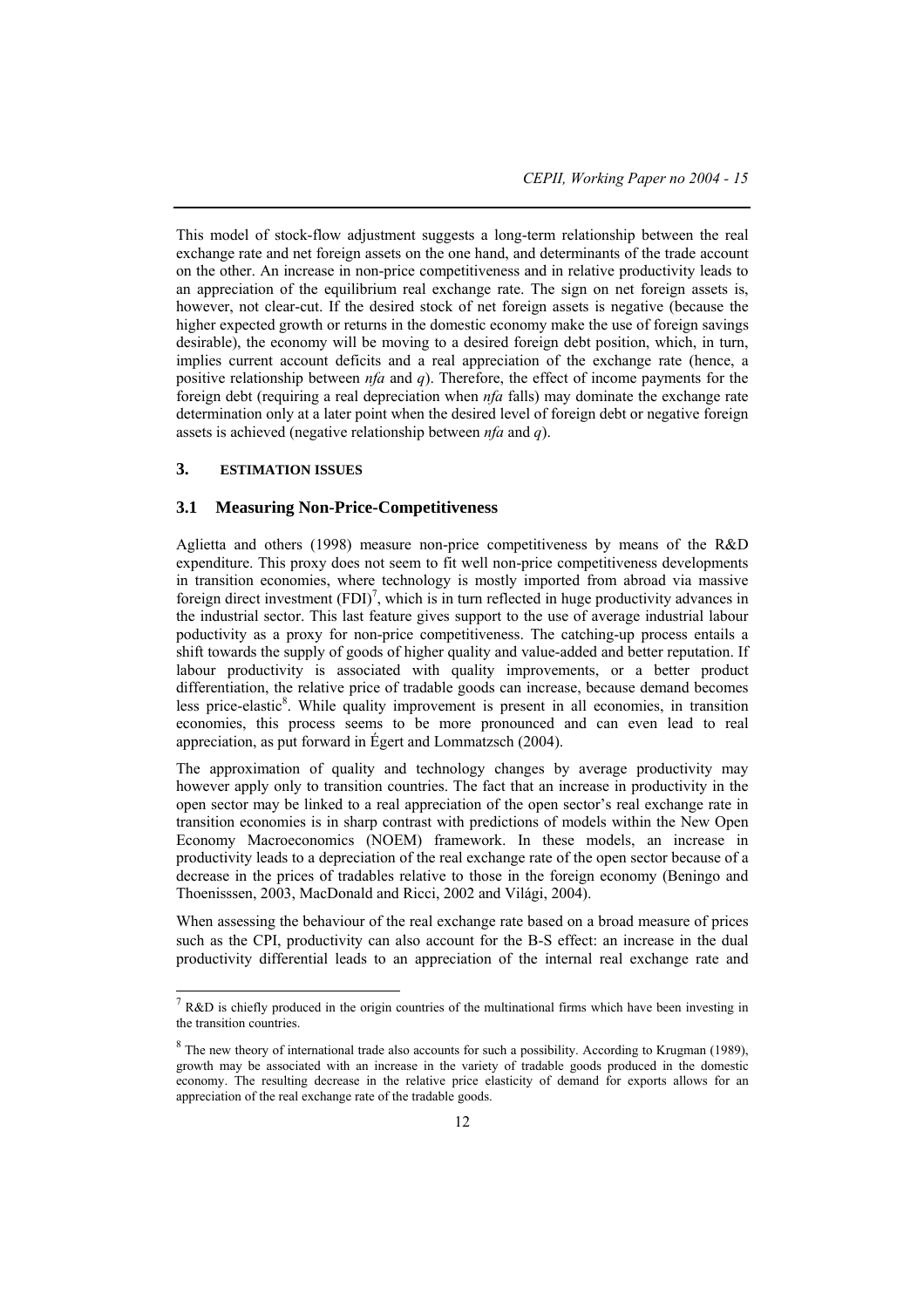consequently the CPI-based real exchange rate. In our test, average labour productivity in industry in the home country relative to the foreign benchmark will capture both the nonprice-competitiveness and the B-S effects. To distinguish between the two channels through which productivity affects the real exchange rate, not only the CPI-based real exchange rate, but also the producer price index (PPI)-deflated (as a proxy for tradable goods) real exchange rate is regressed on productivity and net foreign assets.

## **3.2 Reduced Form Equations**

The baseline scenario considers the real exchange rate deflated using the CPI on the one hand, and productivity and net foreign assets on the other, given in equation (3):

$$
q^{CPI} = f(prod, nfa) \tag{3}
$$

The effect of productivity improvements on the real exchange rate of the open sector is also assessed in equation (4), where the producer price index (PPI)-deflated (as a proxy for tradable goods) real exchange rate is also regressed on productivity and net foreign assets:

$$
q^{PPI} = f(prod, nfa) \tag{4}
$$

Because of comparison reasons, we also perform the estimations using the relative price of non-tradables to that of tradables given by the domestic CPI-to-PPI ratio relative to the foreign CPI-to-PPI ratio:

$$
q^{CPI} = f(\stackrel{\text{--}{rel}}{n\text{fa}})^{+/-}
$$
 (3')

$$
q^{PPI} = f(\stackrel{\text{1}}{rel}, \stackrel{\text{1}}{nf}\stackrel{\text{1}}{a}) \tag{4'}
$$

It is common practice in the literature to use the CPI-to-PPI ratio as a proxy for productivity to account for the B-S effect. There are, however, two problems with this identification. First, productivity gains can affect the real exchange rate, especially in transition countries via different channels (see Figure 1.). Second, the CPI-to-PPI ratio is not a proper proxy for the relative price of market non-tradables through which productivity gains feed into the real exchange rate, because it also measures the impact of the following factors:

(a) Higher demand for non-tradable goods because of higher income ;

(b) Indirect taxes (which are included in the calculation of the CPI, but not in the calculation of the PPI, the latter referring to producer prices before adding indirect taxes);

(c) The adjustment of regulated prices (which concerns most often non-tradables); and

(d) More difficulties in adjustment for quality changes of non-tradables than tradables.

<sup>&</sup>lt;sup>9</sup> It is implicitly assumed that productivity in the non-tradable sector develops similarly in all countries, and that the transmission mechanism from higher productivity in the tradable goods sector to higher prices of non-tradables is stable. This is fair compromise to capture two effects with one variable.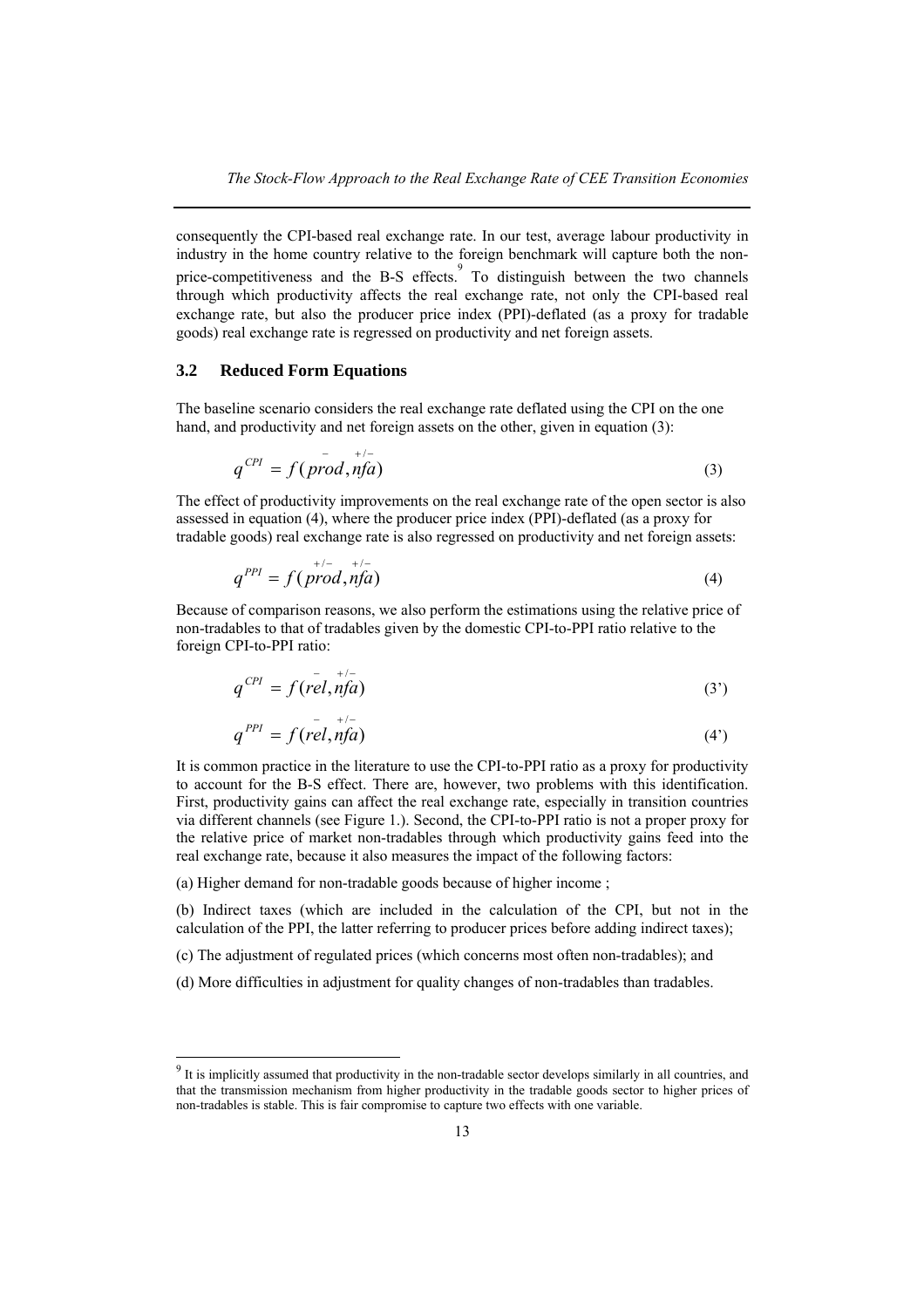The sign of net foreign assets is ambiguous as pointed out earlier. A decrease in net foreign assets results in an appreciation of the real exchange rate during the adjustment process if the desired stock of net foreign assets is negative. The relationship becomes negative once the desired NFA position is reached.

Finally, in a further extension, net foreign assets, relative prices and productivity are all considered in one single specification to see whether the productivity variable and the relative price variable vehicle a different set of information. As long as they both enter the equation significantly and with the correct sign, the productivity variable would describe the effect of non-price-competitiveness on tradable prices, whereas the CPI-to-PPI ratio would stand both for the above-mentioned four factors and for the Balassa-Samuelson effect:

$$
q^{CPI} = f(\text{prod}, \text{rel}, \text{nfa}) \tag{5}
$$

**Figure 1.** The transmission from productivity and the CPI-to-PPI ratio to the real exchange rate

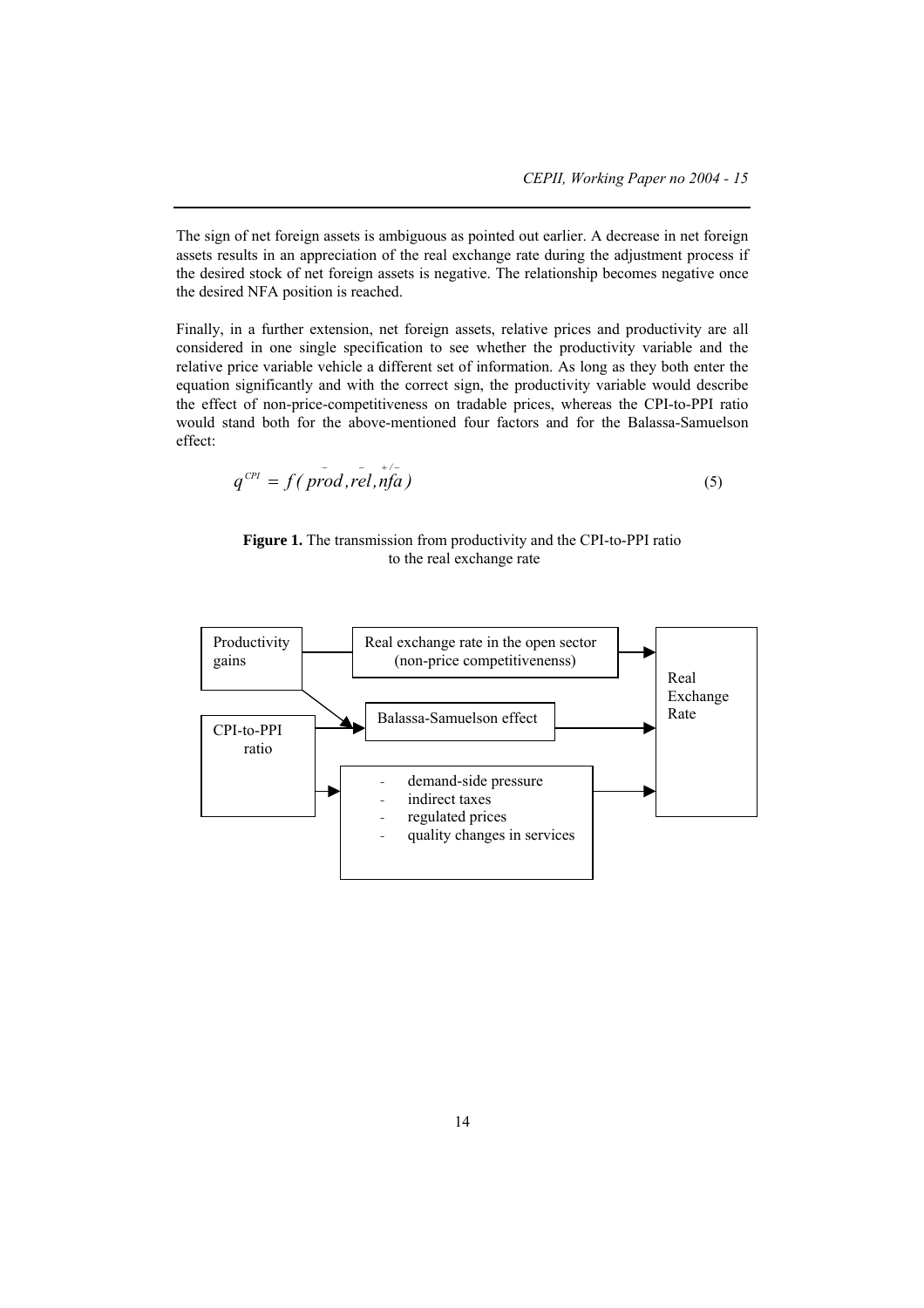### **3.3 Data Sources and Definitions**

The dataset covers 35 countries, of which 15 are small, open, industrialised OECD economies<sup>10</sup>, 8 emerging market economies from Asia and the Americas<sup>11</sup>, and 11 transition economies from Central and Eastern Europe.<sup>12</sup> Cyprus is also included in the dataset. On the basis of the 35 countries, the following panels were considered: (1) OECD countries, (2) emerging countries of Asia and the Americas, (3) transition economies from Central and Eastern Europe. Because we are concerned primarily with real exchange rates for the transition economies, we further divided the panel of 11 transition economies in order to account for possibly significant differences between the transition countries. For example, Bulgaria and Romania are less advanced in their reforms than the new EU member states, and together with the Baltic countries they have experienced higher real appreciation compared with the rest. Therefore, two further panels were formed: (4) CEEC5 plus the 3 Baltic countries and (5) only CEEC5. Panel (6) contains all mentioned countries. Finally, panel (7) contains all countries plus Cyprus, which was difficult to put into any of the specific panels. The period spans from 1970 to 2002 for panel (1) and Cyprus. However, for some of the countries, some of the series begin later. For panel (2), time series usually begin between 1980 and 1990 and end in 2002. Regarding transition economies, the datasets span from  $1992/1993$  to  $2002<sup>13</sup>$  All data are quarterly; the definition of variables and data sources are given in the Appendix.

| Panel 1 | 15 OECD countries                 |
|---------|-----------------------------------|
| Panel 2 | 8 emerging countries              |
| Panel 3 | 11 CEE transition countries       |
| Panel 4 | 8 transition countries (CEEC5+B3) |
| Panel 5 | CEEC <sub>5</sub>                 |
| Panel 6 | Panel 1 + Panel 2 + Panel 3       |
| Panel 7 | <i>Panel</i> $6 + C$ yprus        |

**Table 1.** Overview of panels

The real effective exchange rate is a weighted average of the real exchange rate vis-à-vis the US economy and the euro area<sup>14</sup>. Germany and France are taken as a proxy for the euro

<sup>&</sup>lt;sup>10</sup>Austria, Australia, Belgium, Denmark, Netherlands, Sweden, Canada, Finland, Greece, Ireland, Portugal, Spain, New Zealand, South Africa and South Korea. Although South Africa is not an OECD country, its economic structure may be considered for the most part of the sample as rather similar to that of Australia and New Zealand.

<sup>&</sup>lt;sup>1</sup>Brazil, Chile, Mexico, Indonesia, Malaysia, Singapore, Thailand, Turkey.

<sup>&</sup>lt;sup>12</sup> Bulgaria, Croatia, Czech Republic, Hungary, Poland, Slovakia, Slovenia, Estonia, Latvia, Lithuania, Romania.

<sup>&</sup>lt;sup>13</sup> For more details on data sources and available time periods, see Appendix 1.

<sup>&</sup>lt;sup>14</sup> In doing so, we do not consider the rest of the world, which implicitly suggests that real exchange rate adjustments, if any, are to be made against the euro (mostly) and the dollar (marginally). This hypothesis, although apparently restricting, matches both the increasing orientation of transition countries economies towards the euro area, and the future of EMU participation, which will leave asymmetric shocks to be adjusted through the relative prices against other EMU countries. See Bénassy-Quéré et al. (2004) for developments about the inclusion/exclusion of the rest of the world in real effective equilibrium exchange rates estimations.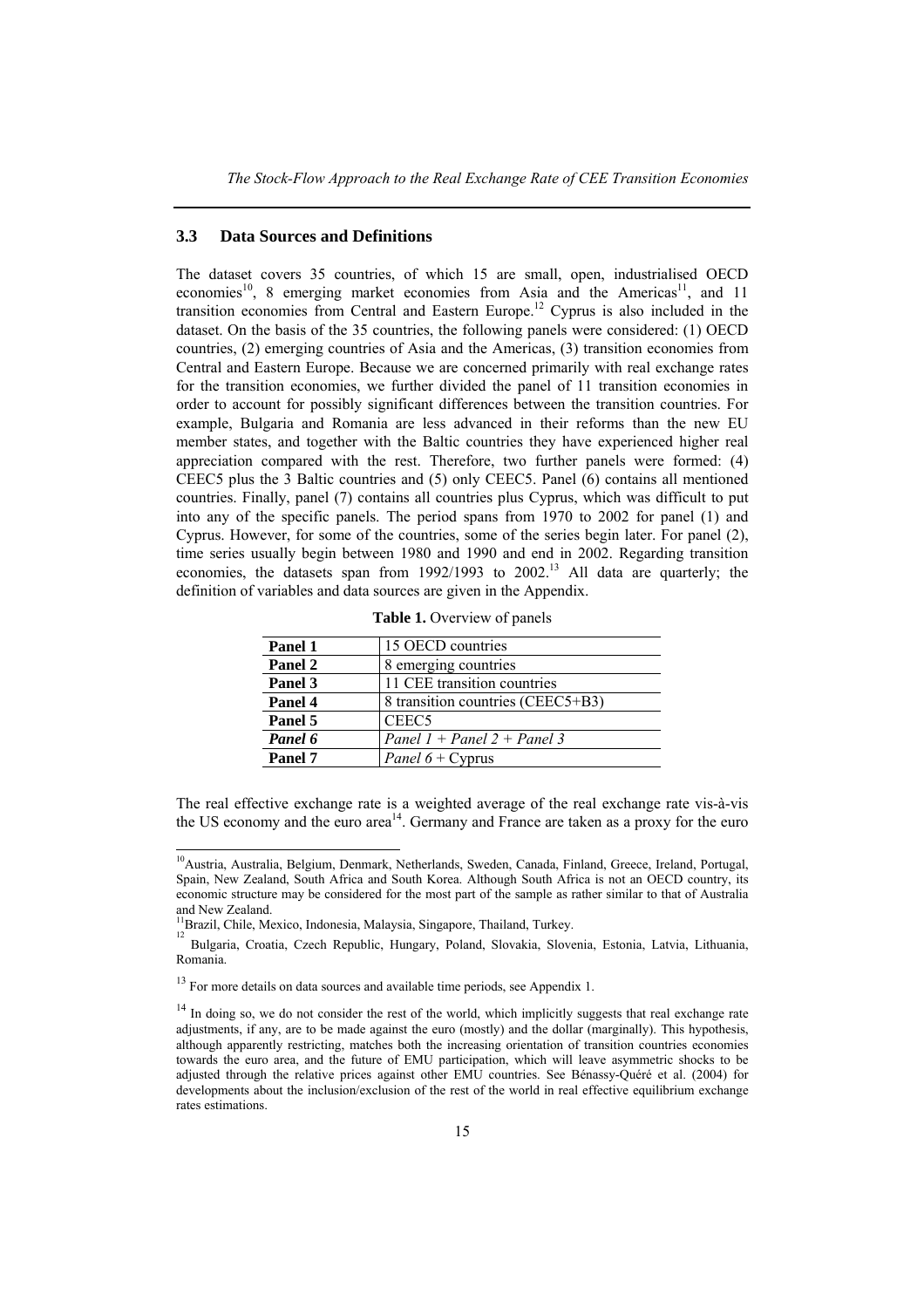area, where the weights correspond to the relative size of French and German GDP (40 and 60 per cent, respectively). The weights allocated to the US and the euro area are given by the trade patterns of the given economy.

|            | <b>EU 15</b> | US   | Total |
|------------|--------------|------|-------|
| Czech Rep. | 0.66         | 0.02 | 0.68  |
| Estonia    | 0.63         | 0.04 | 0.67  |
| Hungary    | 0.69         | 0.04 | 0.73  |
| Latvia     | 0.55         | 0.05 | 0.60  |
| Lithuania  | 0.47         | 0.02 | 0.49  |
| Poland     | 0.68         | 0.02 | 0.70  |
| Slovakia   | 0.52         | 0.01 | 0.53  |
| Slovenia   | 0.70         | 0.02 | 0.72  |

Table 2. Share of EU15 and US in AC total trade (in %), 1996-2001 average

*Source*: Chelem-Cepii database

The other series are calculated as follows:

- (a) average labour productivity in industry is computed as industrial production to employment in industry.
- (b) the relative price of non-tradables to tradables is approximated by the CPI to PPI ratio. All variables are calculated as the domestic to foreign series ratio.
- (c) Net foreign assets are constructed as cumulated current account deficits/surpluses expressed in terms of GDP. All variables are taken in natural logarithms and are interpolated from yearly to quarterly frequency. Net foreign assets are transformed so as to keep observations non-negative:  $ln(1 + (NFA/GDP)/100)$ .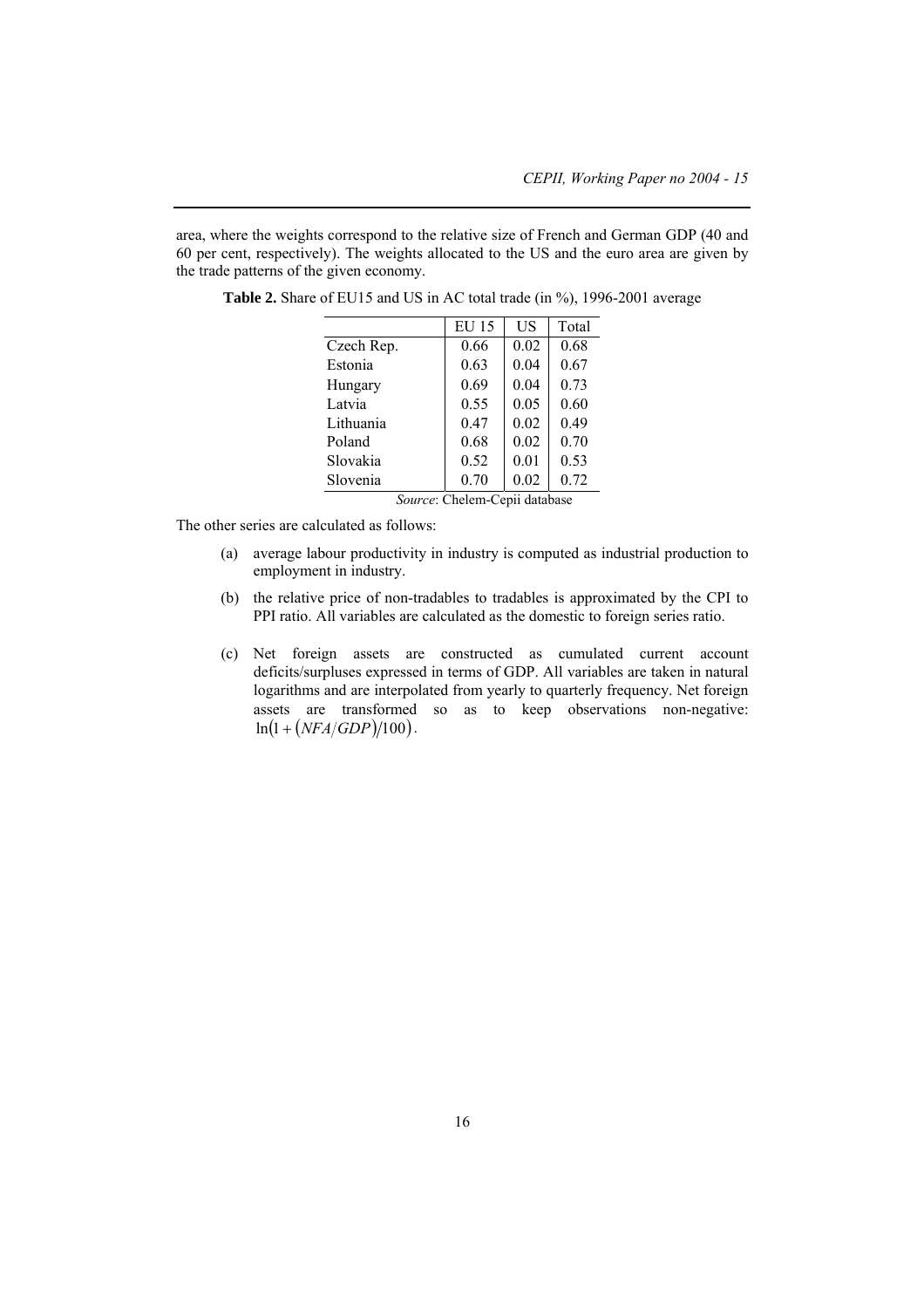

**Figure 2.** Net foreign assets in % of GDP

## **3.4 Econometric Issues**

The first step of the cointegration analysis is to ascertain that the series are non-stationary in level. For this purpose, the panel unit root test proposed by Im et al. (2003) (IPS test henceforth) is used. The advantage of the IPS test is that it allows for heterogeneity in the autoregressive coefficient across the countries of the panel. Consider the following equation assuming a trend and a constant term:

$$
\Delta y_{i,t} = \pi_i \cdot y_{i,t-1} + \sum_{i=1}^{n-1} b_i \cdot \Delta y_{i,t-1} + \mu_i + \gamma_i \cdot t + \varepsilon_{i,t}, \quad i = 1, 2, ..., N, \quad t = 1, 2, ..., T,
$$
 (6)

The null of  $H_0: \pi_i = 0$  for each *i* is tested against the alternative hypothesis of  $H_1: \pi_i < 0, i = 1, 2, \ldots, N$ . The t-bar statistics is determined as the mean of individual ADF statistics, and is then compared with a set of critical values provided in Im et al. (2003).

The coefficients of the long-term relationships are derived by using (1) fixed effect OLS, (2) the mean group of individual dynamic OLS estimates (DOLS) (3) mean group of individual estimates based on the error-correction specification of the ARDL process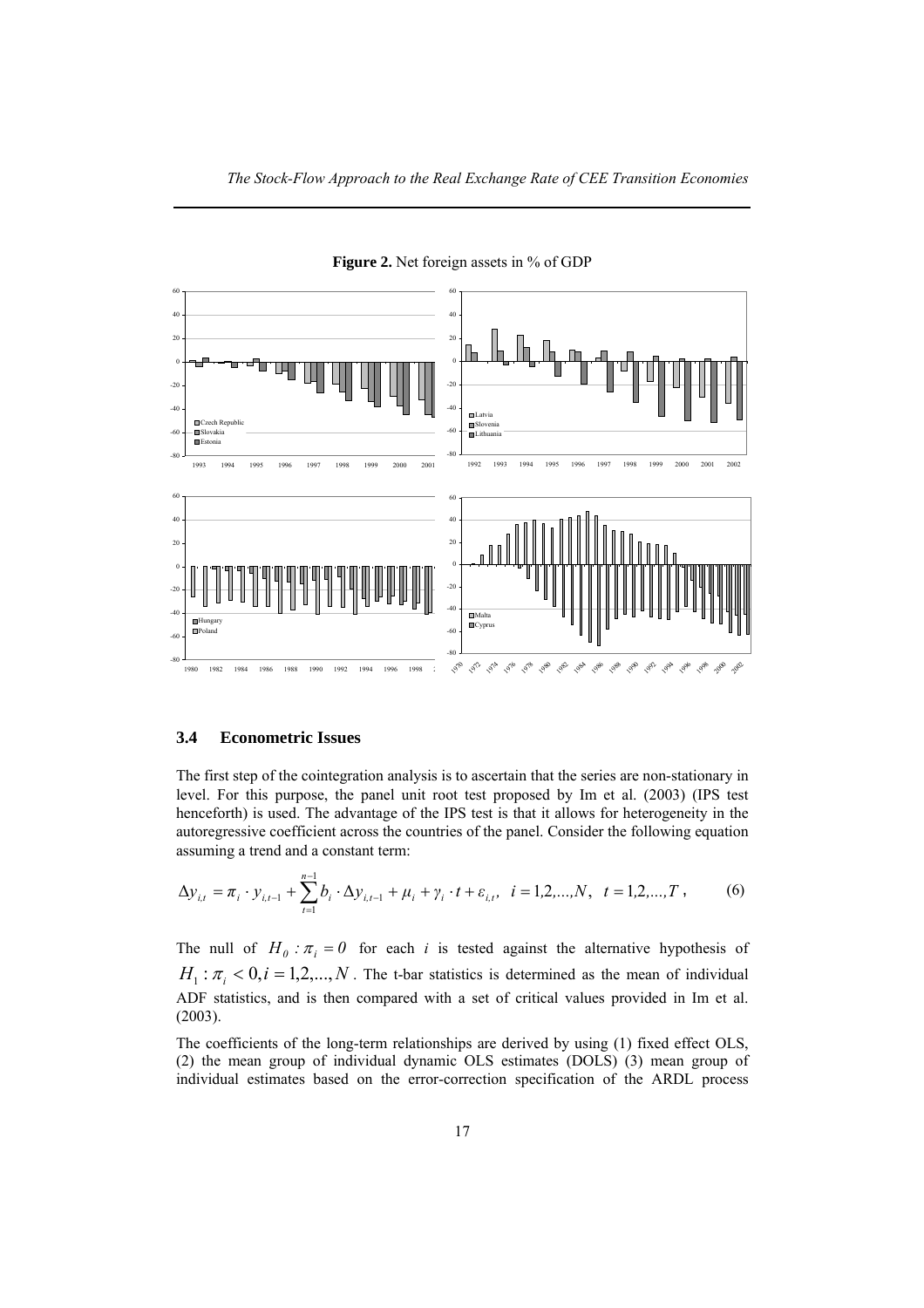proposed by Pesaran et al. (1999), and (4) the pooled mean group estimator based on the ARDL.

The dynamic OLS can be written for each member of the panel as follows:

$$
Y_{i,t} = \beta_0 + \sum_{i=1}^n \beta_n X_{i,t} + \sum_{i=1}^n \sum_{j=-k_1}^{k_2} \gamma_{i,j} \Delta X_{i,t-j} + \varepsilon_t
$$
\n(7)

with *k1* and *k2* denoting respectively leads and lags for panel member *i*.

The error correction form of the ARDL model is given for panel member *i* as shown in equation (8) where the dependent variable in first differences is regressed on the lagged values of the dependent and independent variables in levels and first differences:

$$
\Delta Y_{i,t} = \beta_0 + \rho (Y_{i,t-1} + \sum_{i=1}^n \beta_i X_{i,t-1}) + \sum_{j=1}^{l_1} \eta_j \Delta Y_{i,t-j} + \sum_{i=1}^n \sum_{j=0}^{l_2} \gamma_{i,j} \Delta X_{i,t-j} + \varepsilon_t
$$
(8)

where *l1* and *l2* are the maximum lags. The pooled mean group estimator (PMGE) is first estimated with the short-term dynamic terms restricted across the members of the panels, and then with unrestricted short-run terms across panel members. In addition, the ARDL mean group estimator is also employed.

The error correction terms obtained from the mean group and pooled mean group estimators proposed by Pesaran et al. (1999) are used as tests for cointegration. A negative and statistically significant error correction term is taken as evidence for the presence of cointegration.

## **4. ESTIMATION RESULTS**

l

## **4.1 The CPI-based Real Effective Exchange Rate**

The IPS panel unit root tests indicate that most series are non-stationary in level, but become stationary after differentiation. Thus, the panel cointegration techniques can be applied to the data. Equations (3) and (3') are estimated for the 7 panels described earlier.<sup>15</sup> For the panel including OECD countries, the tests are carried out for 7 periods so as to check for stability of the estimation results. The periods 1970-2002, 1975-2002, 1980-2002 and 1970-1990 yield very similar results, and therefore only those for 1975 to 2002 are reported here.

In general, there appears to be a great deal of heterogeneity across countries of the subpanels because the fixed-effect OLS and the PMGE, which impose homogeneity on the long-run coefficients, are of poor quality. In a number of cases, the error correction terms

<sup>&</sup>lt;sup>15</sup> Three lag structures are used for the mean group DOLS and ARDL. First, we impose 1 lag and 1 lead for panel DOLS and 1 lag for ARDL. Then, lags and leads are chosen on the basis of Akaike and Schwartz information criteria. As results are very similar, only the estimates based on the Schwarz information criterion are reported. Moreover, only results for the CEE11 and CEE5 are shown, as they are similar to what is obtained using different sub-partitions of the CEE data set. Complete results are displayed in Appendix 3.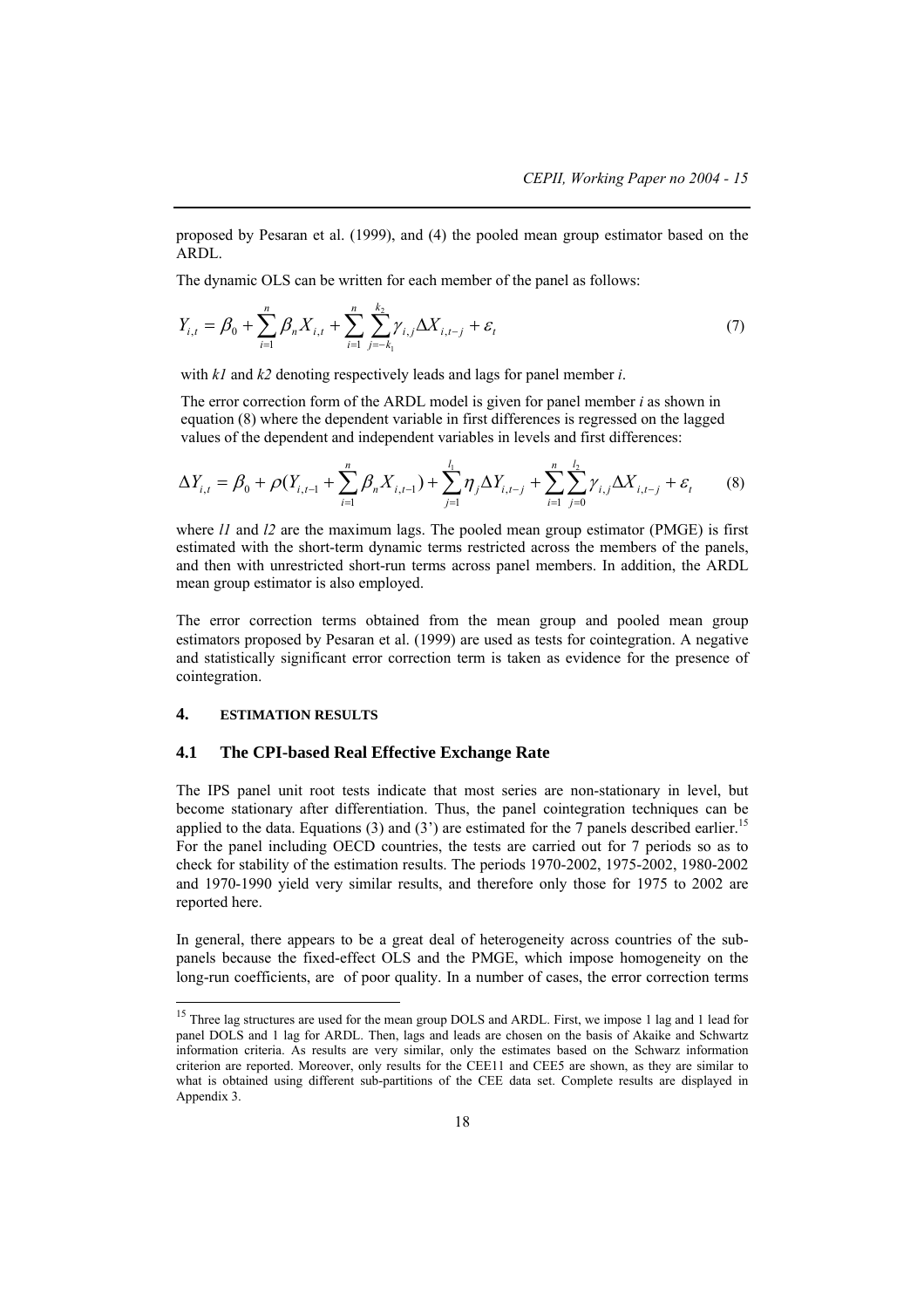for the PMGE turn out to be statistically insignificant and/or to have a positive sign, indicating the absence of an error correction mechanism towards long-run equilibrium. By contrast, the DOLS and ARDL mean group estimators seem to confirm our expectations both in terms of significance, signs and the error correction term. Given this, we will concentrate on the interpretation of the estimates obtained on the basis of the panel DOLS and MG estimators. Results for tests based on the CPI-based real exchange rate are displayed in Table 3.

Tests can establish cointegration for the specifications with the productivity series and the CPI-to-PPI price ratio. For the group of OECD countries, productivity in industry has the expected negative sign, meaning that an increase in productivity causes the real exchange rate to appreciate. Although the CPI-to-PPI ratio also has a negative sign, the size of it is considerably higher in absolute terms  $(-0.7 \text{ to } -1.2)$  than that of the two productivity variables  $(-0.16 \text{ to } -0.2)$ . This is a first indication that the variables may convey different information.<sup>16</sup> Net foreign assets are also correctly (negatively) signed and are statistically significant except when the CPI-to-PPI ratio is used. Thus, an increase in net foreign assets leads to an appreciation of the real exchange rate. It should be noted that results obtained using DOLS are in general of better quality as those based on MGE because in a number of cases, some variables are not significant using the MGE.

With regard to the group of emerging countries from Asia and South America, the two productivity variables and the CPI-to-PPI ratio bear the correct sign, i.e. an increase (decrease) leads to an appreciation (depreciation) of the real effective exchange rate. However, the absolute size of the variables is higher than for the OECD panel (1.2 to 1.5 for productivity in industry and the CPI to PPI ratio). By contrast, net foreign assets turn out insignificant in most cases, and when they are statistically significant, their sign differs.

Coming to the transition economies, we observe a high significance of the productivity variables. Similar to the OECD countries, the size of the CPI-to-PPI variable is much higher than the one of productivity in industry. Comparing the three panels (11 transition economies, CEEC5+B5, CEEC5), the elimination of Bulgaria, Croatia and Romania, and then the three Baltic countries leads to a decrease in the size of the CPI-to-PPI variable and to a rise in the size of productivity in industry. In contrast to the group of emerging countries, the net foreign assets variable is mostly significant at standard significance levels. However, the sign of this variable is always positive.

Finally, the estimation results are very similar for the last two panels. This means that the inclusion of Cyprus to the other countries does not affect the overall results. For this reason, we only report results for the panel including the OECD, emerging and transition countries and Cyprus (panel (7)). The results are something of a mixture of the three panels analysed

 $16$  The CPI to PPI ratio should be connected to relative productivity by a multiplicative factor, which accounts for the weight of the non-tradable sector in the economy :  $(1-\alpha)$ , where  $\alpha$  is the weight of the tradable sector. According to our estimates, the implicit weight of the tradable sector would range between 50% and 0%. The usually accepted figure is around 30%, which matches neither estimate. This is an indication that both variables convey different information. Moreover, in the emerging countries and CEE panels, the estimated parameters do not allow to infer implicit weights for the tradable sector, which is a further indication of both variables relying to different phenomena.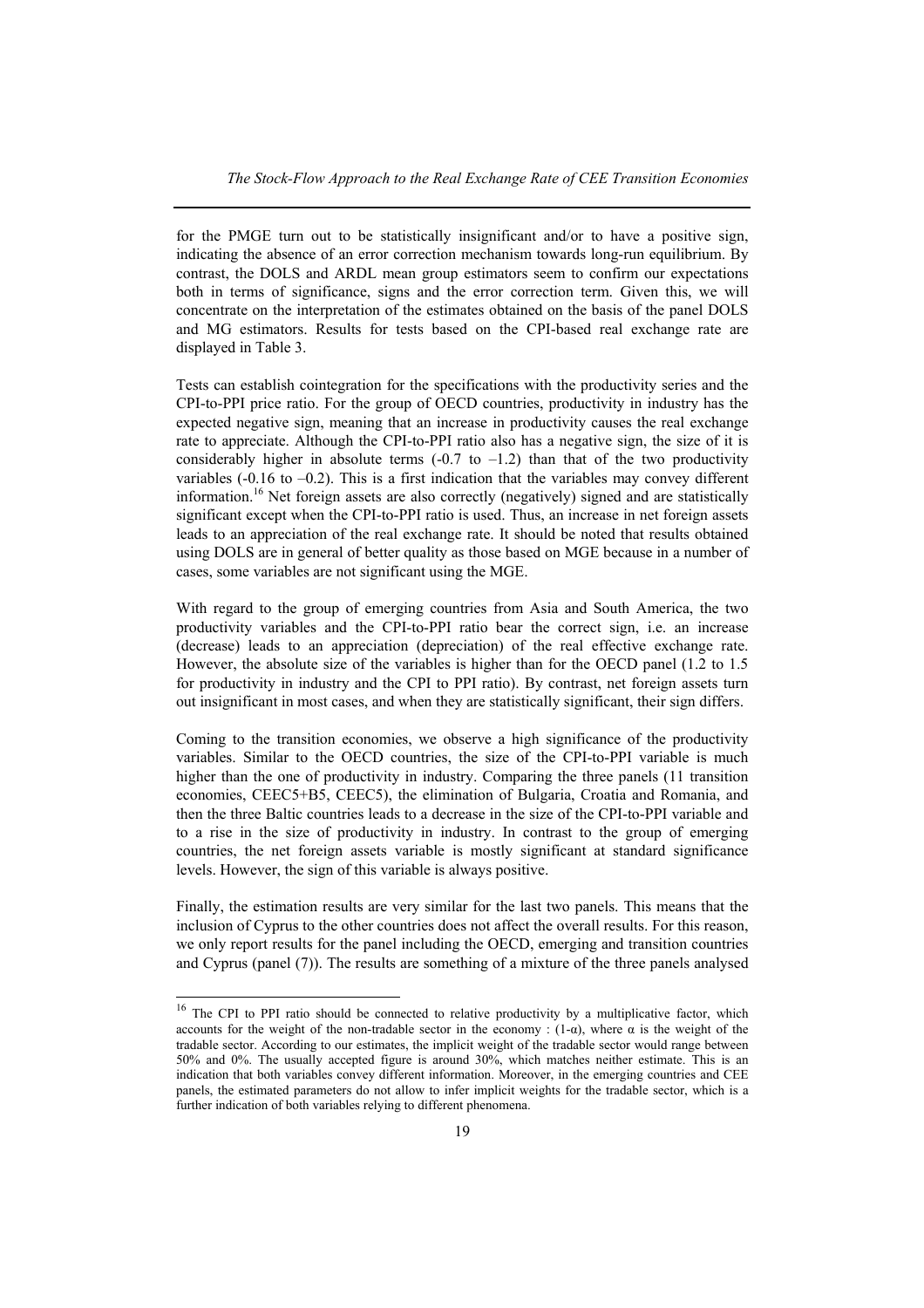above. The productivity variables are significant and correctly signed with a size somewhere between those obtained for the OECD panel, on the one hand, and for the emerging and transition economies, on the other hand. The net foreign assets variable turns out to be positive as in the transition countries panel. This is probably because in the emerging market panel some countries may also have recorded appreciation alongside foreign debt growth. In addition, higher net foreign assets may also be connected to a depreciation, if the movements towards a higher net foreign assets position dominates the effect of subsequent income flows, which may be the case in some of the countries in the OECD panel.

### **4.2 The Sign on Net Foreign Assets for Transition Economies**

The increasing empirical literature on equilibrium exchange rates is not conclusive regarding the sign of net foreign assets relative to the real exchange rate. For instance, Burgess et al. (2003) find a positive sign between NFA and the real exchange rate for the three Baltic states: a decrease (increase) in the NFA position causes the real exchange rate to appreciate (depreciate). Alonso-Gamo et al. (2002) and Lommatzsch and Tober (2002) come to the same conclusion for Lithuania, and for the Czech Republic, Hungary and Poland, respectively, as Alberola (2003) does for the case of the Czech Republic. By contrast, Hinnosar et al. (2003) find a negative sign for Estonia, and Rahn (2003) for Czech Republic, Estonia, Hungary, Poland and Slovenia, i.e. a decrease (increase) in the NFA position causes the real exchange rate to depreciate (appreciate). Alberola (2003) comes to the same conclusion for Hungary and Poland. Csajbók (2003), Darvas (2001) and Bitans and Tillars (2003) confirm these findings. Using a small panel of transition countries, MacDonald and Wojcik (2002) suggest that the sign changes in function of the estimated equation.

Our results indicate that net foreign assets have a very robust positive link to the real exchange rate for transition economies, and to a lesser extent for emerging countries. In contrast with this finding is the observation that NFA bear a strong negative tie to the real exchange rate for a set of small, open OECD countries. This appears to be a major piece of evidence for the explanation provided in Égert (2003), according to which in the medium to long term, NFA may be positively linked to the real exchange rate, but the direction of this link changes in the longer run. Within the framework of the stock-flow asset model of the real exchange rate shown earlier, this can be explained by the fact that in the medium run, transition economies are moving towards their desired stock of foreign assets because the higher growth potential cannot be financed by domestic savings only and the use of foreign savings implies the accumulation of foreign liabilities. However, in the long run, the desired level of foreign assets is achieved, and payments on the existing stock of foreign liabilities would reverse the relationship: the higher the stock of foreign liabilities, the higher the need for real exchange rate depreciation to service the debt through an improved trade account, and vice versa. This is exactly what we observe for the average of the OECD countries.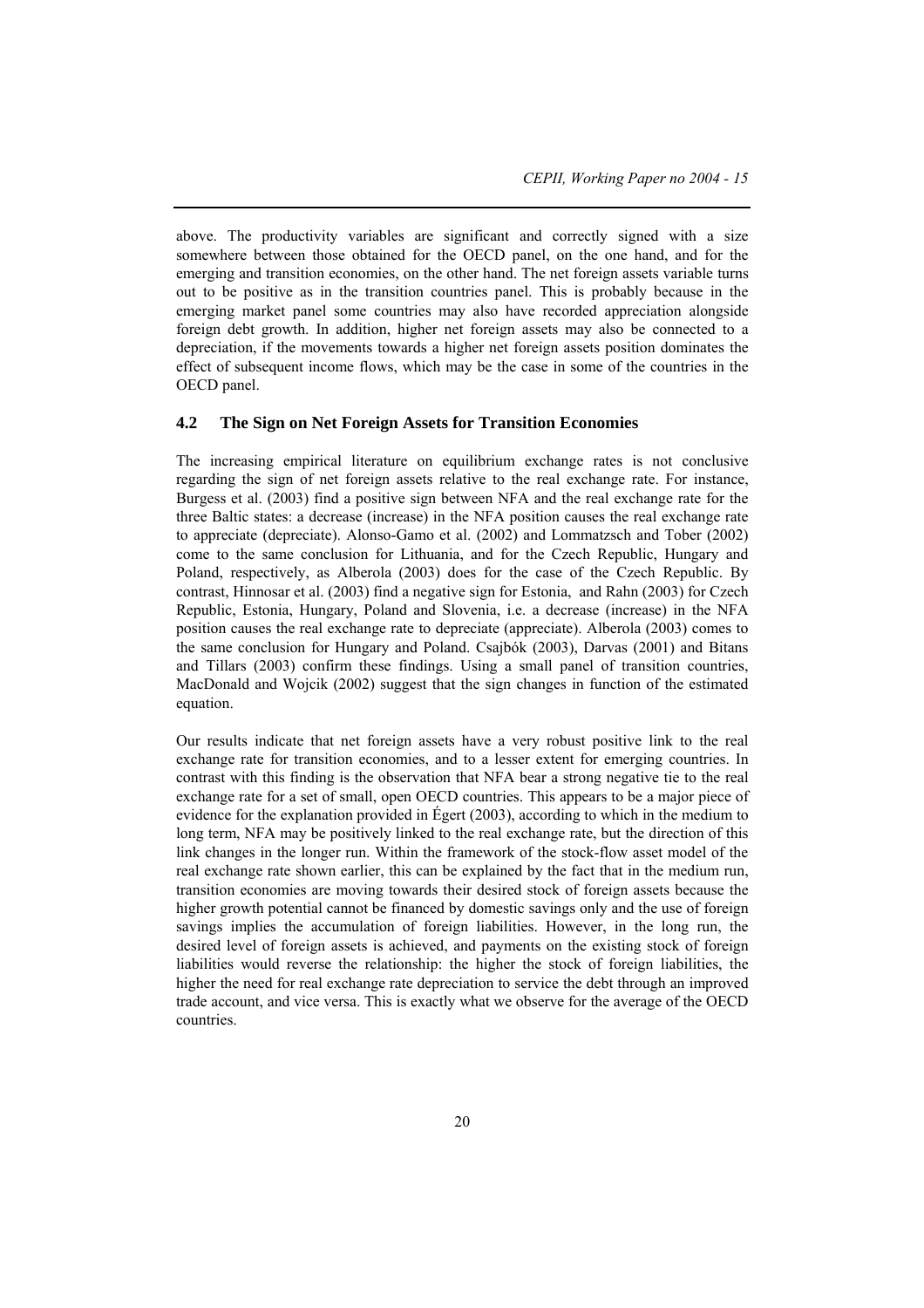|              | <b>DOLS</b> |                                  | DOLS AIC DOLS SIC | <b>MGE</b>  |             | MGE AIC MGE SIC | No. OBS |
|--------------|-------------|----------------------------------|-------------------|-------------|-------------|-----------------|---------|
|              |             |                                  | <b>OECD</b>       |             |             |                 |         |
| <b>COINT</b> |             |                                  |                   | $-0.043***$ | $-0.041***$ | $-0.042***$     | 1554    |
| <b>PROD</b>  | $-0.165***$ | $-0.166***$                      | $-0.160***$       | 0.083       | $-0.140$    | 0.124           |         |
| <b>NFA</b>   | $-0.076***$ | $-0.075***$                      | $-0.074***$       | $-0.224***$ | $-0.236***$ | $-0.235***$     |         |
| <b>COINT</b> |             |                                  |                   | $-0.054***$ | $-0.051***$ | $-0.052***$     | 1590    |
| <b>REL</b>   | $-0.745***$ | $-0.760***$                      | $-0.763***$       | $-1.132***$ | $-1.214***$ | $-0.744***$     |         |
| <b>NFA</b>   | 0.037       | 0.035                            | 0.035             | $-0.495$    | $-0.513*$   | $-0.088$        |         |
|              |             | <b>EMERGING MARKET ECONOMIES</b> |                   |             |             |                 |         |
| <b>COINT</b> |             |                                  |                   | $-0.034***$ | $-0.036***$ | $-0.033***$     | 564     |
| <b>PROD</b>  | $-1.481***$ | $-1.486***$                      | $-1.217***$       | $-1.841***$ | $-1.769***$ | $-1.858*$       |         |
| <b>NFA</b>   | $-0.359$    | $-0.361$                         | $-0.340$          | $-0.078$    | 0.049       | 0.063           |         |
| <b>COINT</b> |             |                                  |                   | $-0.054***$ | $-0.054***$ | $-0.054***$     | 704     |
| <b>REL</b>   | $-1.443***$ | $-1.450***$                      | $-1.449***$       | $-1.479***$ | $-1.479***$ | $-1.479***$     |         |
| <b>NFA</b>   | $-0.205$    | $-0.209$                         | $-0.192$          | $-0.276$    | $-0.276$    | $-0.276$        |         |
|              |             |                                  | <b>CEEC11</b>     |             |             |                 |         |
| <b>COINT</b> |             |                                  |                   | $-0.138***$ | $-0.148***$ | $-0.148***$     | 423     |
| <b>PROD</b>  | $-0.455***$ | $-0.471***$                      | $-0.437***$       | $-0.045*$   | $-0.017***$ | $-0.024***$     |         |
| <b>NFA</b>   | $0.627***$  | $0.631***$                       | $0.569***$        | $0.343***$  | $0.379***$  | $0.540***$      |         |
| <b>COINT</b> |             |                                  |                   | $-0.103***$ | $-0.086***$ | $-0.088***$     | 427     |
| <b>REL</b>   | $-1.479***$ | $-1.656***$                      | $-1.663***$       | $-1.161***$ | $-0.476***$ | $-0.510***$     |         |
| <b>NFA</b>   | $0.437***$  | $0.374***$                       | $0.376***$        | $0.202***$  | $0.294***$  | $0.243***$      |         |
|              |             |                                  | <b>CEEC5</b>      |             |             |                 |         |
| <b>COINT</b> |             |                                  |                   | $-0.174***$ | $-0.199***$ | $-0.197***$     | 197     |
| <b>PROD</b>  | $-0.780***$ | $-0.736***$                      | $-0.736***$       | $-0.760***$ | $-0.824***$ | $-0.790***$     |         |
| <b>NFA</b>   | $0.121***$  | $0.172***$                       | $0.176***$        | $0.150**$   | 0.115       | 0.156           |         |
| <b>COINT</b> |             |                                  |                   | $-0.100***$ | $-0.086***$ | $-0.089***$     | 197     |
| <b>REL</b>   | $-0.949***$ | $-0.994***$                      | $-1.036***$       | $-1.046**$  | $-1.128***$ | $-1.216***$     |         |
| <b>NFA</b>   | $0.423***$  | $0.397***$                       | $0.398***$        | $0.124***$  | $0.246*$    | 0.125           |         |

**Table 3.** The CPI-based real effective exchange rate;  $q^{CPI} = f(prod, nfa)$ 

Notes DOLS\_SIC are the DOLS estimates obtained on the basis of the Schwarz information criterion. The same applies to the mean group estimators (MGE\_SIC).  $*,**$  and  $***$  denote respectively statistical significance at the 10%, 5% and 1% levels. In the row "coint" under MGE\_SIC and PMGE are shown the error correction terms.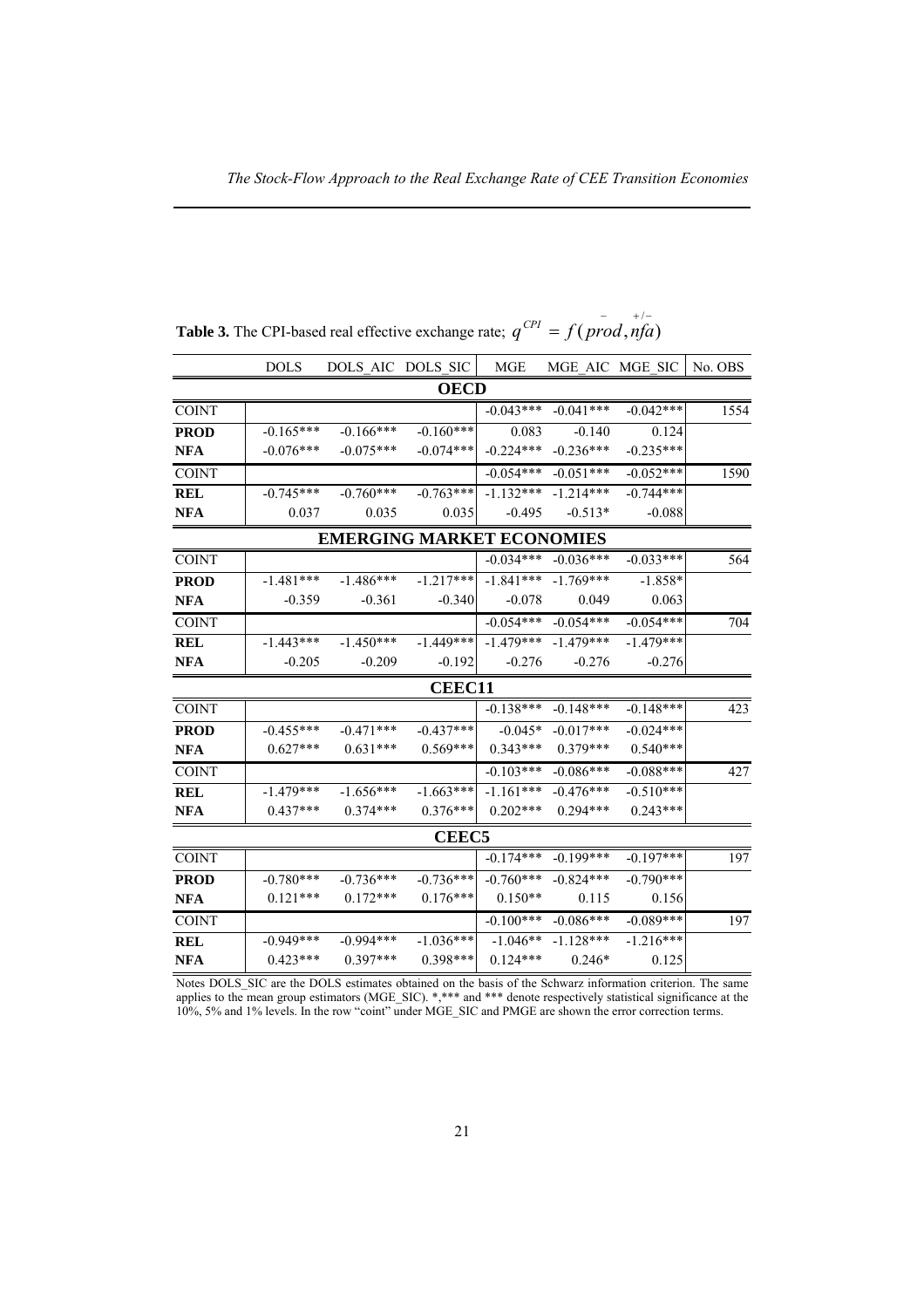## **4.3 The PPI-based Real Effective Exchange Rate**

In a second step, equations  $(4)$  and  $(4')$  are used which connect the real effective exchange rate deflated by the PPI – which proxies tradable goods prices – to productivity / the CPIto-PPI ratio and net foreign assets. The aim of this series of exercises is to investigate the impact of productivity on the real exchange rate of the open sector.

For the OECD countries, the productivity variables switch sign and become positive, but remain statistically significant. Both an increase in average labour productivity and in the CPI-to-PPI ratio leads to a depreciation of the tradable price-deflated real exchange rate. This is in line with prediction of NOEM models.

In contrast to the OECD panel, for the transition and emerging countries both average productivity and the CPI-to-PPI ratio have the same effect on the real exchange rate of the open sector as for the CPI-based real exchange rate: an increase (decrease) in the productivity and relative price variables leads to an appreciation (depreciation) of the tradable price-based real exchange rate. This confirms largely the hypothesis that – at least during the catching-up process – the labour productivity variable is a proxy for increasing non-price competitiveness.

The sign of net foreign assets is in all panels the same as the one determined for the CPIbased real exchange rates: leading to appreciation in the OECD countries and to a depreciation in the transition countries.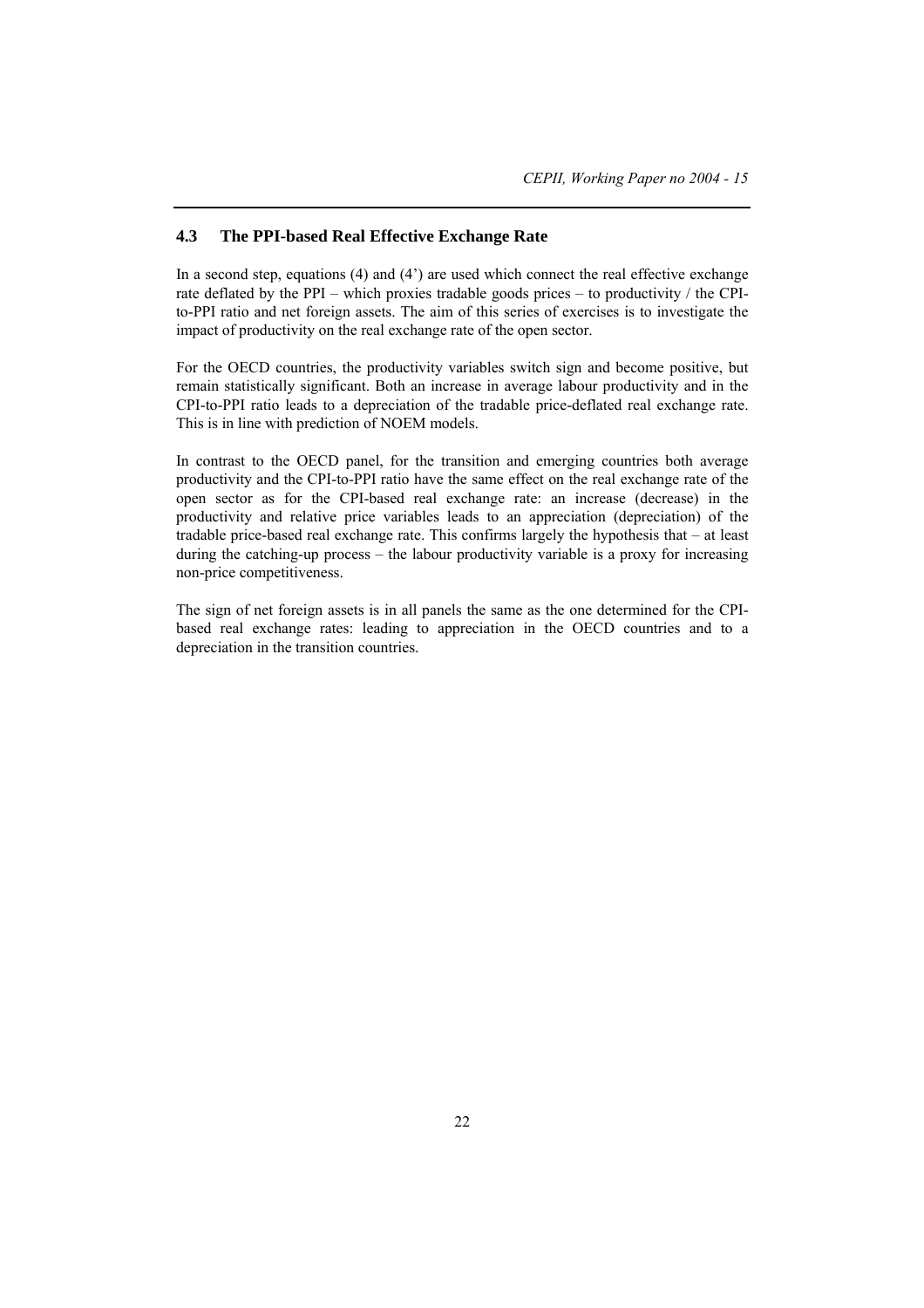|              | <b>DOLS</b> | <b>DOLS AIC</b>                  | <b>DOLS SIC</b> | <b>MGE</b>  | MGE AIC     | MGE SIC     | No. OBS |
|--------------|-------------|----------------------------------|-----------------|-------------|-------------|-------------|---------|
|              |             |                                  | <b>OECD</b>     |             |             |             |         |
| <b>COINT</b> |             |                                  |                 | $-0.063***$ | $-0.061***$ | $-0.061***$ | 1534    |
| <b>PROD</b>  | $0.015***$  | $0.021***$                       | $0.013***$      | $0.013***$  | $0.043***$  | $0.023***$  |         |
| <b>NFA</b>   | $-0.124***$ | $-0.125***$                      | $-0.120***$     | $-0.203***$ | $-0.207***$ | $-0.194***$ |         |
| <b>COINT</b> |             |                                  |                 | $-0.054***$ | $-0.052***$ | $-0.053***$ | 1590    |
| <b>REL</b>   | $0.253***$  | $0.239***$                       | $0.234***$      | $0.057***$  | $0.541***$  | $0.012***$  |         |
| <b>NFA</b>   | $-0.030$    | $-0.028$                         | $-0.028$        | $-0.226$    | $-0.771**$  | $-0.217*$   |         |
|              |             | <b>EMERGING MARKET ECONOMIES</b> |                 |             |             |             |         |
| <b>COINT</b> |             |                                  |                 | $-0.056***$ | $-0.057***$ | $-0.056***$ | 564     |
| <b>PROD</b>  | $-1.159***$ | $-1$ 121***                      | $-1.087***$     | $-1.182***$ | $-1.267***$ | $-1.271***$ |         |
| <b>NFA</b>   | $0.257**$   | $0.239**$                        | $0.219*$        | 0.950       | 0.783       | 0.784       |         |
| <b>COINT</b> |             |                                  |                 | $-0.054***$ | $-0.054***$ | $-0.054***$ | 704     |
| <b>REL</b>   | $-0.446***$ | $-0.453***$                      | $-0.452***$     | $-0.472***$ | $-0.472***$ | $-0.472***$ |         |
| <b>NFA</b>   | $-0.206$    | $-0.210$                         | $-0.193*$       | $-0.278$    | $-0.278$    | $-0.278$    |         |
|              |             |                                  | <b>CEEC11</b>   |             |             |             |         |
| <b>COINT</b> |             |                                  |                 | $-0.138***$ | $-0.151***$ | $-0.150***$ | 423     |
| <b>PROD</b>  | $-0.350***$ | $-0.358***$                      | $-0.319***$     | $-0.028***$ | $-0.373***$ | $-0.354***$ |         |
| <b>NFA</b>   | $0.456***$  | $0.460***$                       | $0.408***$      | $0.300***$  | $0.258**$   | $0.410***$  |         |
| <b>COINT</b> |             |                                  |                 | $-0.102***$ | $-0.102***$ | $-0.104***$ | 427     |
| <b>REL</b>   | $-0.478***$ | $-0.656***$                      | $-0.662***$     | $-0.007$    | $-0.056$    | $-0.218$    |         |
| <b>NFA</b>   | $0.438***$  | $0.375***$                       | $0.377***$      | $0.092***$  | $0.180***$  | $0.387***$  |         |
|              |             |                                  | <b>CEEC5</b>    |             |             |             |         |
| <b>COINT</b> |             |                                  |                 | $-0.175***$ | $-0.198***$ | $-0.193***$ | 197     |
| <b>PROD</b>  | $-0.641***$ | $-0.599***$                      | $-0.566***$     | $-0.555***$ | $-0.621***$ | $-0.591***$ |         |
| <b>NFA</b>   | $0.140***$  | $0.093***$                       | $0.043***$      | 0.036       | $-0.075$    | $-0.057$    |         |
| <b>COINT</b> |             |                                  |                 | $-0.104***$ | $-0.096***$ | $-0.101***$ | 197     |
| <b>REL</b>   | $-0.052***$ | $-0.007$ ***                     | $-0.035***$     | $-0.201$    | $-0.206$    | $-0.159*$   |         |
| <b>NFA</b>   | $0.424***$  | $0.398***$                       | $0.399***$      | $0.088**$   | $0.074*$    | $0.087*$    |         |
|              |             |                                  |                 |             |             |             |         |

**Table 4.** The PPI-based real exchange rate,  $q^{PPI} = f(prod, nfa)$ 

Notes as for Table 3.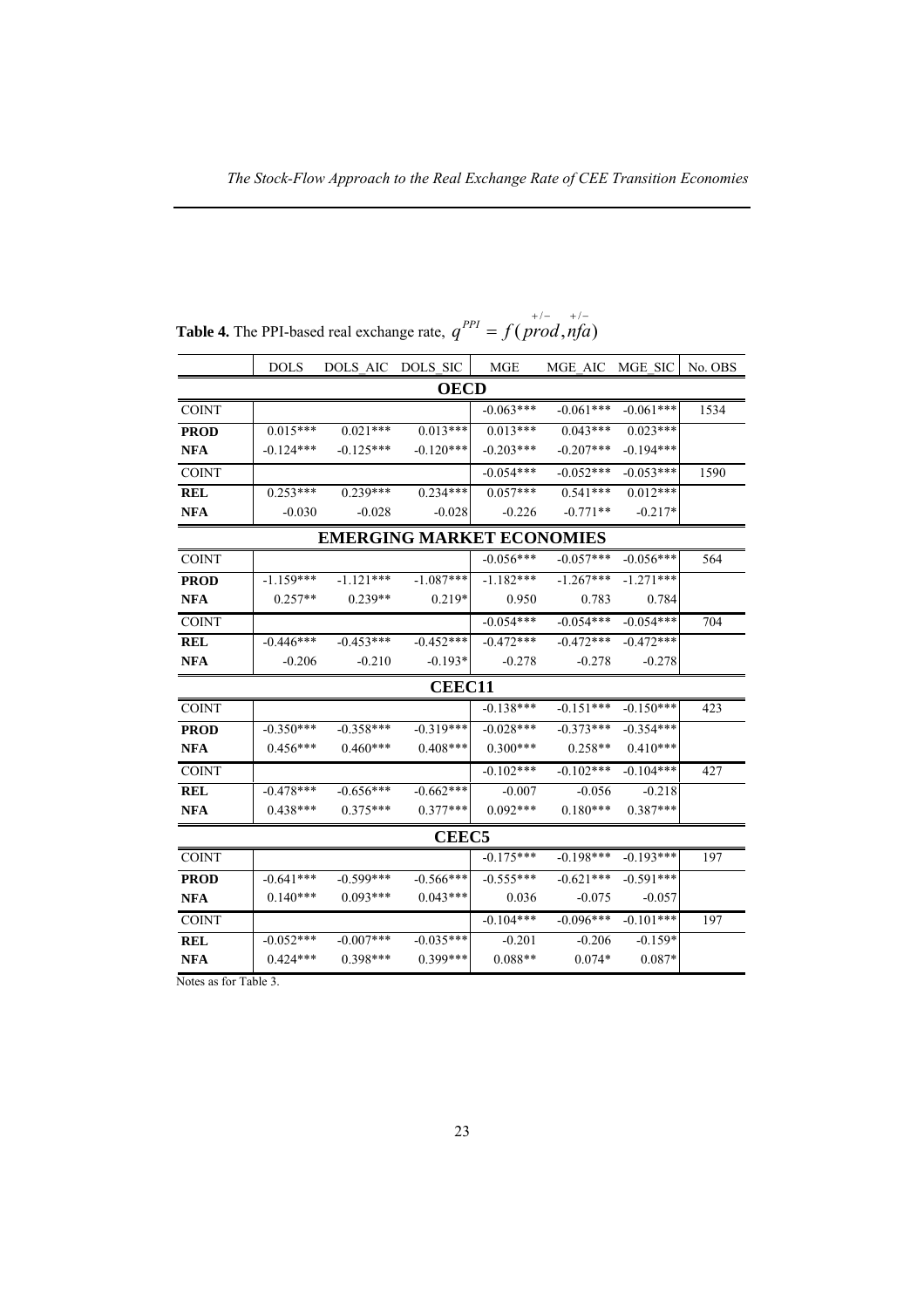## **4.4 The extended specification: productivity, relative prices and net foreign assets**

As a next step, the baseline specification including the (CPI-based) real exchange rate and two explanatory variables is extended in accordance with equation (5): the real exchange rate is regressed on labour productivity, the CPI-to-PPI ratio and net foreign assets. The results are presented in Table 5. Estimates of the baseline specifications have suggested that the CPI-to-PPI ratio may be a reasonable proxy for labour productivity, as they were found significant and had the correct negative sign. However, the size of the coefficients varies considerably. In most of the extended specifications, both productivity and the CPI-to-PPI ratio enter the regression significantly. This suggests the absence of multi-collinearity between productivity and the CPI-to-PPI ratio. In the transition countries panel they enter with the same sign, whereas they have opposite signs in the OECD panel. Thus, the two variables seem to vehicle a different set of information. Productivity can stand for higher non-price competitiveness (mainly for the transition countries), but it can also reflect the need for real depreciation with higher growth to maintain external balance (as in the OECD panel, where the sign of labour productivity in industry becomes positive conditioned on the CPI-to-PPI ratio). This is what we would expect on the basis of NOEM models and is in line with the findings in MacDonald and Ricci (2002) and Lee and Tang (2003). The B-S effect, captured through the CPI-to-PPI ratio causes the real exchange rate to appreciate through the internal real exchange rate, whereas an increase in productivity in the open sector leads to a real depreciation of the open sector's real exchange rate. The CPI-to-PPI ratio may stand for the B-S effect, but it may also represent the factors enumerated earlier, such as indirect taxes or regulated prices. It should be noted that net foreign assets are robust, especially for the transition economies, to the simultaneous inclusion of productivity and relative prices.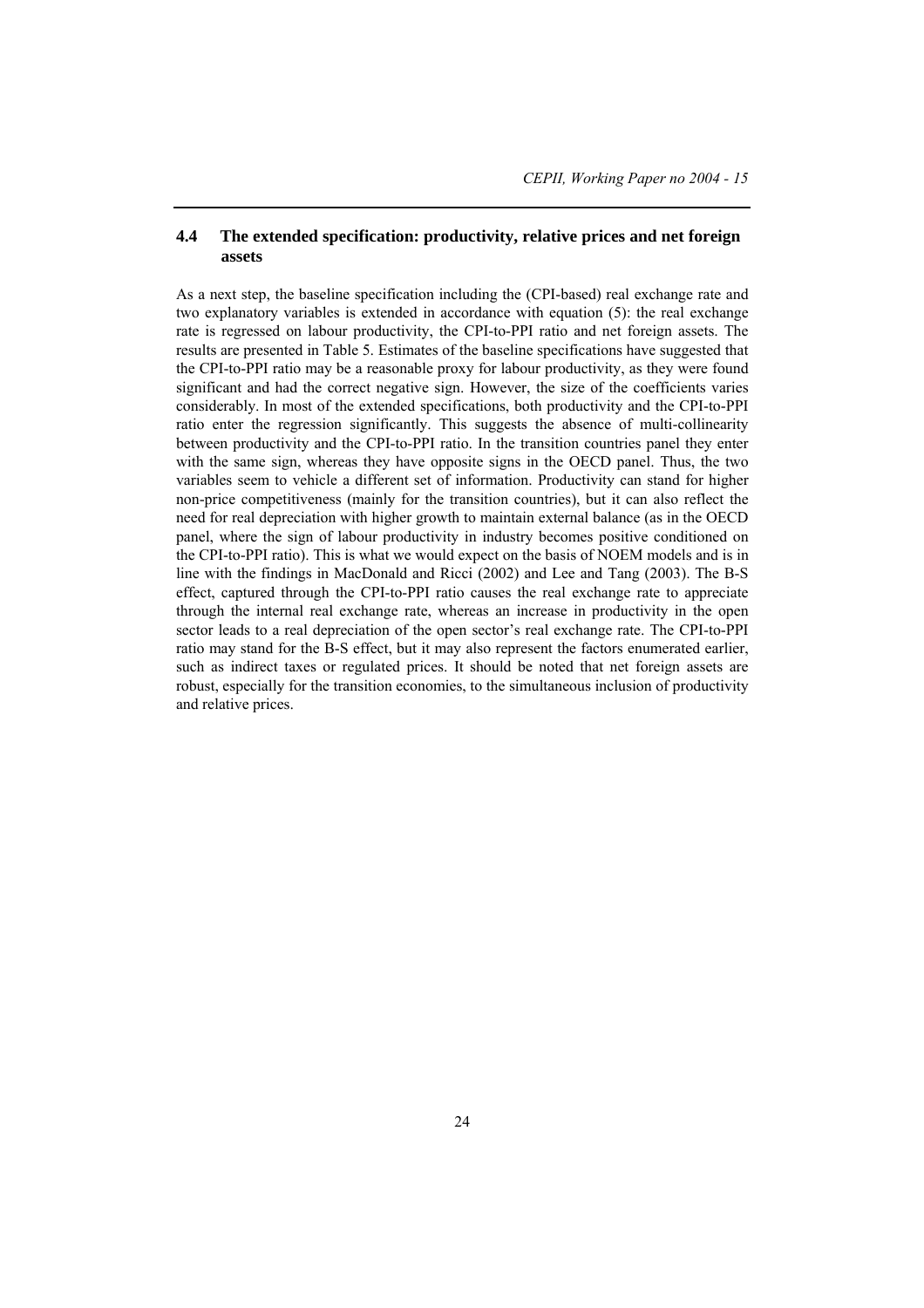|              | <b>DOLS</b> | DOLS AIC    | DOLS SIC                         | <b>MGE</b>  | MGE AIC     | MGE SIC     | No. OBS |
|--------------|-------------|-------------|----------------------------------|-------------|-------------|-------------|---------|
|              |             |             | <b>OECD</b>                      |             |             |             |         |
| <b>COINT</b> |             |             |                                  | $-0.073***$ | $-0.070***$ | $-0.070***$ | 1534    |
| <b>PROD</b>  | $0.016***$  | $0.011***$  | $0.016***$                       | 0.105       | 0.103       | 0.064       |         |
| <b>REL</b>   | $-0.811***$ | $-0.811***$ | $-0.803***$                      | $-0.501***$ | $-0.584***$ | $-0.610***$ |         |
| <b>NFA</b>   | $-0.012$    | $-0.019*$   | $-0.020*$                        | $-0.184$    | $-0.198**$  | $-0.124*$   |         |
|              |             |             | <b>EMERGING MARKET ECONOMIES</b> |             |             |             |         |
| <b>COINT</b> |             |             |                                  | $-0.074***$ | $-0.074***$ | $-0.074***$ | 564     |
| <b>PROD</b>  | $-1.264***$ | $-1.197***$ | $-1.168***$                      | $-2.864*$   | $-1.737$    | $-1.560$    |         |
| <b>REL</b>   | $-1.332***$ | $-1.349***$ | $-1.365***$                      | $-0.472***$ | $-1.045***$ | $-1.144***$ |         |
| <b>NFA</b>   | $-0.314$    | $-0.295$    | $-0.257$                         | $-1.298$    | $-0.543$    | $-0.574$    |         |
|              |             |             | <b>CEEC11</b>                    |             |             |             |         |
| <b>COINT</b> |             |             |                                  | $-0.106***$ | $-0.143***$ | $-0.112***$ | 423     |
| <b>PROD</b>  | $-0.514***$ | $-0.488***$ | $-0.486***$                      | $-0.124$    | $-0.077***$ | $-0.007*$   |         |
| <b>REL</b>   | $-1.502***$ | $-1.657***$ | $-1.652***$                      | $-1.241$    | $-0.795**$  | $-0.904$    |         |
| <b>NFA</b>   | $0.276***$  | $0.179***$  | $0.190***$                       | $0.192***$  | $0.184***$  | $0.046***$  |         |
|              |             |             | <b>CEEC5</b>                     |             |             |             |         |
| <b>COINT</b> |             |             |                                  | $-0.187***$ | $-0.197***$ | $-0.173***$ | 197     |
| <b>PROD</b>  | $-0.475***$ | $-0.459***$ | $-0.454***$                      | $-0.248***$ | $-0.389***$ | $-0.306***$ |         |
| <b>REL</b>   | $-0.485***$ | $-0.491***$ | $-0.479***$                      | $-1.100***$ | $-0.863***$ | $-0.983***$ |         |
| <b>NFA</b>   | $0.181***$  | $0.202***$  | $0.226***$                       | $0.138*$    | $0.085*$    | 0.030       |         |

**Table 5.** Extended specification,  $q^{CPI} = f(prod, rel, nfa)$ 

Notes as for Table 3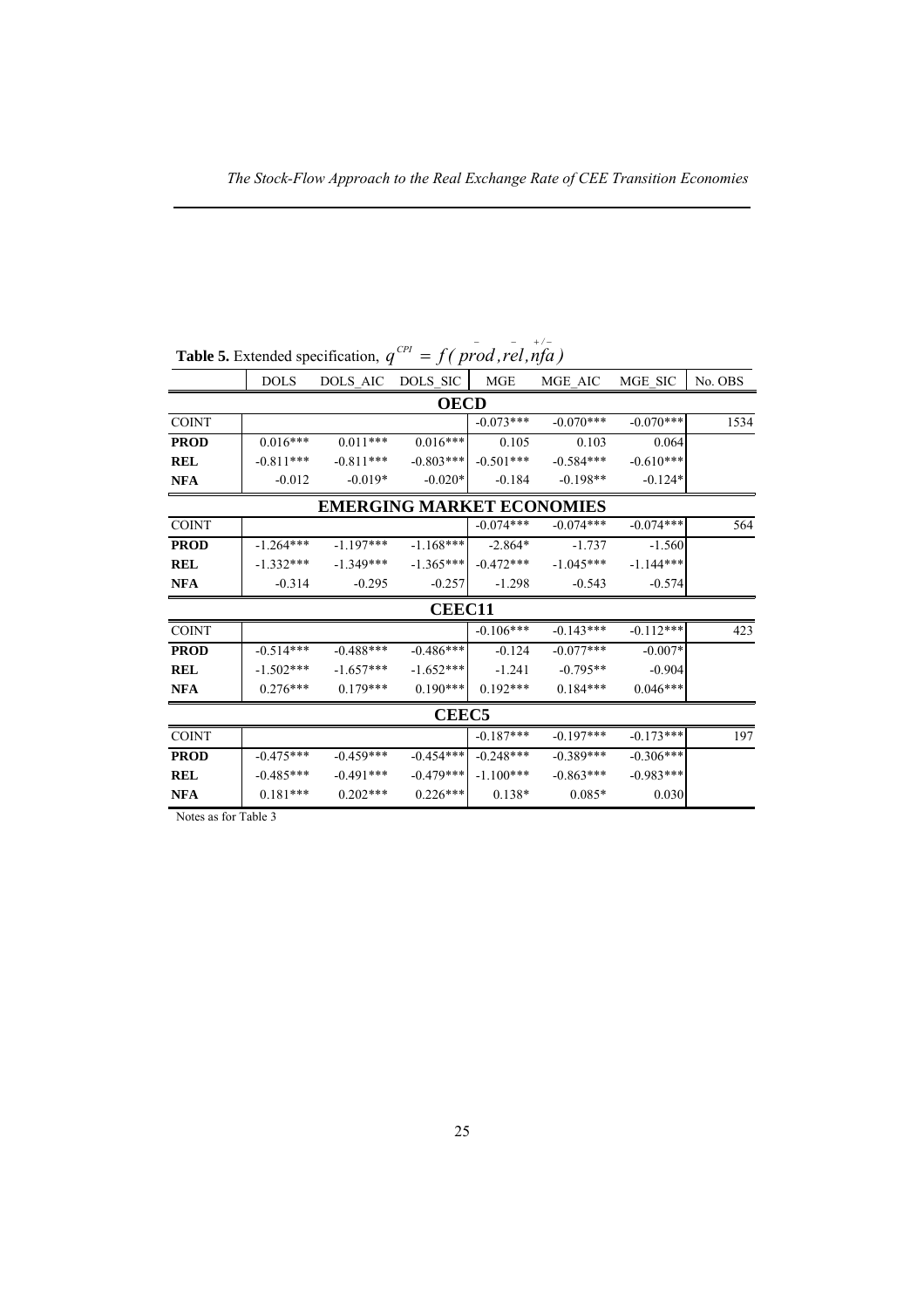## **4.5 In-Sample vs. Out-of-Sample Panel Estimates: Constant Terms or Parameter Values?**

In a recent paper, Maeso-Fernandez et al. (2004) argue that in-sample panel estimates are biased if the real exchange rate is undervalued at the beginning of the sample period.<sup>17</sup> Therefore, they propose to compute out-of-sample measures of the equilibrium real exchange rate for accession countries. Estimates are run on a benchmark panel, which does not include the countries which are suspected to have undervalued real exchange rates at the beginning of the period. Parameter estimates are then applied to these countries (hence, it is an out-of-sample measure of the real exchange rate).

One obvious difficulty with such an approach relates to the computation of constant terms for the "in-sample" countries, as country specific constant terms cannot be derived from the out-of-sample.<sup>18</sup> There is another difficulty however, which is evidenced by the sensitiveness of parameter values to the composition of the geographical sample. Depending on the countries included in the sample, our results show that estimated coefficients can change dramatically. At least on the basis of the stock-flow approach, this result strongly questions the economic meaning of equilibrium exchange rate measures, which rest only on out-of-sample estimates.

Indeed, while out-of-sample estimates mirror long-term behaviour – and can be difficult to interpret in policy terms –, in-sample estimates may reflect medium-term developments and therefore trace the equilibrium development more appropriately for policy purposes.

Therefore, out-of-sample estimates alone do not allow to assess the degree of misalignment of a currency because of the strong heterogeneity between the panel for which the estimations are performed and the countries for which those estimations are applied. When this is not the case, in-sample estimates are useful to assess whether the observed long-run misalignment is compensated by a medium-run equilibrium, or whether it is both a long-run and medium-term misalignment.

 17 Maezo-Fernandez et al. (2004) regress the real exchange rate on productivity, openness and government expenditures.

<sup>18</sup>

Maeso-Fernandez et al. propose to estimate the constant terms by using either (1) the average of constant terms of the sample, (2) the average constant of the converging euro area countries, such as Greece, Portugal and Spain, or (3) the lowest constant term of the euro area countries. Note, however that these strategies do not allow for the case when the country-specific constant terms are outside the range given by the out-of-sample panel.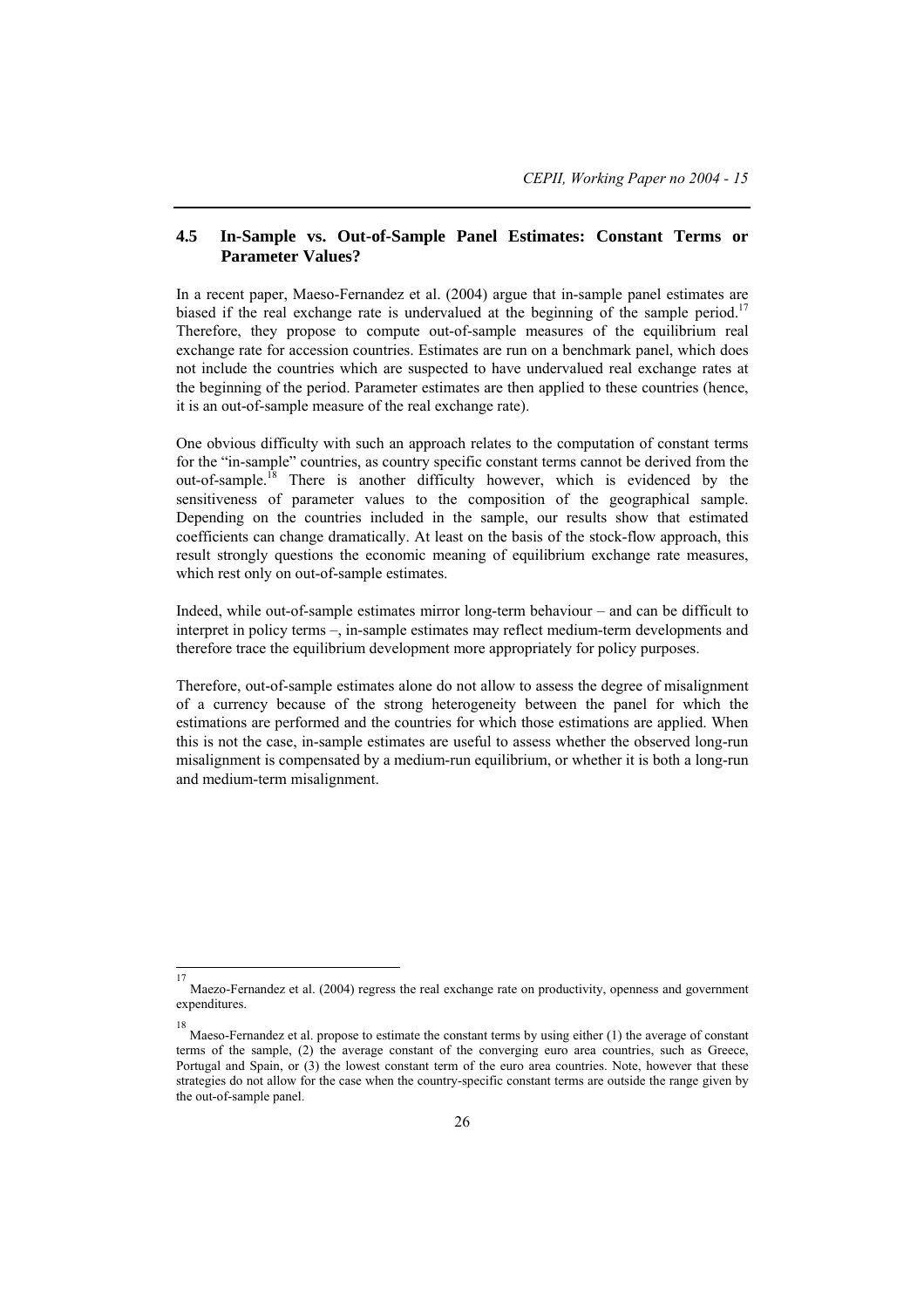## **5. CONCLUSION**

In this study, we used the stock-flow approach to the equilibrium exchange rate proposed by Alberola et al. (1999, 2002) to determine long-term factors driving the real exchange rate and compare results from in-sample and out-of-sample estimates. We also follow Aglietta et al. (1998) by taking into account the impact of non-price competitiveness on equilibrium real exchange rate developments. A number of conclusions arise from our empirical analysis.

Firstly, we show that the normally positive relationship between net foreign asset accumulation and real exchange rate appreciation is not a general feature of small open economies. A number of papers had already shown that a decrease in net foreign assets yields an appreciation of the real exchange rate in transition economies. Using panel cointegration techniques, and splitting our sample into smaller and more homogeneous subsamples, we show that an improving net foreign asset position does correspond to a real exchange rate appreciation for a group of small and open OECD countries. By contrast, a decrease in net foreign assets is found to be systematically linked to a real appreciation of the exchange rate for different groups of transition economies.

We suggest that the systematically different sign of net foreign assets may be related to the time period studied, i.e. the distinction between the medium run and the long run. The 30 year period for the OECD countries may be viewed as the long term, whereas the slightly more than 10-year period for the transition economies can be considered as the medium run, i.e. convergence towards a long-term level. According to the model, in the long run, net foreign assets are assumed to have reached their desired level. Therefore, an increase in net foreign assets implies an appreciation of the real exchange rate because higher net foreign assets mean higher inflows of income. However, the medium run is characterised by the adjustment of net foreign assets to their desired level. If countries desire a negative stock of net foreign assets (which seems to be the case in the transition economies), they run current account deficits and record a real appreciation of the exchange rate.

Secondly, the sources of CPI-based real exchange rate appreciation differ between groups of countries. Real exchange rate in OECD countries are found to behave in line with predictions of NOEM models implying that the B-S effect causes the real exchange rate to appreciate whilst productivity gains in the open sector result in a depreciation of the open sector's real exchange rate. In contrast to this stand our findings for transition economies, where the real exchange rate appreciates not only because of B-S type of factors but also because of the appreciation of the open sector driven by improving non-pricecompetitiveness.

Thirdly, our results indicate that the CPI-to-PPI ratio is an imperfect proxy for relative prices when measuring the B-S effect because this ratio not only reflects the relative price of market-based non-tradable goods but also a number of other factors. Moreover, it is not appropriate to use the CPI-to-PPI ratio (and relative prices in general) as a proxy for relative productivity in transition economies because it cannot fully convey the effect of productivity gains to the real exchange rate, i.e. the appreciation of the real exchange rate of the open sector.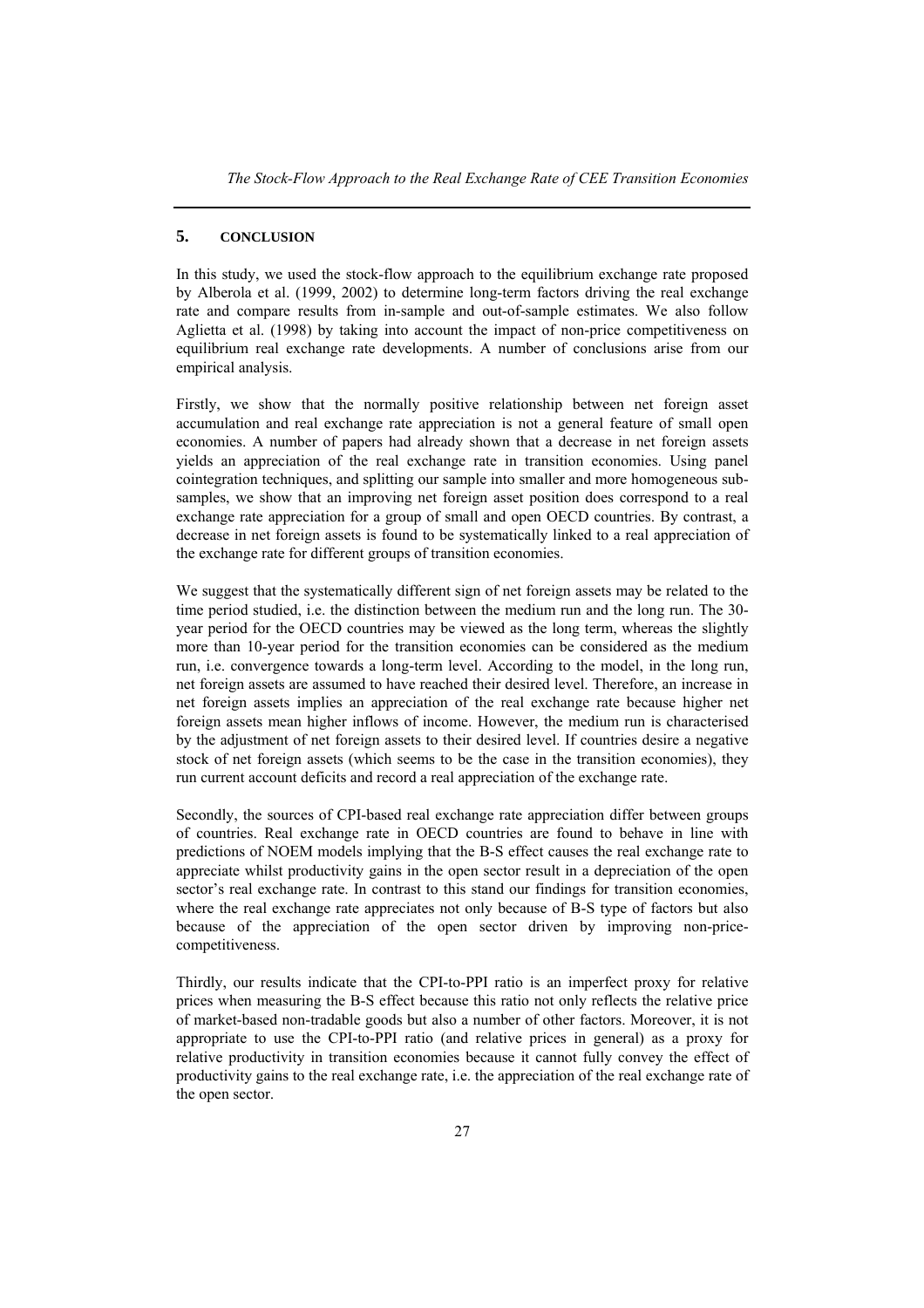Finally, we show that sizeable differences exist between in-sample (transition economies and all countries put together) and out-of-sample (OECD countries), as regards the sign and the size of the estimated coefficients. This suggests that both measures offer complementary information on equilibrium exchange rates. Equilibrium rates derived from the panel of OECD countries give an insight on the long run for the transition economies, but may be less easily interpreted for policy purposes.

#### **REFERENCES**

- Aglietta, M., C. Baulant and V. Coudert (1998), "Why the euro will be strong: An approach based on equilibrium exchange rates", *Revue Economique*, 49(3), 721-731.
- Alberola, E. (2003), "Real Convergence, External Disequilibria and Equilibrium Exchange Rates in EU Acceding Countries", Banco de España, mimeo.
- Alberola, E., S. G. Cervero, H. Lopez and A. Ubide (1999), "Global Equilibrium Exchange Rates: Euro, Dollar", "Ins," "Outs," and Other Major Currencies in a Panel Cointegration Framework, *IMF Working Paper* No. 175.
- Alberola, E., S. G. Cervero, H. Lopez and A. Ubide (2002), "Quo vadis Euro?" *The European Journal of Finance,* 8, 352-370.
- Alonso-Gamo, P., S. Fabrizio, V. Kramarenko and Q. Wang (2002), "Lithuania: History and Future of the Currency Board Arrangement", *IMF Working Paper* No. 127.
- Backé, P., J. Fidrmuc, T. Reininger and F. Schardax (2003), "Price dynamics in Central and Eastern European EU Accession Countries", *Emerging Markets Finance and Trade* 39(3). 42–78.
- Bénassy-Quéré, A., Duran-Vigneron, P., Mignon, V. and A. Lahrèche-Révil (2004), "Distributing Key Currency Adjustment: A G-200 Panel Cointegration Approach", *CEPII working paper No. 2004-13,* September.
- Benigno, G. and C. Thoenissen (2003), "Equilibrium Exchange Rates and Capital and Supply Side Performance", *Economic Journal*, 113(486), 103-124.
- Bitans, M. and I. Tillers (2003), "Estimates of Equilibrium Exchange Rate in Latvia". Bank of Latvia, mimeo.
- Burgess, R., Fabrizio, S. and Y. Xiao (2003), "Competitiveness in the Baltics in the Run-Up to EU Accession", *IMF Country Report* No. 114.
- Coricelli, F. and B. Jazbec (2004), "Real Exchange Rate Dynamics in Transition Economies"*. Structural Change and Economic Dynamics*, 15 (1), 83-100.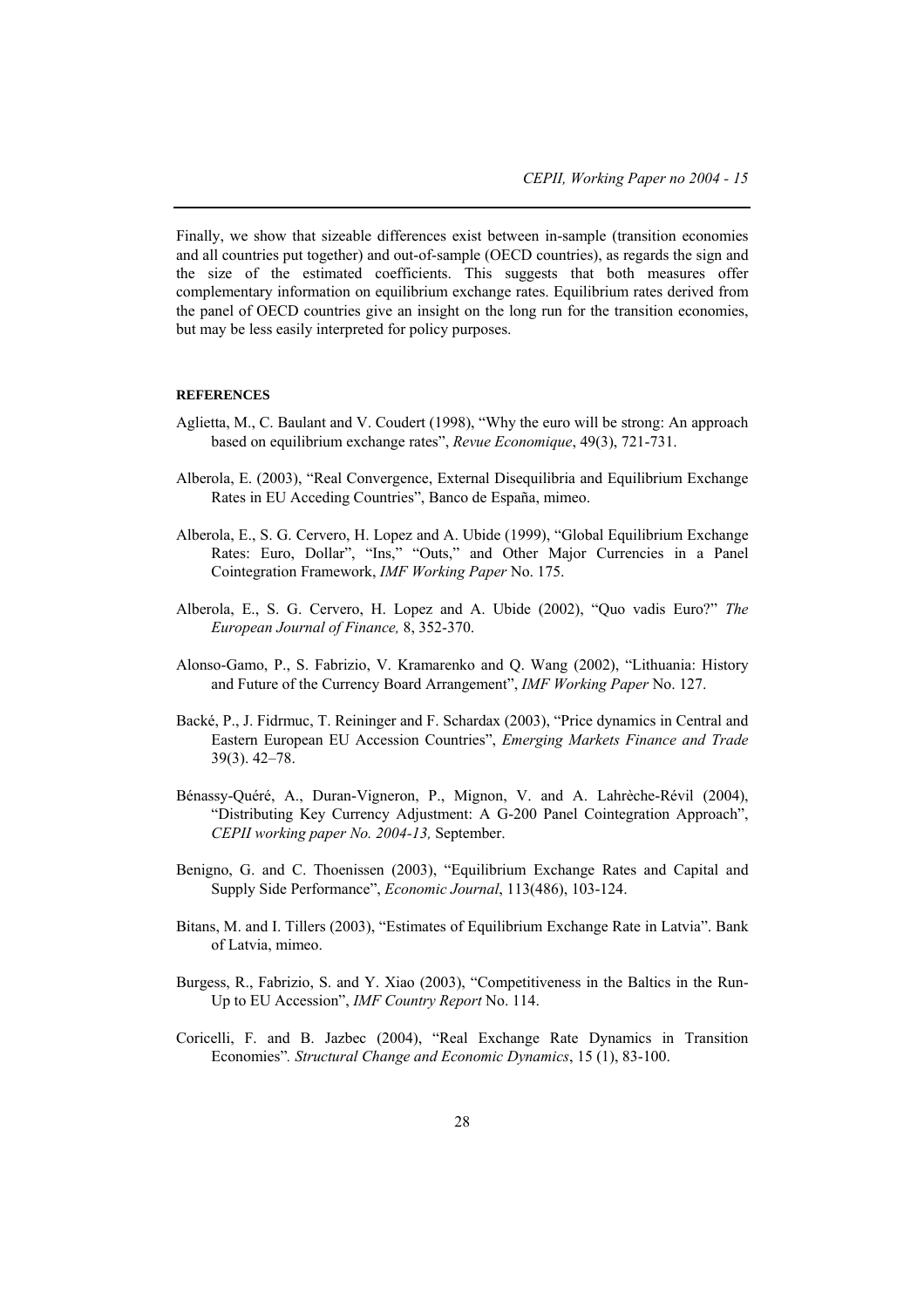- Csajbók, A. (2003), "The Equilibrium Real Exchange Rate in Hungary: Results from Alternative Approaches". Paper presented at the *2nd Workshop on Macroecomic Policy Research,* National Bank of Hungary, October 2–3.
- Crespo-Cuaresma, J., J. Fidrmuc and R. MacDonald (2004), "The Monetary Approach to Exchange Rates in the CEECs", *William Davidson Institute Working Paper* No. 642.
- Darvas, Zs. (2001), "Exchange Rate Pass-Through and Real Exchange Rate in EU Candidate Countries", *Economic Research Centre of the Deutsche Bundesbank Discussion Paper* No. 10.
- Égert, B. (2002), "Investigating the Balassa-Samuelson Hypothesis in the Transition: Do We Understand What We See? A Panel Study", *Economics of Transition* 10(2). 273– 309.
- Égert, B. and K. Lommatzsch (2004), "Equilibrium Exchange Rate in the Transition: The Tradable Price-Based Appreciation and Estimation Uncertainty", *William Davidson Institute Working Paper* No. 676
- Égert, B., I. Drine, K. Lommatzsch and Ch. Rault (2003), "The Balassa-Samuelson Effect in Central and Eastern Europe: Myth or Reality?", *Journal of Comparative Economics* 31(3), 552–572.
- Faruqee, H. (1995), "Long-Run Determinants of the Real Exchange Rate: A Stock-Flow Perspective", *IMF Staff Papers*. 42(1), 80-107.
- Frenkel, J.A and M. L. Mussa (1985), "Asset Markets, Exchange Rates and the Balance of Payments". In R. W. Jones and P.B. Kenen (eds). *Handbook of International Economics*. 2. North-Holland, Amsterdam, 679-747.
- Halpern, L. and Ch. Wyplosz (2001), "Economic Transformation and Real Exchange Rates in the 2000s: The Balassa-Samuelson Connection", *UNO Economic Survey of Europ*e, 227–239.
- Hinnosar, M., R. Juks, H. Kaadu and L. Uusküla (2003), "Estimating the Equilibrium Exchange Rate of the Estonian Kroon", Bank of Estonia, mimeo.
- Im, K. S., M. H. Pesaran and Y. Shin (2003), "Testing for unit roots in heterogeneous panels". *Journal of Econometrics*. 115(1), 53–74.
- Kim, B. Y. and I. Korhonen (2002), "Equilibrium Exchange Rates in Transition Countries: Evidence from Dynamic Heterogeneous Panel Models", *BOFIT Discussion Paper* No. 15.
- Krugman, P. (1989), "Differences in Income Elasticities and Trends in Real Exchange Rates", *European Economic Review.* 33 (5). 1031-1054.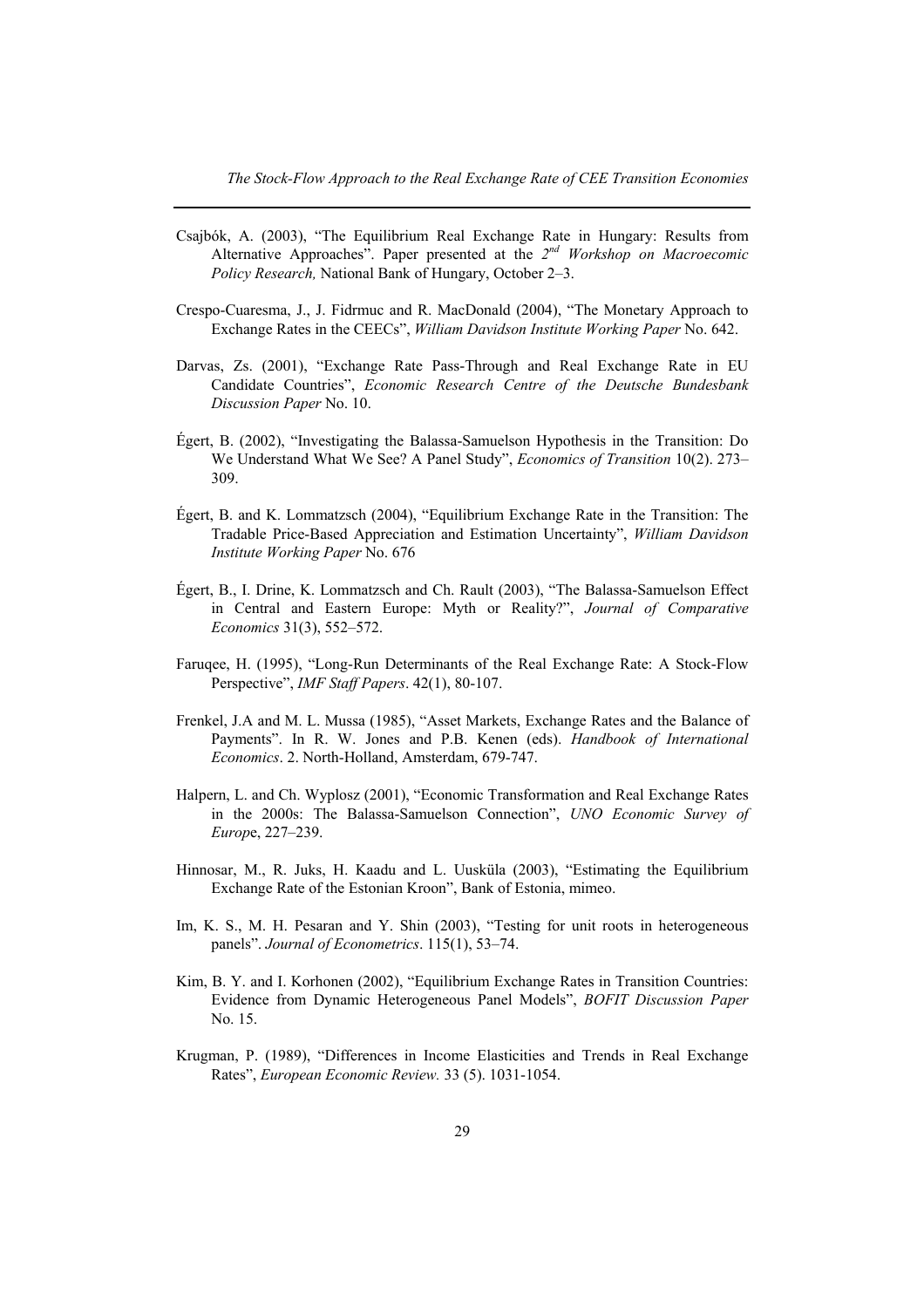- Lane, Ph. And G. M. Milesi-Ferretti (2002), "External Wealth, the Trade Balance and the Real Exchange Rate". *CEPR Discussion Paper* No. 3153.
- Lee, J. and M. K. Tang (2003), "Does Productivity Growth Lead to Appreciation of the Real Exchange Rate?", *IMF Working Paper* 154.
- Lommatzsch, K. and S. Tober (2002), "What Is behind the Real Appreciation of the Accession Countries' Currencies? An Investigation of the PPI-Based Real Exchange Rate". Presented at "Exchange Rate Strategies during the EU Enlargement." Budapest. 27 – 30 November.
- Lommatzsch, K. and S. Tober (2004), "The inflation target of the ECB: Does the Balassa-Samuelson effect matter?", DIW-Berlin, mimeo.
- MacDonald, R. and L. Ricci (2002), "Purchasing Power Parity and New Trade Theory", *IMF Working Paper* No. 32.
- MacDonald, R. and C. Wójcik (2004), "Catching Up: The Role of Demand, Supply and Regulated Price Effects on the Real Exchange Rates of Four Accession Countries", *Economics of transition*, 12(1), 153-179.
- Maeso-Fernandez, F., Ch. Osbat and B. Schnatz (2004), "Towards the Estimation of Equilibrium Exchange Rates for CEE Acceding Countries: Methodological Issues and a Panel Cointegration Perspective", *ECB Working Paper* No. 353.
- Mihaljek, D. and M. Klau (2004), "The Balassa-Samuelson Effect in Central Europe: A Disaggregated Analysis", *Comparative Economic Studies,* 46(1), 63-94.
- Pesaran, M. H., Y. Shin and R. J. Smith (1999), "Pooled mean group estimation of dynamic hetergoneous panels", *Journal of the American Statistical Association*, 94, 621-634.
- Rahn, J. (2003), "Bilateral Equilibrium Exchange Rates of the EU Accession Countries Against the Euro", *BOFIT Discussion Paper* No. 11.
- Rawdanowicz, Ł. W. (2003), "Poland's Accession to EMU: Choosing the Exchange Rate Parity". *CASE Studies&Analyses* 247. December 2002, and forthcoming in: De Souza, L.V. and B. Van Aarle (eds.). *The Euro Area and the New EU Member States*. New York: Palgrave Macmillan.
- Világi, B. (2004), "Dual Inflation and Real Exchange Rate in New Open Economy Macroeconomics", *National Bank of Hungary Working Paper* No. 5.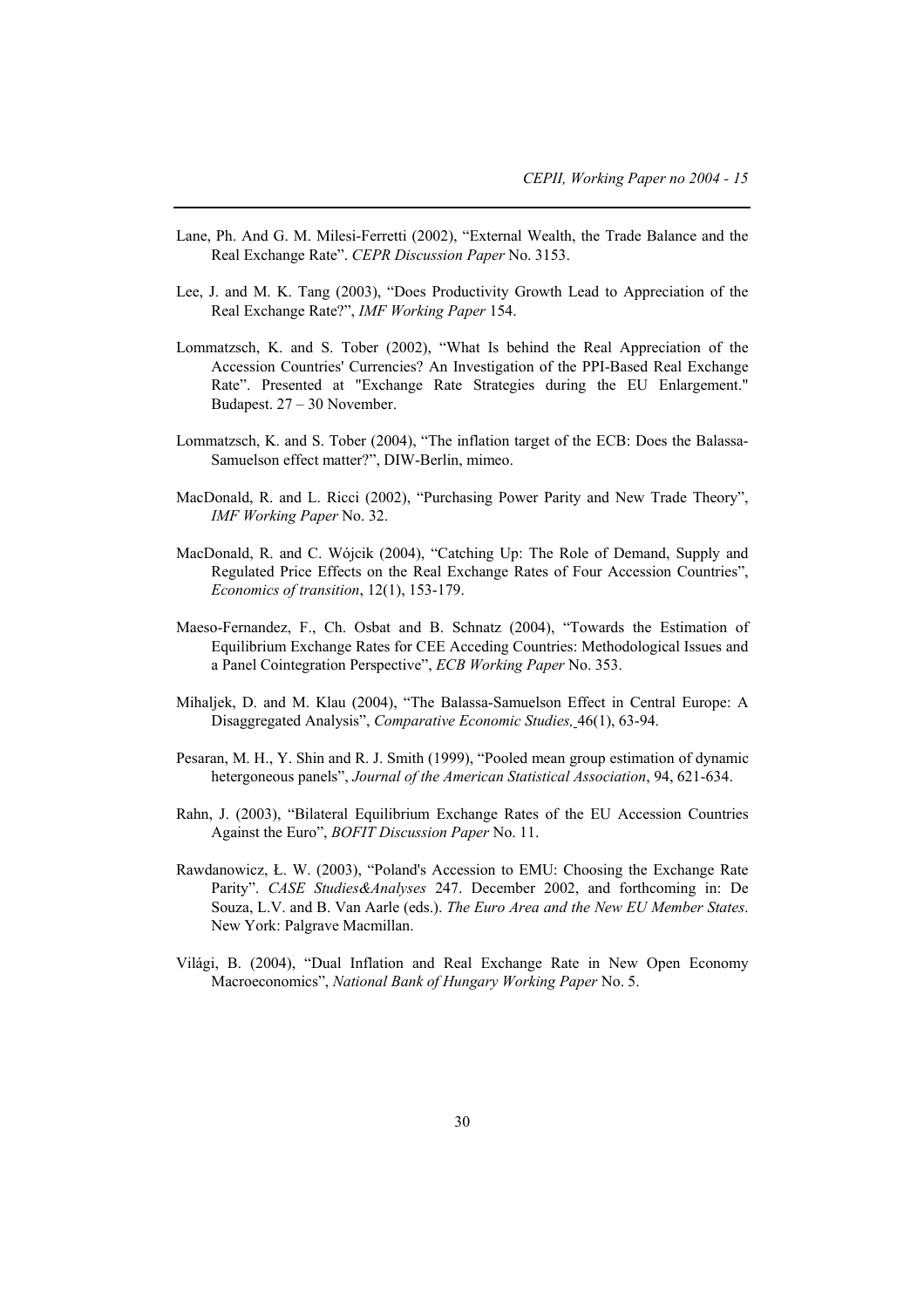### **APPENDIX 1**

#### **DATA SOURCES AND DEFINITION**

#### **Real exchange rate**

The real exchange rate compares domestic price indices to foreign ones, in the same currency. The bilateral real exchange rate is computed as follows:  $Q = EP^*/P$ , where E is the nominal exchange rate (source: IMF, *International Financial Statistics*, line 00rf), P and P\* are respectively the domestic and foreign price index (source: IMF, International Financial Statistics, line 64). The series are normalised to 1993 (1993=100)

The real exchange rate is computed in effective terms:  $REER = \alpha_{i/US}Q_{i/8} + \alpha_{i/UE}Q_{i/EUR}$ 

where 
$$
\alpha_{i/US} = \frac{X_{i/US} + M_{i/EUR}}{(X_{i/US} + M_{i/US}) + (X_{i/EUR} + M_{i/EUR})}
$$
 and 
$$
\alpha_{i/UE} = \frac{X_{i/UE} + M_{i/EUR}}{(X_{i/US} + M_{i/US}) + (X_{i/EUR} + M_{i/EUR})}.
$$

*X* and *M* are average bilateral exports and imports, taken from IMF *Direction of Trade Statistics*, and computed over 1990-2000. The euro area is approximated by a GDPweighted average of Germany and France.

## **Productivity**

Industrial productivity is computed using the IFS, OECD MEI and UNIDO database, reformatted by CEPII using INDSTAT2002 ISIC REV3, a UNO database of industrial production. We use

- Industrial production
- − Industry employment

Industrial productivity is computed for each country *i* of the sample as well as for the US and Germany. Relative industrial productivity is therefore the ratio of country *i*'s industrial productivity to the trade-weighted average of the US and euro area industrial productivity. F or Eastern European countries, quarterly data provided by the WIIW are used.

#### **Net foreign assets**

Net foreign assets data were computed by cumulating current account balances to NFA data (using IMF, *Balance of Payment Statistics*, line 78ald). Data are in dollars, and were normalised by national GDPs in the same currency (IMF, *International Financial Statistics*, line 99 and line 00rf).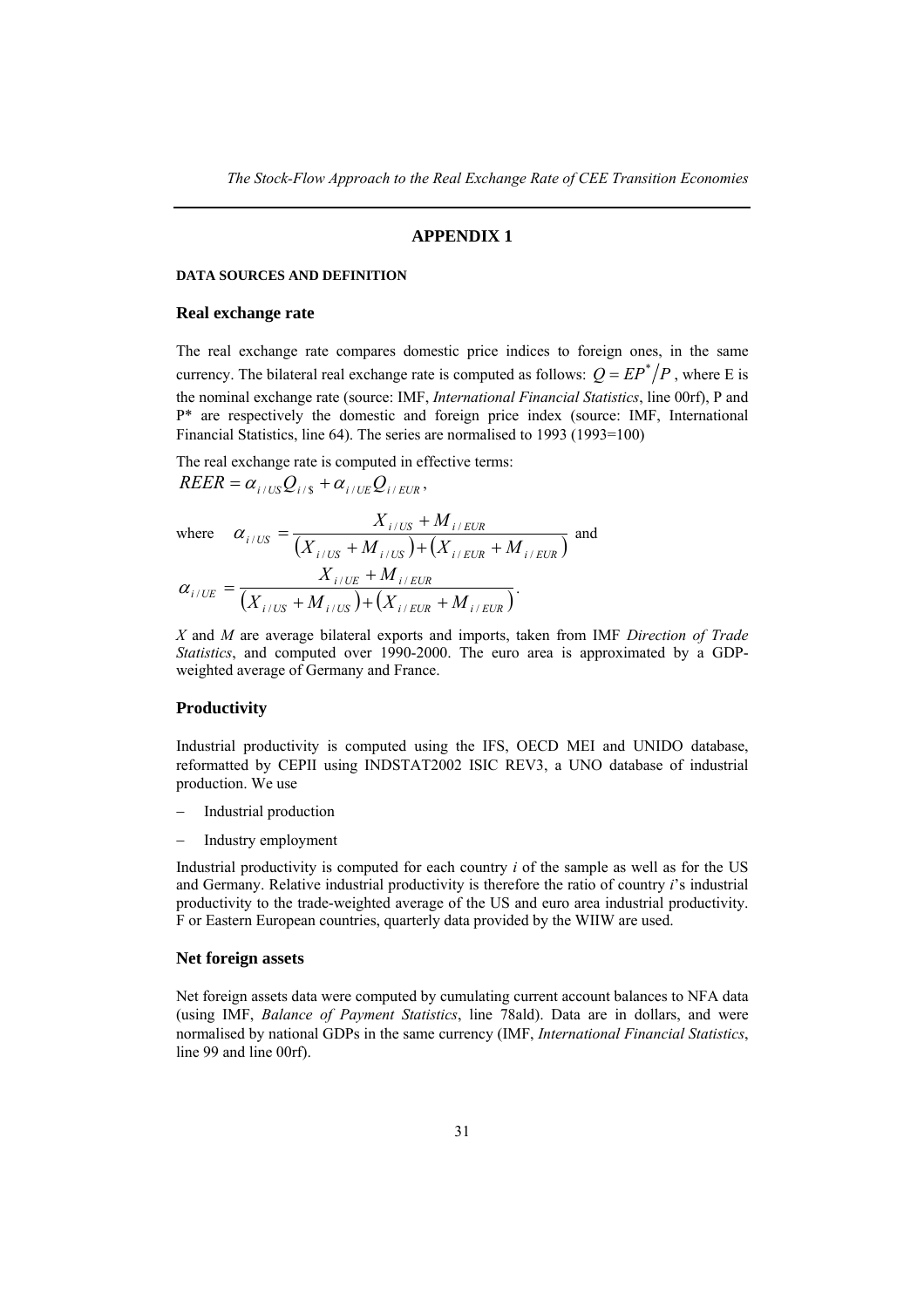## **APPENDIX 2 – DETAILED ESTIMATION RESULTS**

**Table 1.** The CPI-based real effective exchange rate;  $q^{CPI} = f(prod, nfa)$ 

|       | <b>OLS</b>  | DOLS        | DOLS AIC    | DOLS SIC    | MGE                           | MGE AIC     | MGE SIC     | PMGE        | PMGE un     | No. Obs |
|-------|-------------|-------------|-------------|-------------|-------------------------------|-------------|-------------|-------------|-------------|---------|
|       |             |             |             |             | <b>OECD</b>                   |             |             |             |             |         |
| Coint |             |             |             |             | $-0.043***$                   | $-0.041***$ | $-0.042***$ | $0.003***$  | 0.018       | 1554    |
| prod  | $-0.021$    | $-0.165***$ | $-0.166***$ | $-0.160***$ | 0.083                         | $-0.140$    | 0.124       |             |             |         |
| Nfa   | $-0.027***$ | $-0.076***$ | $-0.075***$ | $-0.074***$ | $-0.224***$                   | $-0.236***$ | $-0.235***$ |             |             |         |
| Coint |             |             |             |             | $-0.054***$                   | $-0.051***$ | $-0.052***$ | $0.000***$  | $-0.022***$ | 1590    |
| rel   | $-0.904***$ | $-0.745***$ | $-0.760***$ | $-0.763***$ | $-1.132***$                   | $-1.214***$ | $-0.744***$ |             | $-0.667***$ |         |
| nfa   | $0.030***$  | 0.037       | 0.035       | 0.035       | $-0.495$                      | $-0.513*$   | $-0.088$    |             | $-0.018$    |         |
|       |             |             |             |             | <b>EMERGING COUNTRIES</b>     |             |             |             |             |         |
| coint |             |             |             |             | $-0.034***$                   | $-0.036***$ | $-0.033***$ | $-0.018*$   | $-0.015$    | 564     |
| prod  | $-0.166***$ | $-1.481***$ | $-1.486***$ | $-1.217***$ | $-1.841***$                   | $-1.769***$ | $-1.858*$   | $-1.040*$   |             |         |
| Nfa   | $-0.034$    | $-0.359$    | $-0.361$    | $-0.340$    | $-0.078$                      | 0.049       | 0.063       | $-0.552***$ |             |         |
| Coint |             |             |             |             | $-0.054***$                   | $-0.054***$ | $-0.054***$ | $-0.005$    | $-0.018***$ | 704     |
| rel   | $-1.672***$ | $-1.443***$ | $-1.450***$ | $-1.449***$ | $-1.479***$                   | $-1.479***$ | $-1.479***$ |             | $-1.732***$ |         |
| nfa   | $0.119***$  | $-0.205$    | $-0.209$    | $-0.192$    | $-0.276$                      | $-0.276$    | $-0.276$    |             | $-0.072$    |         |
|       |             |             |             |             | <b>CEEC11</b>                 |             |             |             |             |         |
| Coint |             |             |             |             | $-0.138***$                   | $-0.148***$ | $-0.148***$ | $-0.071***$ | $-0.028**$  | 423     |
| prod  | $-0.344***$ | $-0.455***$ | $-0.471***$ | $-0.437***$ | $-0.045*$                     | $-0.017***$ | $-0.024***$ | $-0.673***$ | $-0.681**$  |         |
| Nfa   | $0.742***$  | $0.627***$  | $0.631***$  | $0.569***$  | $0.343***$                    | $0.379***$  | $0.540***$  | $-0.141$    | 0.114       |         |
| Coint |             |             |             |             | $-0.103***$                   | $-0.086***$ | $-0.088***$ | 0.043       | $-0.027$    | 427     |
| Rel   | $-1.809***$ | $-1.479***$ | $-1.656***$ | $-1.663***$ | $-1.161***$                   | $-0.476***$ | $-0.510***$ |             |             |         |
| Nfa   | $0.493***$  | $0.437***$  | $0.374***$  | $0.376***$  | $0.202***$                    | $0.294***$  | $0.243***$  |             |             |         |
|       |             |             |             |             | <b>CEEC8</b>                  |             |             |             |             |         |
| coint |             |             |             |             | $-0.130***$                   | $-0.145***$ | $-0.143***$ | $-0.103***$ | $-0.031***$ | 308     |
| prod  | $-0.191***$ | $-0.417***$ | $-0.431***$ | $-0.430***$ | $-0.289*$                     | $-0.183***$ | $-0.133***$ | $-0.668***$ | $-0.639***$ |         |
| Nfa   | $0.905***$  | $0.535***$  | $0.541***$  | $0.544***$  | $0.119*$                      | $0.158*$    | 0.131       | 0.037       | 0.038       |         |
| Coint |             |             |             |             | $-0.101***$                   | $-0.085***$ | $-0.088***$ | $-0.098$    | $-0.056***$ | 308     |
| rel   | $-2.279***$ | $-2.042***$ | $-2.009***$ | $-2.035***$ | $-1.676***$                   | $-1.310***$ | $-1.355***$ |             | $-1.608***$ |         |
| Nfa   | $0.404***$  | $0.274***$  | $0.265***$  | $0.266***$  | $0.077*$                      | 0.174       | 0.104       |             | 0.158       |         |
|       |             |             |             |             | CEEC5                         |             |             |             |             |         |
| coint |             |             |             |             | $-0.174***$                   | $-0.199***$ | $-0.197***$ | $-0.019***$ | $-0.027**$  | 197     |
| prod  | $-0.589***$ | $-0.780***$ | $-0.736***$ | $-0.736***$ | $-0.760***$                   | $-0.824***$ | $-0.790***$ | $-1.506***$ | $-0.732**$  |         |
| Nfa   | $0.256***$  | $0.121***$  | $0.172***$  | $0.176***$  | $0.150**$                     | 0.115       | 0.156       | $-0.152$    | 0.105       |         |
| Coint |             |             |             |             | $-0.100***$                   | $-0.086***$ | $-0.089***$ | 0.010       | $-0.014$    | 197     |
| Rel   | $-2.185***$ | $-0.949***$ | $-0.994***$ | $-1.036***$ | $-1.046**$                    | $-1.128***$ | $-1.216***$ |             |             |         |
| Nfa   | $0.195***$  | $0.423***$  | $0.397***$  | $0.398***$  | $0.124***$                    | $0.246*$    | 0.125       |             |             |         |
|       |             |             |             |             | <b>ALL (including Cyprus)</b> |             |             |             |             |         |
| coint |             |             |             |             | $-0.070***$                   | $-0.073***$ | $-0.073***$ | $0.027**$   |             | 2646    |
| prod  | $-0.196***$ | $-0.570***$ | $-0.573***$ | $-0.498***$ | $-0.394*$                     | $-0.450***$ | $-0.465***$ |             |             |         |
| Nfa   | $0.064***$  | $0.084***$  | $0.086***$  | $0.071***$  | 0.103                         | 0.026       | 0.080       |             |             |         |
| Coint |             |             |             |             | $-0.068***$                   | $-0.062***$ | $-0.063***$ | $-0.011$    |             | 2826    |
| rel   | $-1.541***$ | $-1.090***$ | $-1.153***$ | $-1.156***$ | $-1.169***$                   | $-0.979***$ | $-0.788***$ |             |             |         |
| Nfa   | $0.117***$  | $0.105***$  | $0.084***$  | $0.088***$  | 0.215                         | $-0.193$    | $-0.027$    |             |             |         |
|       |             |             |             |             |                               |             |             |             |             |         |

Notes: DOLS, DOLS\_AIC, and DOLS\_SIC are the DOLS estimates obtained on the basis of fixed lags and leads, and the ones chosen using the Akaike and Schwarz information criterion. The same applies to the mean group estimators (MGE, MGE\_AIC, MGE\_SIC). \*,\*\*\* and \*\*\* denote respectively statistical significance at the 10%, 5% and 1% levels. In the row "coint" under MGE, MGE\_AIC, MGE\_SIC, PMGE and PMGE\_unr are shown the error correction terms.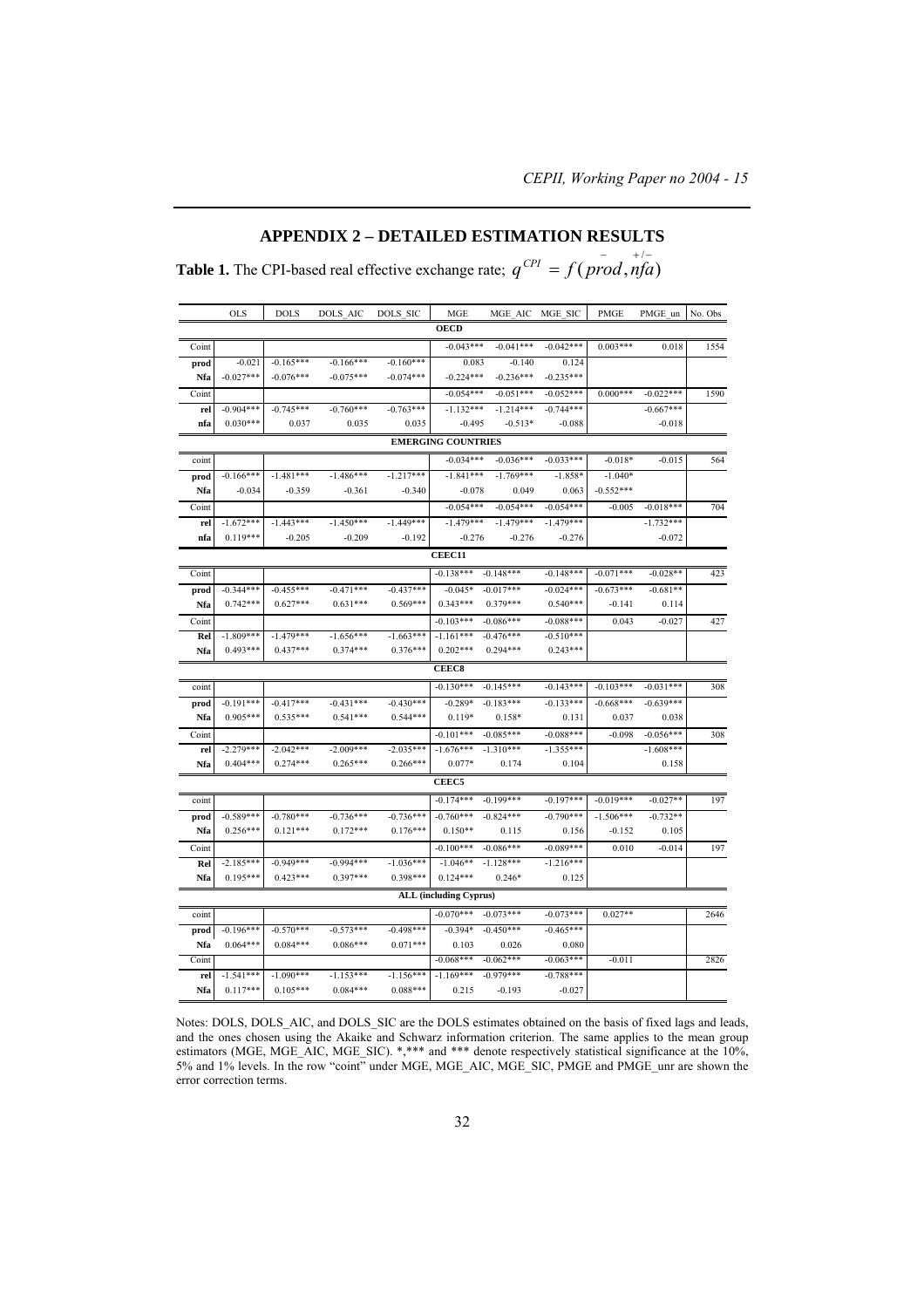*The Stock-Flow Approach to the Real Exchange Rate of CEE Transition Economies*

|                                                                            |  |  | $+/ +/-$ |
|----------------------------------------------------------------------------|--|--|----------|
| <b>Table 2.</b> The PPI-based real exchange rate, $q^{PPI} = f(prod, nfa)$ |  |  |          |

|       | <b>OLS</b>  | <b>DOLS</b> | DOLS AIC    | DOLS SIC    | <b>MGE</b>                | MGE AIC                 |             | MGE SIC PMGE                  |             | PMGE un No. Obs |
|-------|-------------|-------------|-------------|-------------|---------------------------|-------------------------|-------------|-------------------------------|-------------|-----------------|
|       | <b>OECD</b> |             |             |             |                           |                         |             |                               |             |                 |
| Coint |             |             |             |             |                           | $-0.063***$ $-0.061***$ |             | $-0.061***$ 0.010*** 0.024*** |             | 1534            |
| prod  | $0.089***$  | $0.015***$  | $0.021***$  | $0.013***$  |                           | $0.013***$ $0.043***$   | $0.023***$  |                               |             |                 |
| Nfa   | $-0.010$    | $-0.124***$ | $-0.125***$ | $-0.120***$ |                           | $-0.203***$ $-0.207***$ | $-0.194***$ |                               |             |                 |
| Coint |             |             |             |             |                           | $-0.054***$ $-0.052***$ | $-0.053***$ | $0.001***$                    | $0.022*$    | 1590            |
| Rel   | $0.094***$  | $0.253***$  | $0.239***$  | $0.234***$  | $0.057***$                | $0.541***$              | $0.012***$  |                               |             |                 |
| Nfa   | $0.027***$  | $-0.030$    | $-0.028$    | $-0.028$    | $-0.226$                  | $-0.771**$              | $-0.217*$   |                               |             |                 |
|       |             |             |             |             | <b>Emerging countries</b> |                         |             |                               |             |                 |
| Coint |             |             |             |             |                           | $-0.056***$ $-0.057***$ | $-0.056***$ | $-0.026***$ $-0.026$          |             | 564             |
| prod  | $-0.037$    | $-1.159***$ | $-1.121***$ | $-1.087***$ |                           | $-1.182*** -1.267***$   | $-1.271***$ | $-0.829***$                   |             |                 |
| Nfa   | $0.076***$  | $0.257**$   | $0.239**$   | $0.219*$    | 0.950                     | 0.783                   | 0.784       | $-0.302**$                    |             |                 |
| Coint |             |             |             |             |                           | $-0.054***$ $-0.054***$ | $-0.054***$ | $-0.005$                      | $-0.018***$ | 704             |
| rel   | $-0.680***$ | $-0.446***$ | $-0.453***$ | $-0.452***$ |                           | $-0.472***$ $-0.472***$ | $-0.472***$ |                               | $-0.736***$ |                 |
| Nfa   | $0.118***$  | $-0.206$    | $-0.210$    | $-0.193*$   | $-0.278$                  | $-0.278$                | $-0.278$    |                               | $-0.073$    |                 |
|       |             |             |             |             | CEEC11                    |                         |             |                               |             |                 |
| Coint |             |             |             |             |                           | $-0.138***$ $-0.151***$ | $-0.150***$ | $-0.050***$ $-0.026**$        |             | 423             |
| prod  | $-0.218***$ | $-0.350***$ | $-0.358***$ | $-0.319***$ |                           | $-0.028*** -0.373***$   | $-0.354***$ | $-0.888***$                   | $-0.594**$  |                 |
| Nfa   | $0.569***$  | $0.456***$  | $0.460***$  | $0.408***$  | $0.300***$                | $0.258**$               | $0.410***$  | $-0.312**$                    | 0.140       |                 |
| Coint |             |             |             |             |                           | $-0.102***$ $-0.102***$ | $-0.104***$ | $0.043***$                    | 0.027       | 427             |
| Rel   | $-0.809***$ | $-0.478***$ | $-0.656***$ | $-0.662***$ | $-0.007$                  | $-0.056$                | $-0.218$    |                               |             |                 |
| Nfa   | $0.493***$  | 0.438***    | $0.375***$  | $0.377***$  |                           | $0.092***$ $0.180***$   | $0.387***$  |                               |             |                 |
|       |             |             |             |             | <b>CEEC8</b>              |                         |             |                               |             |                 |
| coint |             |             |             |             |                           | $-0.133***$ $-0.148***$ | $-0.146***$ | $-0.096***$ $-0.039**$        |             | 308             |
| prod  | $-0.115*$   | $-0.262***$ | $-0.274***$ | $-0.257***$ |                           | $-0.306***$ $-0.188***$ | $-0.140***$ | $-0.452***$ $-0.380**$        |             |                 |
| Nfa   | $0.682***$  | $0.288***$  | $0.294***$  | $0.323***$  | 0.204                     | 0.138                   | 0.117       | 0.065                         | 0.210       |                 |
| Coint |             |             |             |             |                           | $-0.102*** -0.101***$   | $-0.104***$ | 0.097*                        | $-0.056$    | 308             |
| rel   | $-1.279***$ | $-1.042***$ | $-1.008***$ | $-1.034***$ | $-0.460***$ $-0.527**$    |                         | $-0.497**$  |                               |             |                 |
| Nfa   | $0.405***$  | $0.274***$  | $0.266***$  | $0.267***$  | 0.069                     | 0.053                   | 0.061       |                               |             |                 |
|       |             |             |             |             | <b>CEEC5</b>              |                         |             |                               |             |                 |
| Coint |             |             |             |             |                           | $-0.175***$ $-0.198***$ | $-0.193***$ | $-0.038***$ $-0.053***$       |             | 197             |
| prod  | $-0.397***$ | $0.641***$  | $-0.599***$ | $-0.566***$ |                           | $-0.555***$ $-0.621***$ | $-0.591***$ | $-0.921***$ $-0.487***$       |             |                 |
| Nfa   | $0.176***$  | $0.140***$  | $0.093***$  | $0.043***$  | 0.036                     | $-0.075$                | $-0.057$    | $-0.021$                      | 0.126       |                 |
| Coint |             |             |             |             |                           | $-0.104***$ $-0.096***$ | $-0.101***$ | 0.010                         | $-0.014$    | 197             |
| Rel   | $-1.186***$ | $-0.052***$ | $-0.007***$ | $-0.035***$ | $-0.201$                  | $-0.206$                | $-0.159*$   |                               |             |                 |
| Nfa   | $0.195***$  | $0.424***$  | $0.398***$  | $0.399***$  | $0.088**$                 | $0.074*$                | $0.087*$    |                               |             |                 |
|       |             |             |             |             | ALL (including Cyprus)    |                         |             |                               |             |                 |
| coint |             |             |             |             | $-0.084***$               | $-0.087***$             | $-0.087***$ | 0.026                         |             | 2626            |
| prod  | $-0.066***$ | $-0.392***$ | $-0.381***$ | $-0.364***$ | $-0.271*$                 | $-0.409***$             | $-0.395**$  |                               |             |                 |
| Nfa   | 0.099***    | $0.035***$  | $0.039***$  | $0.030***$  | $-0.257$                  | $-0.169$                | $-0.223$    |                               |             |                 |
| Coint |             |             |             |             |                           | $-0.068*** -0.067***$   | $-0.068***$ | $0.011*$                      |             | 2826            |
| rel   | $-0.546***$ | $-0.090**$  | $-0.152***$ | $-0.156***$ | $0.050*$                  | $0.299*$                | $0.024*$    |                               |             |                 |
| Nfa   | $0.114***$  | $0.102***$  | $0.081***$  | $0.085***$  | 0.134                     | 0.340                   | 0.037       |                               |             |                 |

Note : As for Table 1.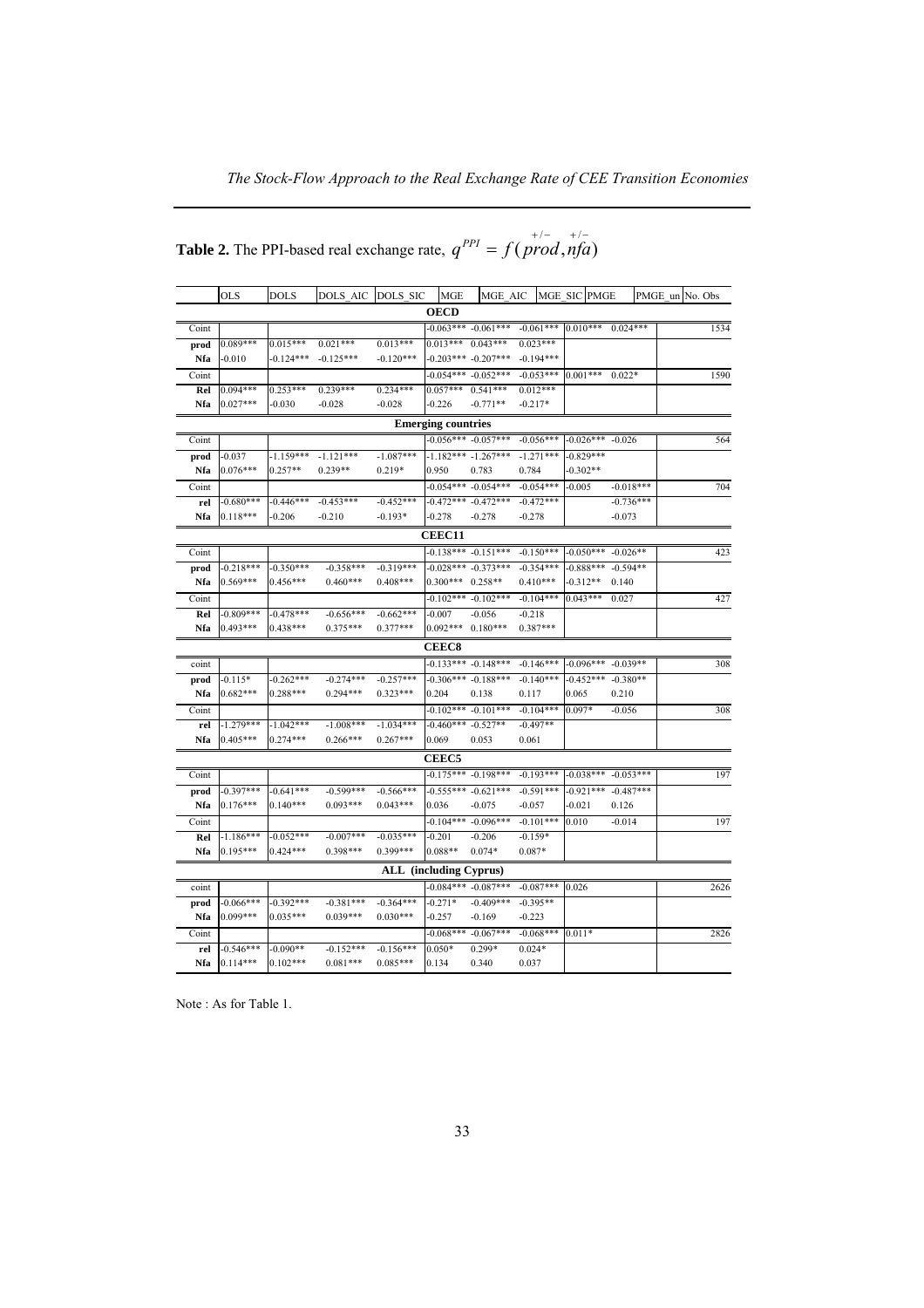|            | <b>OLS</b>    | <b>DOLS</b>             | DOLS AIC DOLS SIC       |             | MGE                           | MGE AIC MGE SIC |             | <b>PMGE</b>          | PMGE un                 | No. OBS |
|------------|---------------|-------------------------|-------------------------|-------------|-------------------------------|-----------------|-------------|----------------------|-------------------------|---------|
|            |               |                         |                         |             | <b>OECD</b>                   |                 |             |                      |                         |         |
| Coint      |               |                         |                         |             | $-0.073***$                   | $-0.070***$     | $-0.070***$ | $0.016***$           | $0.023*$                | 1534    |
| prod       | $0.077***$    | $0.016***$ $0.011***$   |                         | $0.016***$  | 0.105                         | 0.103           | 0.064       |                      |                         |         |
| Rel        | $-0.969***$   |                         | $-0.811***$ $-0.811***$ | $-0.803***$ | $-0.501***$                   | $-0.584***$     | $-0.610***$ |                      |                         |         |
| Nfa        | $-0.006$      | $-0.012$                | $-0.019*$               | $-0.020*$   | $-0.184$                      | $-0.198**$      | $-0.124*$   |                      |                         |         |
|            |               |                         |                         |             | <b>Emerging</b>               |                 |             |                      |                         |         |
| Coint      |               |                         |                         |             | $-0.074***$                   | $-0.074***$     | $-0.074***$ | $-0.040***$ $-0.033$ |                         | 564     |
| prod       | 0.051         |                         | $-1.264*** -1.197***$   | $-1.168***$ | $-2.864*$                     | $-1.737$        | $-1.560$    | $-0.541***$          |                         |         |
| Rel        | $-1.690***$   |                         | $-1.332*** -1.349***$   | $-1.365***$ | $-0.472***$                   | $-1.045***$     | $-1.144***$ | $-0.082$             |                         |         |
| Nfa        | $0.154***$    | $-0.314$                | $-0.295$                | $-0.257$    | $-1.298$                      | $-0.543$        | $-0.574$    | $-0.255***$          |                         |         |
|            | <b>CEEC11</b> |                         |                         |             |                               |                 |             |                      |                         |         |
| Coint      |               |                         |                         |             | $-0.106***$                   | $-0.143***$     | $-0.112***$ |                      | $-0.051***$ $-0.023***$ | 423     |
| prod       | $-0.110*$     |                         | $-0.514*** -0.488***$   | $-0.486***$ | $-0.124$                      | $-0.077***$     | $-0.007*$   |                      | $-1.099***$ $-0.924***$ |         |
| Rel        | $-1.843***$   |                         | $-1.502*** -1.657***$   | $-1.652***$ | $-1.241$                      | $-0.795**$      | $-0.904$    | 0.887*               | 1.117                   |         |
| Nfa        | $0.422***$    | $0.276***$ 0.179***     |                         | $0.190***$  | $0.192***$                    | $0.184***$      | $0.046***$  | $-0.186$             | 0.173                   |         |
|            |               |                         |                         |             | <b>CEEC8</b>                  |                 |             |                      |                         |         |
| coint      |               |                         |                         |             | $-0.105***$                   | $-0.149***$     | $-0.114***$ |                      | $-0.102*** -0.039***$   | 308     |
| prod       | $-0.017$      |                         | $-0.494***$ $-0.487***$ | $-0.484***$ | $-0.396$                      | $-0.108***$     | $-0.235$    |                      | $-0.654***$ $-0.614***$ |         |
| Rel        | $-2.273***$   |                         | $-2.033***$ $-2.059***$ | $-2.052***$ | $-1.865$                      | $-0.972***$     | $-1.400$    | $-0.057$             | $-0.601$                |         |
| nfa        | $0.397***$    | $0.041***$ $0.031***$   |                         | $0.016***$  | 0.088                         | 0.087           | 0.289       | 0.054                | 0.021                   |         |
|            |               |                         |                         |             | CEEC <sub>5</sub>             |                 |             |                      |                         |         |
| coint      |               |                         |                         |             | $-0.187***$                   | $-0.197***$     | $-0.173***$ |                      | $-0.027***$ $-0.037***$ | 197     |
| prod       | $-0.256***$   | $-0.475***$ $-0.459***$ |                         | $-0.454***$ | $-0.248***$                   | $-0.389***$     | $-0.306***$ | $-1.341***$          | $-0.579***$             |         |
| rel        | $-1.732***$   |                         | $-0.485***$ $-0.491***$ | $-0.479***$ | $-1.100***$                   | $-0.863***$     | $-0.983***$ | 0.181                | $-1.042$                |         |
| <b>Nfa</b> | $0.117***$    | $0.181***$ $0.202***$   |                         | $0.226***$  | $0.138*$                      | $0.085*$        | 0.030       | $-0.022$             | 0.096                   |         |
|            |               |                         |                         |             | <b>ALL (including Cyprus)</b> |                 |             |                      |                         |         |
| Coint      |               |                         |                         |             | $-0.082***$                   | $-0.093***$     | $-0.083***$ | 0.031                | 2626.000                |         |
| Prod       | $-0.016$      |                         | $-0.474***$ $-0.445***$ | $-0.439***$ | $-0.627$                      | $-0.437$        | $-0.348$    |                      |                         |         |
| rel        | $-1.466***$   | $-1.103*** -1.154***$   |                         | $-1.153***$ | $-0.686***$                   | $-0.703***$     | $-0.780***$ |                      |                         |         |
| <b>Nfa</b> | $0.119***$    | $0.010***$ 0.019***     |                         | $0.007***$  | $-0.322$                      | 0.156           | $-0.177$    |                      |                         |         |

**Table 3.** Extended specification,  $q^{CPI} = f(\text{prod}, \text{red}, \text{ind})$ 

Note: As for Table 1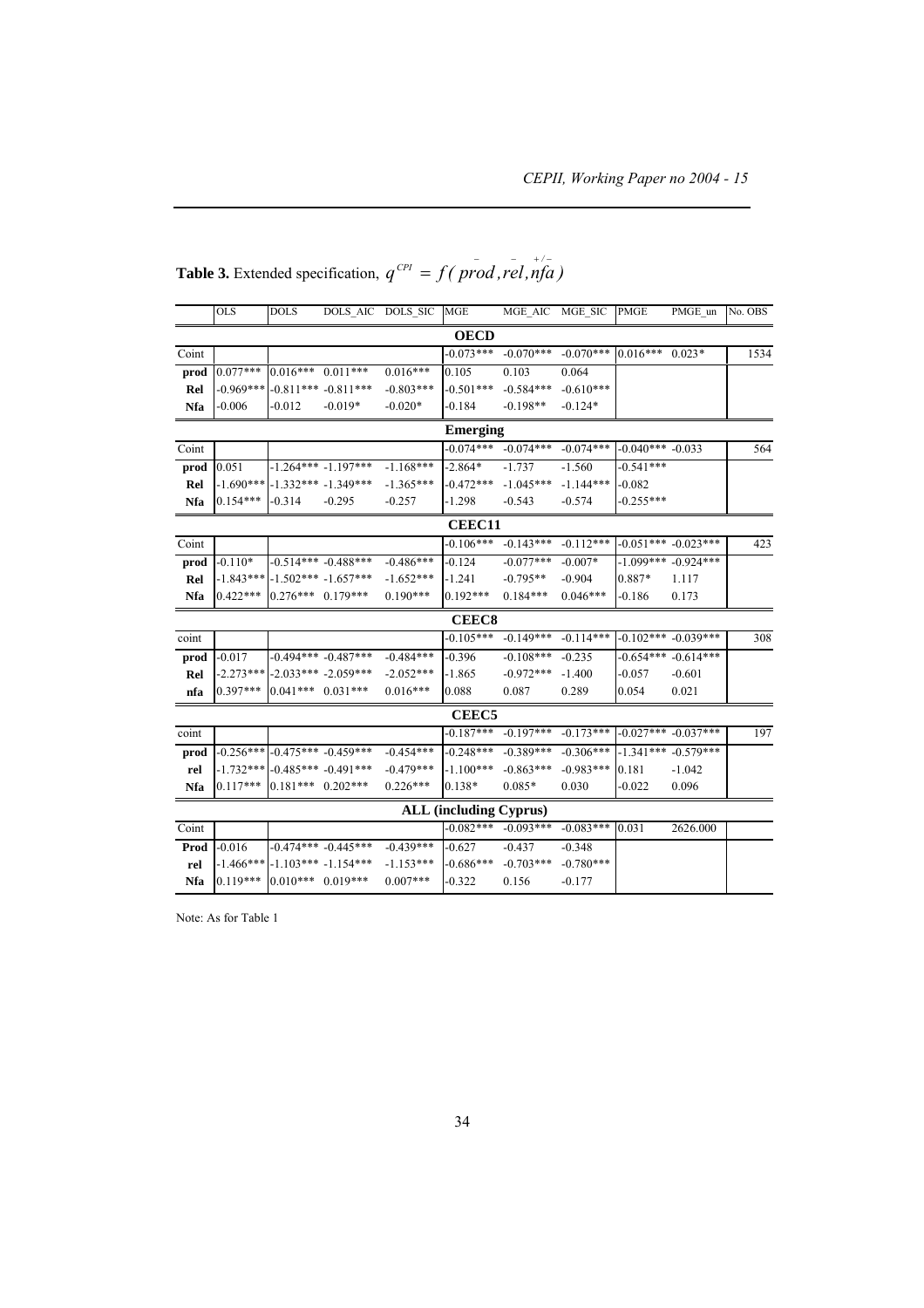| $N^{\bullet}$ | <b>Titre</b>                                                                                                                        | <b>Auteurs</b>                                                             |
|---------------|-------------------------------------------------------------------------------------------------------------------------------------|----------------------------------------------------------------------------|
| 2004-14       | Vieillissement démographique, épargne et retraite :<br>une analyse à l'aide d'un modèle d'équilibre général à<br>agents hétérogènes | C. Bac & J. Chateau                                                        |
| 2004-13       | Burden Sharing and Exchange-Rate Misalignments<br>within the Group of Twenty                                                        | A. Bénassy-Quéré,<br>P. Duran-Vigneron,<br>A. Lahrèche-Révil &<br>V. Migon |
| 2004-12       | Regulation and Wage Premia                                                                                                          | S. Jean & G. Nicoletti                                                     |
| 2004-11       | The Efficiency of Fiscal Policies:<br>a Survey of the<br>Literature                                                                 | S. Capet                                                                   |
| 2004-10       | La réforme du marché du travail en Allemagne : les<br>enseignements d'une maquette                                                  | S. Capet                                                                   |
| 2004-09       | Typologie et équivalence des systèmes de retraites                                                                                  | P. Villla                                                                  |
| 2004-08       | South – South Trade: Geography Matters                                                                                              | S. Coulibaly &<br>L. Fontagné                                              |
| 2004-07       | Current Accounts Dynamics in New EU members:<br>Sustainability and Policy Issues                                                    | P. Zanghieri                                                               |
| 2004-06       | Incertitude radicale et choix du modèle                                                                                             | P. Villa                                                                   |
| 2004-05       | Does Exchange Rate Regime Explain Differences in<br>Economic Results for Asian Countries?                                           | V. Coudert &<br>M. Dubert                                                  |
| 2004-04       | Trade in the Triad: How Easy is the Access to Large<br>Markets?                                                                     | L. Fontagné, T. Mayer<br>& S. Zignago                                      |
| 2004-03       | Programme de travail du CEPII pour 2004                                                                                             |                                                                            |
| 2004-02       | Technology Differences, Institutions and Economic<br>Growth: a Conditional Conditional Convergence                                  | H. Boulhol                                                                 |
| 2004-01       | Croissance et régimes d'investissement                                                                                              | P. Villa                                                                   |
| 2003-23       | A New Look at the Feldstein-Horioka Puzzle Using an<br><b>Integrated Panel</b>                                                      | A. Banerjee &<br>P. Zanghieri                                              |

## **LIST OF WORKING PAPERS RELEASED BY CEPII 19**

 19 Working papers are circulated free of charge as far as stocks are available; thank you to send your request to CEPII, Sylvie Hurion, 9, rue Georges-Pitard, 75015 Paris, or by fax : (33) 01 53 68 55 04 or by e-mail Hurion@cepii.fr. Also available on: \\www.cepii.fr. Working papers with \* are out of print. They can nevertheless be consulted and downloaded from this website.

<sup>19</sup> Les documents de travail sont diffusés gratuitement sur demande dans la mesure des stocks disponibles. Merci d'adresser votre demande au CEPII, Sylvie Hurion, 9, rue Georges-Pitard, 75015 Paris, ou par fax : (33) 01 53 68 55 04 ou par e-mail  $\frac{Acr}{D}$  Egalement disponibles sur : \\www.cepii.fr. Les documents de travail comportant \* sont épuisés. Ils sont toutefois consultable sur le web CEPII.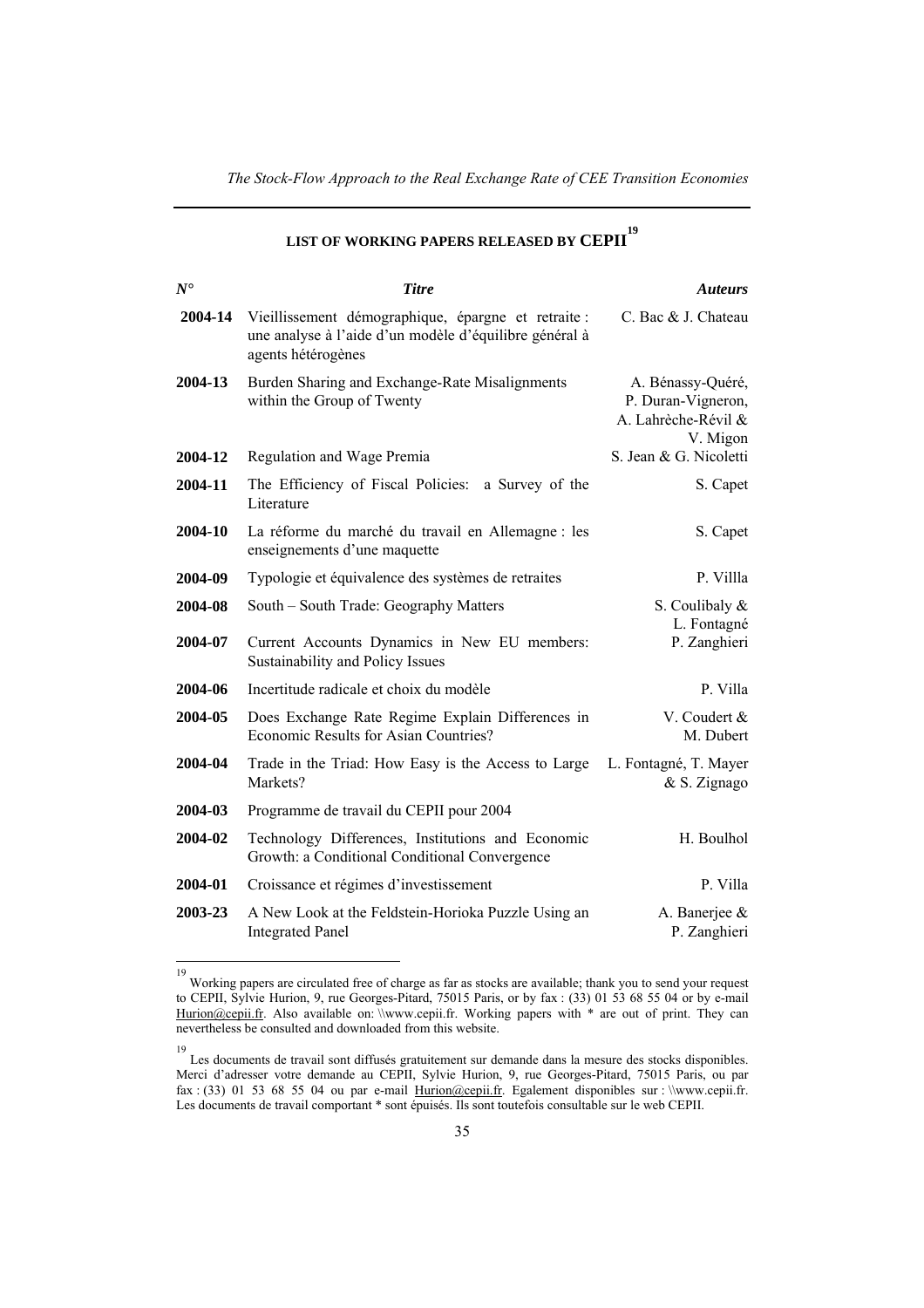| 2003-22 | The US Economy in the 90s and its Repercussions on<br>Canada, Eurozone and Japan                                                    | S. Capet, P. Zanghieri<br>& JP. Laffargue               |
|---------|-------------------------------------------------------------------------------------------------------------------------------------|---------------------------------------------------------|
| 2003-21 | Trade Linkages and Exchange-Rates in Asia: the Role<br>of China                                                                     | A. Benassy-Quéré &<br>A. Lahrèche-Révil                 |
| 2003-20 | Economic Implications of Trade Liberalization Under<br>the Doha Round                                                               | JF. Francois,<br>H. Van Meijl $\&$<br>F. Van Tongeren   |
| 2003-19 | Methodological Tools for SIA - Report of the CEPII<br>Worshop held on 7-8 November 2002 in Brussels                                 |                                                         |
| 2003-18 | Order Flows, Delta Hedging and Exchange Rate<br>Dynamics                                                                            | B. Rzepkowski                                           |
| 2003-17 | Tax Competition and Foreign Direct Investment                                                                                       | A. Bénassy-Quéré,<br>L. Fontagné &<br>A. Lahrèche-Révil |
| 2003-16 | Commerce et transfert de technologies : les cas<br>comparés de la Turquie, de l'Inde et de la Chine                                 | F. Lemoine $\&$<br>D. Ünal-Kesenci                      |
| 2003-15 | The Empirics of Agglomeration and Trade                                                                                             | K. Head & T. Mayer                                      |
| 2003-14 | Notional Defined Contribution: A Comparison of the<br>French and German Point Systems                                               | F. Legros                                               |
| 2003-13 | How Different is Eastern Europe? Structure and<br>Determinants of Location Choices by French Firms in<br>Eastern and Western Europe | A.C. Disdier &<br>T. Mayer                              |
| 2003-12 | Market Access Liberalisation in the Doha Round:<br>Scenarios and Assessment                                                         | L. Fontagné,<br>J.L. Guérin & S. Jean                   |
| 2003-11 | On the Adequacy of Monetary Arrangements in Sub-<br>Saharian Africa                                                                 | A. Bénassy-Quéré &<br>M. Coupet                         |
| 2003-10 | The Impact of EU Enlargement on Member States:<br>a CGE Approach                                                                    | H. Bchir, L. Fontagné<br>& P. Zanghieri                 |
| 2003-09 | the<br>World<br>Traditional<br>India<br>in<br>Economy:<br>Specialisations and Technology Niches                                     | S. Chauvin &<br>F. Lemoine                              |
| 2003-08 | Imitation Amongst Exchange-Rate<br>Forecasters:<br>Evidence from Survey Data                                                        | M. Beine,<br>A. Bénassy-Quéré &<br>H. Colas             |
| 2003-07 | Board<br>à travers l'expérience<br>Le<br>Currency<br>de<br>l'Argentine                                                              | S. Chauvin & P. Villa                                   |
| 2003-06 | Trade and Convergence: Revisiting Ben-Davil                                                                                         | G. Gaulier                                              |
| 2003-05 | Estimating the Fundamental Equilibrium Exchange<br>Rate of Central and Eastern European Countries the                               | B. Egert $\&$<br>A. Lahrèche-Révil                      |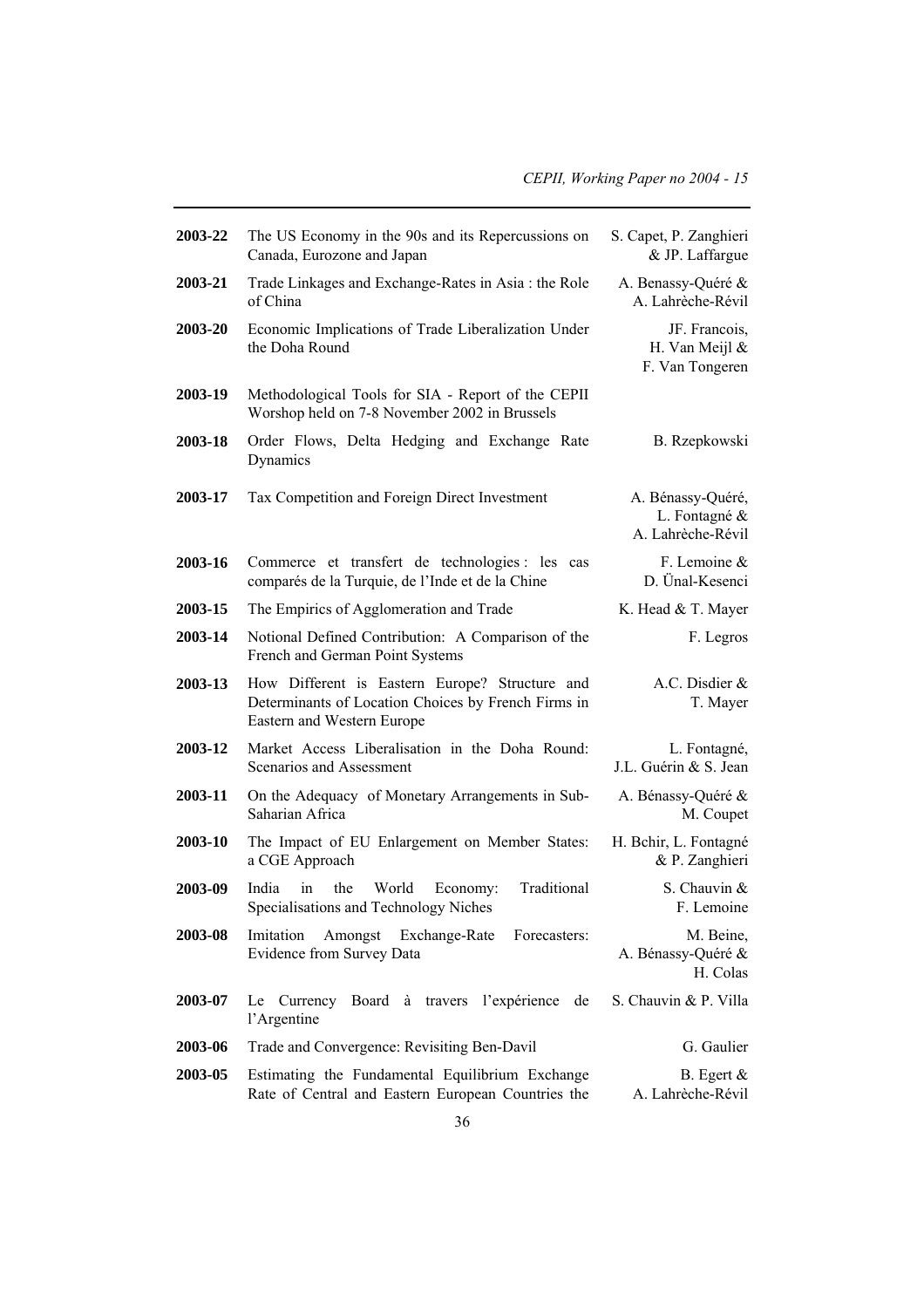EMU Enlargement Perspective

| 2003-04 | Skills, Technology and Growth is ICT the Key to<br>Success?                                                                          | J. Melka, L. Nayman,<br>S. Zignago &<br>N. Mulder   |
|---------|--------------------------------------------------------------------------------------------------------------------------------------|-----------------------------------------------------|
| 2003-03 | L'investissement en TIC aux Etats-Unis et dans<br>quelques pays européens                                                            | G. Cette & P.A. Noual                               |
| 2003-02 | Can Business and Social Networks Explain the Border<br><b>Effect Puzzle?</b>                                                         | P.P. Combes,<br>M. Lafourcade &<br>T. Mayer         |
| 2003-01 | Hyperinflation and the Reconstruction of a National<br>Money: Argentina and Brazil, 1990-2002                                        | J. Sgard                                            |
| 2002-18 | Programme de travail du CEPII pour 2003                                                                                              |                                                     |
| 2002-17 | MIRAGE, a Computable General Equilibrium Model<br>for Trade Policy Analysis                                                          | M.H. Behir,<br>Y. Decreux,<br>J.L. Guérin & S. Jean |
| 2002-16 | Evolutions démographiques et marché du travail : des<br>liens complexes et parfois contradictoires                                   | L. Cadiou, J. Genet &<br>J.L. Guérin                |
| 2002-15 | Exchange Rate Regimes and Sustainable Parities for<br>CEECs in the Run-up to EMU Membership                                          | V. Coudert &<br>C. Couharde                         |
| 2002-14 | When are Structural Deficits Good Policies?                                                                                          | J. Chateau                                          |
| 2002-13 | Projections démographiques de quelques pays de<br>l'Union Européenne (Allemagne, France,<br>Italie.<br>Royaume-Uni, Pays-Bas, Suède) | R. Sleiman                                          |
| 2002-12 | Regional Trade Integration in Southern Africa                                                                                        | S. Chauvin &<br>G. Gaulier                          |
| 2002-11 | Demographic Evolutions and Unemployment: an<br>Analysis of French Labour Market with Workers<br>Generations                          | J. Château, J.L. Guérin<br>$&$ F. Legros            |
| 2002-10 | Liquidité et passage de la valeur                                                                                                    | P. Villa                                            |
| 2002-09 | Le concept de coût d'usage Putty-Clay des biens<br>durables                                                                          | M.G. Foggea $&$<br>P. Villa                         |
| 2002-08 | Mondialisation et régionalisation : le cas des industries M. Fouquin, P. Morand<br>du textile et de l'habillement                    | R. Avisse G. Minvielle<br>& P. Dumont               |
| 2002-07 | The Survival of Intermediate Exchange Rate Regimes                                                                                   | A. Bénassy-Quéré &<br>B. Coeuré                     |
| 2002-06 | Pensions and Savings in a Monetary Union: An A. Jousten & F. Legros<br>Analysis of Capital Flow                                      |                                                     |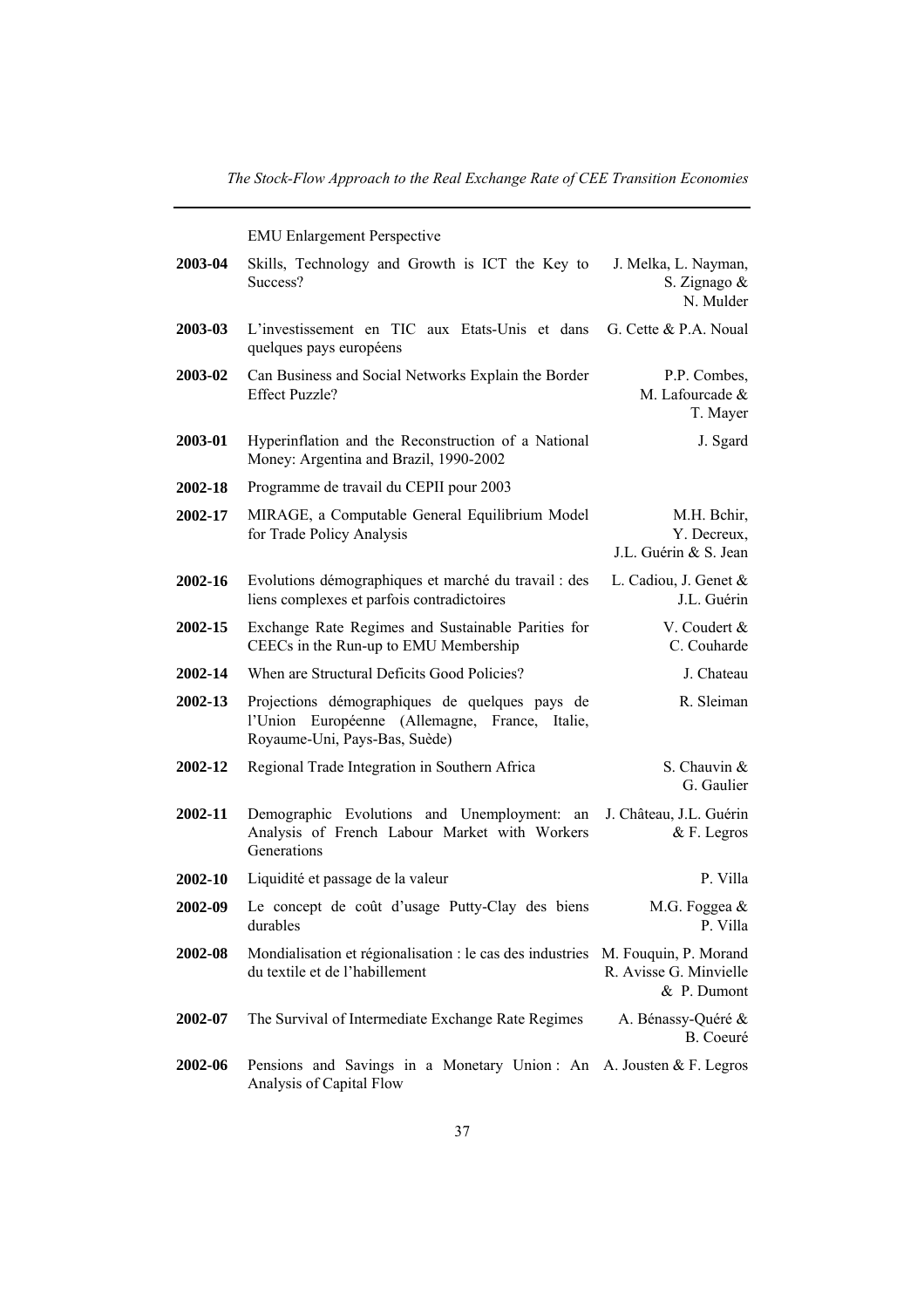| 2002-05      | Brazil and Mexico's Manufacturing Performance in<br>International Perspective, 1970-1999                     | N. Mulder, S. Montout<br>& L. Peres Lopes                                                |
|--------------|--------------------------------------------------------------------------------------------------------------|------------------------------------------------------------------------------------------|
| 2002-04      | Impact of Central Bank Intervention<br>The<br>on<br><b>Exchange-Rate Forecast Heterogeneity</b>              | M. Beine,<br>A. Benassy-Quéré,<br>E. Dauchy &<br>R. MacDonald                            |
| 2002-04      | The Impact of Central Bank Intervention on Forecast<br>Heterogeneity                                         | M. Beine,<br>A. Benassy-Quéré,<br>E. Dauchi &<br>R. MacDonald                            |
| 2002-03      | Impacts économiques et sociaux de l'élargissement<br>pour l'Union européenne et la France                    | M.H. Bchir &<br>M. Maurel                                                                |
| 2002-02      | China in the International Segmentation of Production<br>Processes                                           | F. Lemoine &<br>D. Ünal-Kesenci                                                          |
| 2002-01      | Illusory Border Effects: Distance Mismeasurement<br>Inflates Estimates of Home Bias in Trade                 | K Head & T. Mayer                                                                        |
| 2001-22      | Programme de travail du CEPII pour 2002                                                                      |                                                                                          |
| 2001-21      | Croissance économique mondiale : un scénario de<br>référence à l'horizon 2030                                | N. Kousnetzoff                                                                           |
| 2001-20      | The Fiscal Stabilization Policy under EMU - An<br><b>Empirical Assessment</b>                                | A. Kadareja                                                                              |
| 2001-19      | Direct Foreign Investments and Productivity Growth<br>in Hungarian Firms, 1992-1999                          | J. Sgard                                                                                 |
| 2001-18      | Market Access Maps: A Bilateral and Disaggregated<br><b>Measure of Market Access</b>                         | A. Bouët, L. Fontagné,<br>M. Mimouni &<br>X. Pichot                                      |
| 2001-17      | Macroeconomic Consequences of Pension Reforms in<br>Europe: An Investigation with the INGENUE World<br>Model | Equipe Ingénue                                                                           |
| $2001 - 16*$ | La productivité des industries méditerranéennes                                                              | A. Chevallier $&$<br>D. Ünal-Kesenci                                                     |
| 2001-15      | Marmotte: A Multinational Model                                                                              | L. Cadiou, S. Dees,<br>S. Guichard,<br>A. Kadareja,<br>J.P. Laffargue &<br>B. Rzepkowski |
| 2001-14      | The<br>French-German<br>Productivity<br>Comparison<br>Revisited: Ten Years After the German Unification      | L. Nayman &<br>D. Ünal-Kesenci                                                           |
| $2001 - 13*$ | The Nature of Specialization Matters for Growth: An                                                          | I. Bensidoun,<br>G. Gaulier                                                              |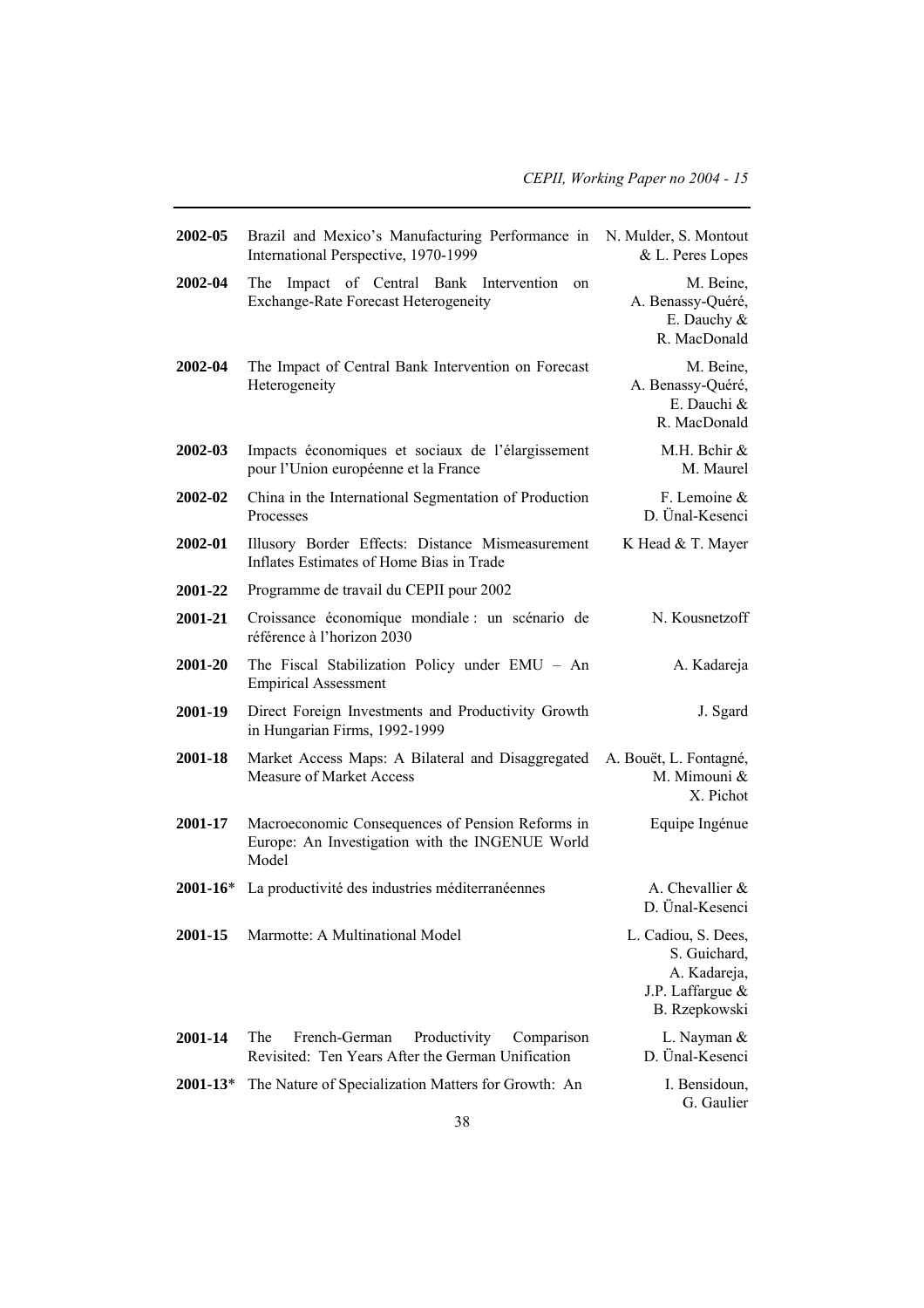|                 | <b>Empirical Investigation</b>                                                                                                                                                                                                                                              | & D. Ünal-Kesenci                                                         |
|-----------------|-----------------------------------------------------------------------------------------------------------------------------------------------------------------------------------------------------------------------------------------------------------------------------|---------------------------------------------------------------------------|
| 2001-12         | Forum Economique Franco-Allemand - Deutsch-<br>Französisches Wirtschaftspolitisches Forum, Political<br>Economy of the Nice Treaty: Rebalancing the EU<br>Council and the Future of European Agricultural<br>Policies, $9th$ meeting, Paris, June $26th$ 2001               |                                                                           |
| 2001-11         | Sector Sensitivity to Exchange Rate Fluctuations                                                                                                                                                                                                                            | M. Fouquin, K. Sekkat,<br>J. Malek Mansour,<br>N. Mulder $&$<br>L. Nayman |
|                 | <b>2001-10*</b> A First Assessment of Environment-Related Trade<br><b>Barriers</b>                                                                                                                                                                                          | L. Fontagné, F. von<br>Kirchbach &<br>M. Mimouni                          |
| 2001-09         | International Trade and Rend Sharing in Developed<br>and Developing Countries                                                                                                                                                                                               | L. Fontagné &<br>D. Mirza                                                 |
| 2001-08         | Economie de la transition : le dossier                                                                                                                                                                                                                                      | G. Wild                                                                   |
| 2001-07         | Exit Options for Argentina with a Special Focus on<br>Their Impact on External Trade                                                                                                                                                                                        | S. Chauvin                                                                |
| 2001-06         | Effet frontière, intégration économique et 'Forteresse<br>Europe'                                                                                                                                                                                                           | T. Mayer                                                                  |
| 2001-05         | Forum Economique Franco-Allemand – Deutsch-<br>Französisches Wirtschaftspolitisches Forum, The<br>Impact of Eastern Enlargement on EU-Labour<br>Markets and Pensions Reforms between Economic<br>and Political Problems, 8 <sup>th</sup> meeting, Paris, January 16<br>2001 |                                                                           |
| 2001-04         | Discrimination commerciale : une mesure à partir des<br>flux bilatéraux                                                                                                                                                                                                     | G. Gaulier                                                                |
| <b>2001-03*</b> | Heterogeneous Expectations, Currency Options and<br>the Euro/Dollar Exchange Rate                                                                                                                                                                                           | B. Rzepkowski                                                             |
| 2001-02         | Defining Consumption Behavior in a Multi-Country<br>Model                                                                                                                                                                                                                   | O. Allais, L. Cadiou &<br>S. Dées                                         |
| 2001-01         | Pouvoir prédictif de la volatilité implicite dans le prix<br>des options de change                                                                                                                                                                                          | B. Rzepkowski                                                             |
| 2000-22         | Forum Economique Franco-Allemand - Deutsch-<br>Französisches Wirtschaftspolitisches Forum, Trade<br>Rules and Global Governance: A long Term Agenda<br>and The Future of Banking in Europe, $7th$ meeting,<br>Paris, July 3-4 2000                                          |                                                                           |
| 2000-21         | The Wage Curve: the Lessons of an Estimation Over a                                                                                                                                                                                                                         | S. Guichard &                                                             |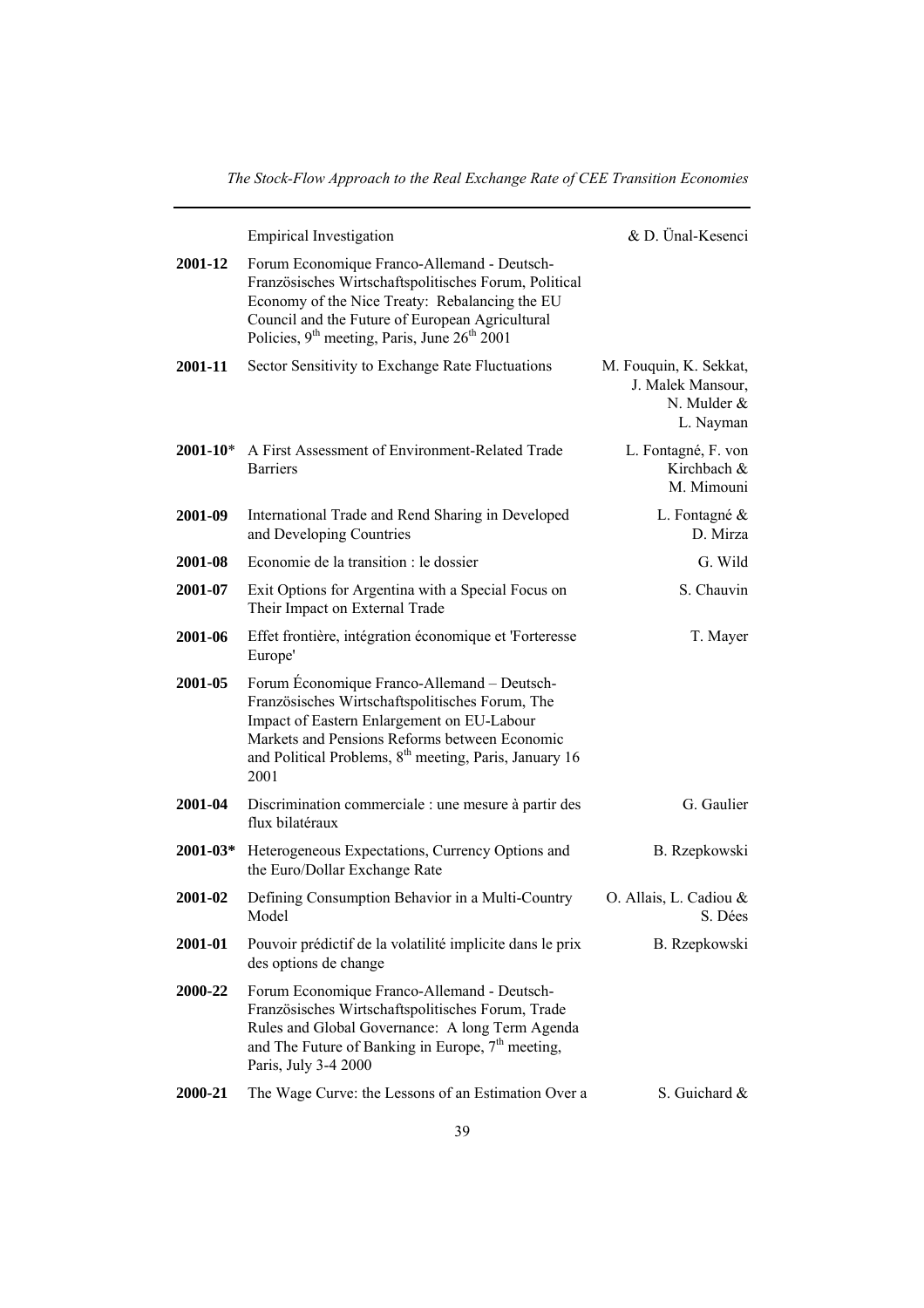|              | Panel of Countries                                                                                                                                                                                                           | J.P. Laffargue                                          |
|--------------|------------------------------------------------------------------------------------------------------------------------------------------------------------------------------------------------------------------------------|---------------------------------------------------------|
| 2000-20      | A Computational General Equilibrium Model with<br>Vintage Capital                                                                                                                                                            | L. Cadiou, S. Dées &<br>J.P. Laffargue                  |
| 2000-19      | Consumption Habit and Equity Premium in the G7<br>Countries                                                                                                                                                                  | O. Allais, L. Cadiou &<br>S. Dées                       |
| 2000-18      | Capital Stock and Productivity in French Transport:<br>An International Comparison                                                                                                                                           | B. Chane Kune &<br>N. Mulder                            |
| 2000-17      | Programme de travail 2001                                                                                                                                                                                                    |                                                         |
| 2000-16      | La gestion des crises de liquidité internationale :<br>logique de faillite, prêteur en dernier ressort et<br>conditionnalité                                                                                                 | J. Sgard                                                |
| 2000-15      | La mesure des protections commerciales nationales                                                                                                                                                                            | A. Bouët                                                |
| 2000-14      | The Convergence of Automobile Prices in the<br>European Union: An Empirical Analysis for the<br>Period 1993-1999                                                                                                             | G. Gaulier & S. Haller                                  |
| $2000 - 13*$ | International Trade and Firms' Heterogeneity Under<br>Monopolistic Competition                                                                                                                                               | S. Jean                                                 |
| 2000-12      | Syndrome, miracle, modèle polder et autres<br>spécificités néerlandaises : quels enseignements pour<br>l'emploi en France ?                                                                                                  | S. Jean                                                 |
| 2000-11      | FDI and the Opening Up of China's Economy                                                                                                                                                                                    | F. Lemoine                                              |
| 2000-10      | Big and Small Currencies: The Regional Connection                                                                                                                                                                            | A. Bénassy-Quéré &<br>B. Coeuré                         |
| $2000 - 09*$ | Structural Changes in Asia And Growth Prospects<br>After the Crisis                                                                                                                                                          | J.C. Berthélemy &<br>S. Chauvin                         |
| 2000-08      | The International Monetary Fund and the International<br><b>Financial Architecture</b>                                                                                                                                       | M. Aglietta                                             |
| 2000-07      | The Effect of International Trade on Labour-Demand<br><b>Elasticities: Intersectoral Matters</b>                                                                                                                             | S. Jean                                                 |
| 2000-06      | Foreign Direct Investment and the Prospects for Tax<br>Co-Ordination in Europe                                                                                                                                               | A. Bénéssy-Quéré,<br>L. Fontagné &<br>A. Lahrèche-Révil |
| 2000-05      | Forum Economique Franco-Allemand - Deutsch-<br>Französisches Wirtschaftspolitisches Forum,<br>Economic Growth in Europe Entering a New<br>Area?/The First Year of EMU, 6 <sup>th</sup> meeting, Bonn,<br>January 17-18, 2000 |                                                         |
| $2000 - 04*$ | The Expectations of Hong Kong Dollar Devaluation                                                                                                                                                                             | B. Rzepkowski                                           |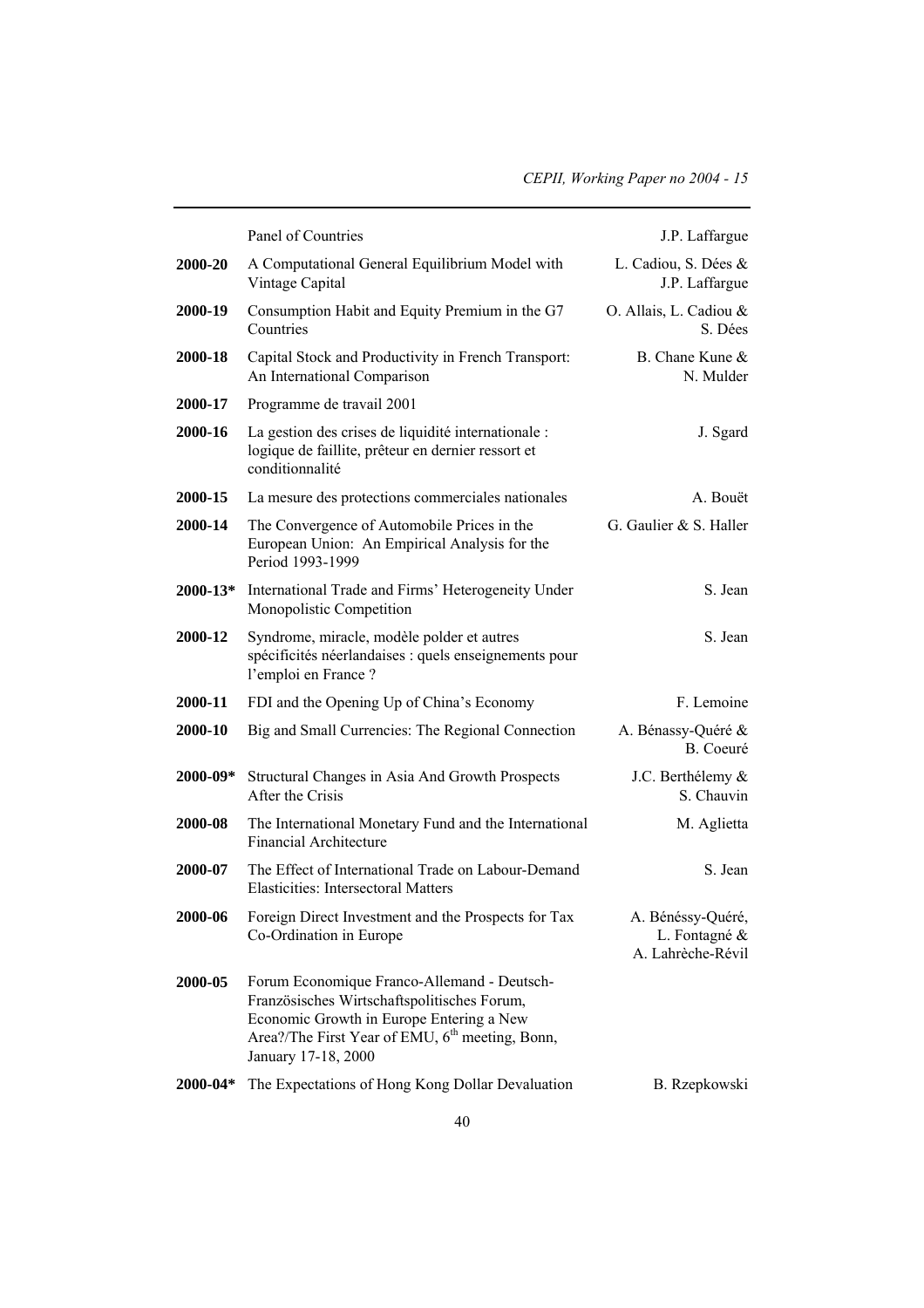and their Determinants

| 2000-03 | What Drove Relative Wages in France? Structural<br>Decomposition Analysis in a General<br>Equilibrium Framework, 1970-1992 | S. Jean & O. Bontout  |
|---------|----------------------------------------------------------------------------------------------------------------------------|-----------------------|
| 2000-02 | Le passage des retraites de la répartition à la<br>capitalisation obligatoire : des simulations à l'aide<br>d'une maquette | O. Rouguet & P. Villa |

**2000-01\*** Rapport d'activité 1999